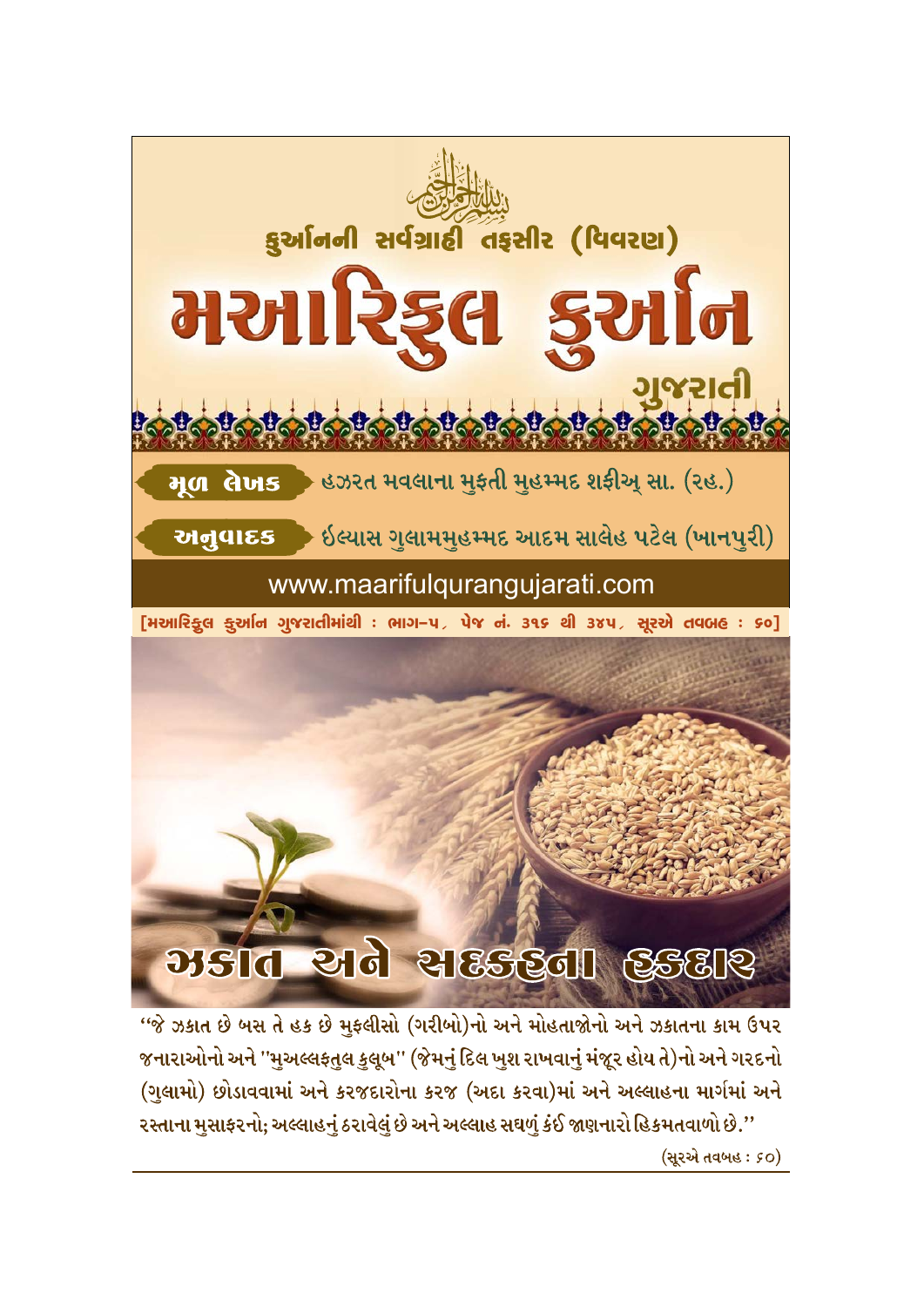# ઝકાત અને સદકહના હકદાર

## સુરએ તવબહ : આચત નં. ૬૦

اِتَّمَاالصَّدَقْتُ لِلْفُقَرَآءِ وَالْسَٰلِيِّيْ وَالْغِيِلِيِّيَ عَلَيْهَا وَالْمُؤَلَّفَةِ قُلُوَبُهُمَّ

# તરજૂમો :

 $\frac{1}{\sqrt{2}}$  $\frac{1}{2}$  $\frac{1}{2}$  $\frac{1}{2}$  $\frac{1}{2}$  $\frac{1}{2}$  $\frac{1}{2}$  $\frac{1}{2}$  $\frac{1}{2}$  $\frac{1}{2}$  $\frac{1}{2}$  $\frac{1}{2}$  $\frac{1}{2}$  $\frac{1}{2}$  $\frac{1}{2}$  $\frac{1}{2}$  $\frac{1}{2}$  $\frac{1}{2}$  $\frac{1}{2}$  $\frac{1}{2}$  $\frac{1}{2}$  $\frac{1}{2}$  $\frac{1}{2}$  $\frac{1}{2}$ ખુશ રાખવાનું મંજૂર હોય તે)નો અને ગરદનો (ગુલામો) છોડાવવામાં અને<br>કરજદારોના કરજ (અદા કરવા)માં અને અલ્લાહના માર્ગમાં અને રસ્તાના ા અને ગરદન<br>૫)માં અને અ<br>લું છે અને અ<br> મસાકરનો, અલ્લાહનું ઠરાવેલું છે અને અલ્લાહ સઘળું કંઈ જાણનારો<br>હિકમતવાળો છે. (50)<br>**ફસીર** : اَ وَالْغُرِمِيْنَ وَفِيَّ سَبِيْبِلِى اللَّهِ وَابْنِ السَّبِيْبِلِ مِّيْ وَفِيَّ سَبِيْبِلِ اللَّهِ وَابْنِ ا<br>An a d a d as a sure diffusion of the search of the search of the mann of the search of the mann of the mann Iના કામ ઉપર જનારાઓનાં અને ''મુઅલ્લફ્તુલ કુલૂબ'' (જેમનું દિલ<br>રાખવાનું મંજૂર હોય તે)નો અને ગરદનો (ગુલામો) છોડાવવામાં અને<br>દારોના કરજ (અદા કરવા)માં અને અલ્લાહના માર્ગમાં અને રસ્તાના<br>કરનો; અલ્લાહનું ઠરાવેલું છે અને અલ્લાહ સઘળુ યેનો અને ''મુઅલ્લફ્તુલ કુલૂબ'' (જેમ<br>'નો અને ગરદનો (ગુલામો) છોડાવવા<br>વેલું છે અને અલ્લાહ સઘળું કંઈ જા<br>ક્ત ગરીબોનો હક છે અને મોહતાજોન્<br>ક્ત ગરીબોનો હક છે અને મોહતાજોન્<br>અાકર્ષવાનું મંજૂર હોય અને ગુલામોન્<br>આકર્ષવાનું મંજૂર હોય અ મુકલાસા (ગરાબા)નો અને માહતાજાના અન<br>પોનો અને ''મુઅલ્લફ્તુલ કુલૂબ'' (જેમનું દિલ<br>નો અને ગરહનો (ગુલામો) છોડાવવામાં અન<br>તે ગરીબોનો હક છે અને મોહતાજાનો અને<br>કાઓ(ને વસૂલ કરવા) માટે નિયુક્ત કરવા<br>આકર્ષવાનું મંજૂર હોય અને ગુલામોની ગર જે ઝકાત છે બસ તે હક છે મફલીસો (ગરીબો)નો અને મોહતાજોનો અને ઝકાતના કામ ઉપર જનારાઓનો અને ''મુઅલ્લફ્તૂલ કુલૂબ''(જિમનું દિલ કરજદારોના કરજ (અદા કરવા)માં અને અલ્લાહના માર્ગમાં અને રસ્તાના હિકમતવાળો છે. (૬૦)

## તકસીર હ

કારકૂનો (કર્મચારીઓ) આ સદકાઓ(ને વસૂલ કરવા) માટે નિયુક્ત કરવામાં આવ્યા હોય અને જેમના દિલોને આકર્ષવાનું મંજૂર હોય અને ગુલામોની ગરદનો છોડાવવામાં (ખર્ચ કરવામાં આવે) અને કરજદારોનું કર્જ (અદા કરવામાં) અને જિહાદ (અને તેનો સામાન ખરીદવા)માં અને મસાફરો(ની મદદ) માટે, આ હકમ અલ્લાહ તરફથી નક્કી છે અને અલ્લાહ તઆલા મહાન ઇલ્મવાળો છે અને મોટી હિકમતવાળો છે.

# વિસ્તૃત તફસીર :

## સદકહ કોને આપવામાં આવે ? $:$

આ આયતથી અગાઉની આયતમાં સદકહ વિશે રસૂલે કરીમ સ્ટેંગ્રે ઉપર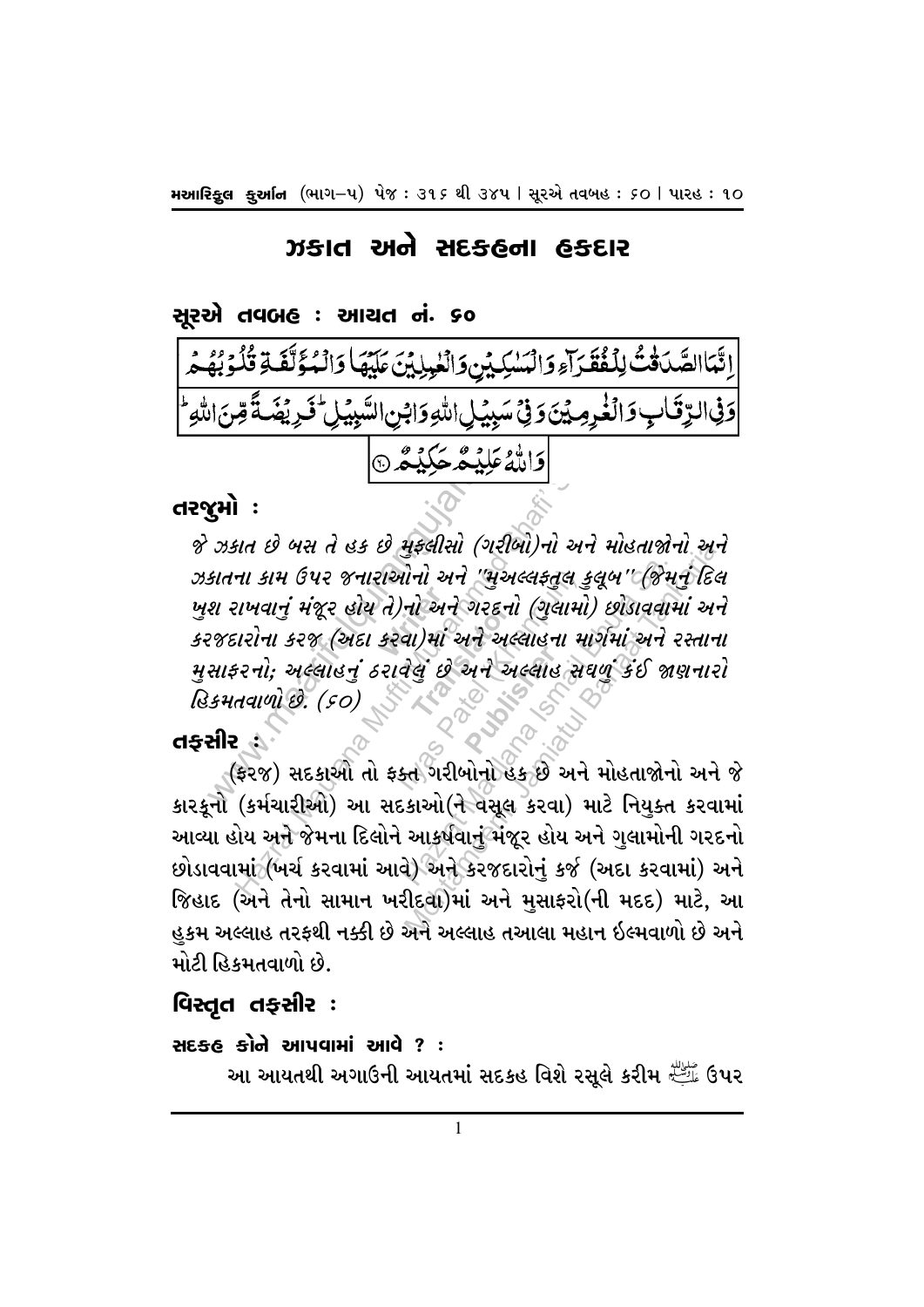અમક મનાફિકોએ વાંધાઓ ઉઠાવ્યા હતા તેના જવાબનો ઉલ્લેખ હતો. જેમાં મનાફિકોએ રસૂલે કરીમ ﷺ ઉપર એવો આક્ષેપ લગાવ્યો હતો કે તમે (નઊઝબિલ્લાહ) સદકાઓની વહેંચણી ન્યાયપૂર્વક કરતા નથી, જેને ઇચ્છો છો તેને આપી દો છો.

આ આયતમાં અલ્લાહ તઆલાએ સદકહ કોને–કોને આપવાનો છે તે નક્કી કરીને તેમની ગેરસમજને દૂર કરી દીધી કે અલ્લાહ તઆલાએ પોતે એ વાત નક્કી કરી આપી છે કે, સદકહ કયા–કયા લોકોને આપવામાં આવે અને રસૂલે કરીમ  $\stackrel{\text{\tiny{def}}}{\sim}$  સદકાઓની વહેંચણીમાં અલ્લાહના આ જ હુકમનું પાલન કરે છે તેઓ પોતાના અભિપ્રાયથી કંઈ જ કરતા નથી.

. કરીને તેમની ગેરસમજને દૂર કરી દીધી કે અલ્લા<br>. કરી આપી છે કે, સદકહ કયા–કયા લોકોને અ<br>. સ્ટ્રાંટ સદકાઓની વહેંચણીમાં અલ્લાહના આ<br>પોતાના અભિપ્રાયથી કંઈ જ કરતા નથી.<br>હઝરત ઝિયાદ બિન હારિષની રિવાયતથી નકલ થ<br>હઝરત ઝિયાદ બિન હારિષની ામાં હાજ<br>. માટે એક<br>મહ્યાહ<sup>્</sup>ર્ . એ*ક* લશ્કર મુ<br>ાહ ત્<sup>યુક</sup>િ ! તમે<br>આજ્ઞાપાલક મેં વિનંતી કરી કે યા રસૂલુલ્લાહ સ્ટેંગ ! તમે લશ્કર ન મોકલો, હું તેમની<br>જવાબદારી લઉં છું કે તેઓ બધા આજ્ઞાપાલક અને તમારા આઘીન આવી જશે,<br>પછી મેં પોતાની કોમને પત્ર લખ્યો તો બધા જ મુસલમાન થઈ ગયા, તેના વિશે<br>-ને તેમની ગેરસમજને દૂર કરી દીઘી કે અલ્લાહ તઆલારું<br>ી આપી છે કે, સદકહ કયા–કયા લોકોને આપવામાં અ<br>ગ્રેં સદકાઓની વહેંચશીમાં અલ્લાહના આ જ હુકમનું<br>તાના અભિપ્રાયથી કંઈ જ કરતા નથી.<br>રત ઝિયાદ બિન હારિષની રિવાયતથી નકલ થઈ છે, તેઅ<br>સ કર  $\begin{array}{l} \mathbf{0.7333} \ \mathbf{1.8433} \ \mathbf{1.8433} \ \mathbf{1.8433} \ \mathbf{1.8433} \ \mathbf{1.8433} \ \mathbf{1.8433} \ \mathbf{1.8433} \ \mathbf{1.8433} \ \mathbf{1.8433} \ \mathbf{1.8433} \ \mathbf{1.8433} \ \mathbf{1.8433} \ \mathbf{1.8433} \ \mathbf{1.8433} \ \mathbf{1.8433} \ \mathbf{1.8433} \ \mathbf{1.84$ ના ારવાવતથા નકલ થઇ છ, તઆ ફર<br>i હાજર થયો તો જાણ થઈ કે આપ ફૂર<br>તે એક લશ્કર મુસલમાનોનું રવાના કર<br>માહ સ્ટાર્પાલક અને તમારા આઘીન અ<br>પો તો બધા જ મુસલમાન થઈ ગયા,<br>પો તો બધા જ મુસલમાન થઈ ગયા,<br>કરી કે તેમાં મારી કોઈ વિશેષતા નર્થ<br>કરી કે ની રિવાયતથી નકલ થઈ છે, તેઓ ફરમાવે છે<br>. હાજર થયો તો જાણ થઈ કે આપ સ્ટ્રેંક તેમ<br>ટે એક લશ્કર મુસલમાનોનું રવાના કરી રહ્યા<br>મહાર સ્ટ્રેંક ! તમે લશ્કર ન મોકલો, હું તેમ<br>મોનાપાલક અને તમારા આઘીન આવી જ<br>યો તો બધા જ મુસલમાન થઈ ગયા, તે તેનું સમર્થન એ હદીષથી પણ થાય છે જે અબૂ દાવુદ અને દારેકુતનીમાં પણ હઝરત ઝિયાદ બિન હારિષની રિવાયતથી નકલ થઈ છે, તેઓ ફરમાવે છે કે <u>''હું</u> રસૂલે કરીમ સ્ટેં∄ની સેવામાં હાજર થયો તો જાણ થઈ કે આપ સ્ટેં≸ તેમની (ઝિયાદની) કોમના મુકાબલા માટે એક લશ્કર મુસલમાનોનું રવાના કરી રહ્યા છે, જવાબદારી લઉં છે કે તેઓ બધા આજ્ઞાપાલક અને તમારા આધીન આવી જશે. પછી મેં પોતાની કોમને પત્ર લખ્યો તો બધા જ મસલમાન થઈ ગયા, તેના વિશે રસૂલે કરીમ રહીંએ ફરમાવ્યું, مَعَ فَيْ قَوۡمِهِ) રસૂલે કરીમ જેમાં જાણે કે તેમને ø એ સંબોધન કરવામાં આવ્ય કે, આ પોતાની કોમના અતિપ્રિય અને આગેવાનોમાંથી છે. મેં વિનંતી કરી કે તેમાં મારી કોઈ વિશેષતા નથી અલ્લાહ તઆલાની મહેરબાનીથી તેમને હિદ્દાયત મળી ગઈ અને તેઓ મસલમાન થઈ ગયા. તેઓ ફરમાવે છે કે, હું હજુ મજલિસમાં હાજર હતો કે એક વ્યક્તિ રસૂલે કરીમ સ્ટીંટની સેવામાં કંઈક સવાલ કરવા માટે હાજર થયો, રસૂલે કરીમ સ્ટીંટએ તેને આ જવાબ આપ્યો કે.

સદકાઓની વહેંચણીને અલ્લાહ તઆલાએ કોઈ નબી અથવા ગેરનબીના હવાલે પણ નથી કરી, બલકે પોતે જ તેના આઠ હકદારો નક્કી કરી દીધા છે, જો તમે તે આઠમાં સામેલ છો તો તમને આપી શકું છું."

 $(d \xi \hat{dl} \xi \underline{\xi} d \hat{dl}, \hat{q} \hat{q} \xi : 1 \xi \xi, \hat{q} \xi \xi : 1)$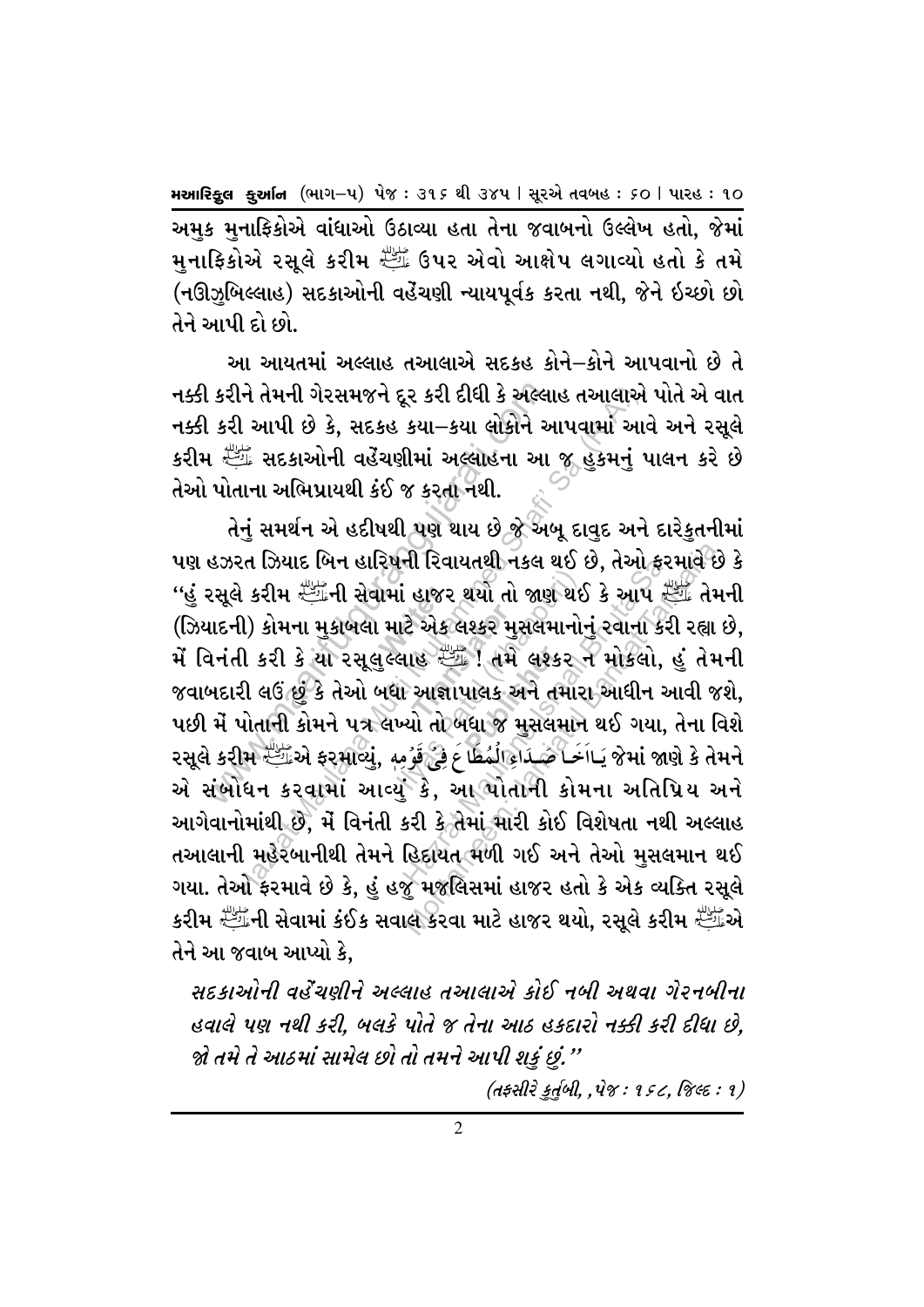આયતનો શા'ને નુઝૂલ જાણ કર્યા પછી આયતની સંપૂર્ણ તફસીર અને ખલાસો સાંભળતા પહેલાં એ સમજી લો કે. અલ્લાહ જલ્લ શા'નહુએ બધી જ મખ્લૂક મનુષ્ય, પ્રાણીઓ વગેરેને રોજી આપવાનો વાયદો કર્યો છે, وَمَامِنُ دَآبَةٍ فِي ી الْأَرۡضِ إِلَّا عَلَى اللَّهِ رِزۡقُهَا (٩٩: ٩) الْأَرۡضِ إِلَّا عَلَى اللَّهِ رِزُقُهَا એવું નથી કર્યું કે સૌને રોજીમાં સરખા કરી દીધા, માલદાર અને ફકીરનો ફરક રાખ્યો તેમાં મનપ્યની અખ્લાકી કેળવણી અને દુનિયાની વ્યવસ્થા સંબંધી સેંકડો હિકમતો છે જેની વિગતનો અત્રે મોકો નથી. આ હિકમત હેઠળ કોઈને માલદાર બનાવ્યો તો કોઈને ગરીબ–ફકીર, પછી માલદારોના માલમાં ગરીબ અને وَفِيِّ اَمُوَالِهِمْ حَقٌّ مَّعُلُوُمُ لِّلسَّآئِل , ફકીરનો ભાગ લગાવી દીધો. ઇરશાદ થયો જેમાં બતાવવામાં આવ્યું કે, માલદારોના માલમાં અલ્લાહ તઆલાએ وَالۡـمَــحُرُوُم નક્કી પ્રમાણમાં ફકીરોનો ભાગ રાખી લીધો છે જે તે ફકીરોનો જ હક છે.

તેનાથી એક બાબત એ જાણ થઈ કે, માલદારોના માલમાં જે સદકહ કાઢવાનો હકમ આપવામાં આવ્યો છે તે કોઈ એમન અહેસાન નથી, બલકે ફકીરોનો હક છે જેને અદા કરવો તે માલદારોની જવાબદારી અને જરૂરી બાબત છે, બીજું એ પણ જાણ થઈ કે આ હક અલ્લાહ તઆલાએ તક્કી કર્યા છે, એવું નથી કે જેનું મન ચાહે જ્યારે ઇચ્છે તેમાં વધતું–ઓછું કરે, અલ્લાહ તઆલાએ આ નક્કી કરેલા હકનું પ્રમાણ બતાવવાનું કામ પણ રસૂલે કરીમ સ્ટેંગ સોંપી દીધું અને એટલા જ માટે આપ સ્ટ્રેંચે તેની એ પ્રમાણે કાળજી રાખી કે સહાબએ કિરામ (રદિ.)ને ન જ ફક્ત મૌખિક રીતે બતાવવાને પૂરતું સમજ્યું બલકે, એ બાબતે વિગતવાર હુકમો લખાવીને હઝરત કારૂકે આ'ઝમ (રદિ.) અને અમ્ર બિન હઝમને સોંપી દીધા, જેનાથી સ્પષ્ટ રીતે એ સાબિત થઈ ગયં કે ઝકાતના નિસાબ (પ્રમાણ) અને દરેક માલના નિસાબનં પ્રમાણ અને ઝકાત હંમેશા માટે અલ્લાહ તઆલાએ નક્કી કરીને પોતાના રસૂલે કરીમ નોંગ મારફતે લોકોને બતાવી દીધું, તેમાં કોઈપણ યુગમાં કોઈપણ પ્રદેશમાં કોઈ વધતું ઓછું અથવા કેરબદલ કરવાનો કોઈને અધિકાર નથી.

સદકહ $-$ ઝકાતનું ફરજ થવું એ તો સહીહ છે કે, ઇસ્લામની શરૂઆતથી જ મક્કએ મુકર્રમહમાં તેની આયત નાઝિલ થઈ ચૂકી હતી, જેમકે તફસીરના ઇમામ فَاَقِيُمُواالصَّلُوةَ وَاتُوا الزَّكْوةَ ઇબ્ને કષીર (રહ.)એ સૂરએ મુઝ્ઝમ્મિલની આયત

3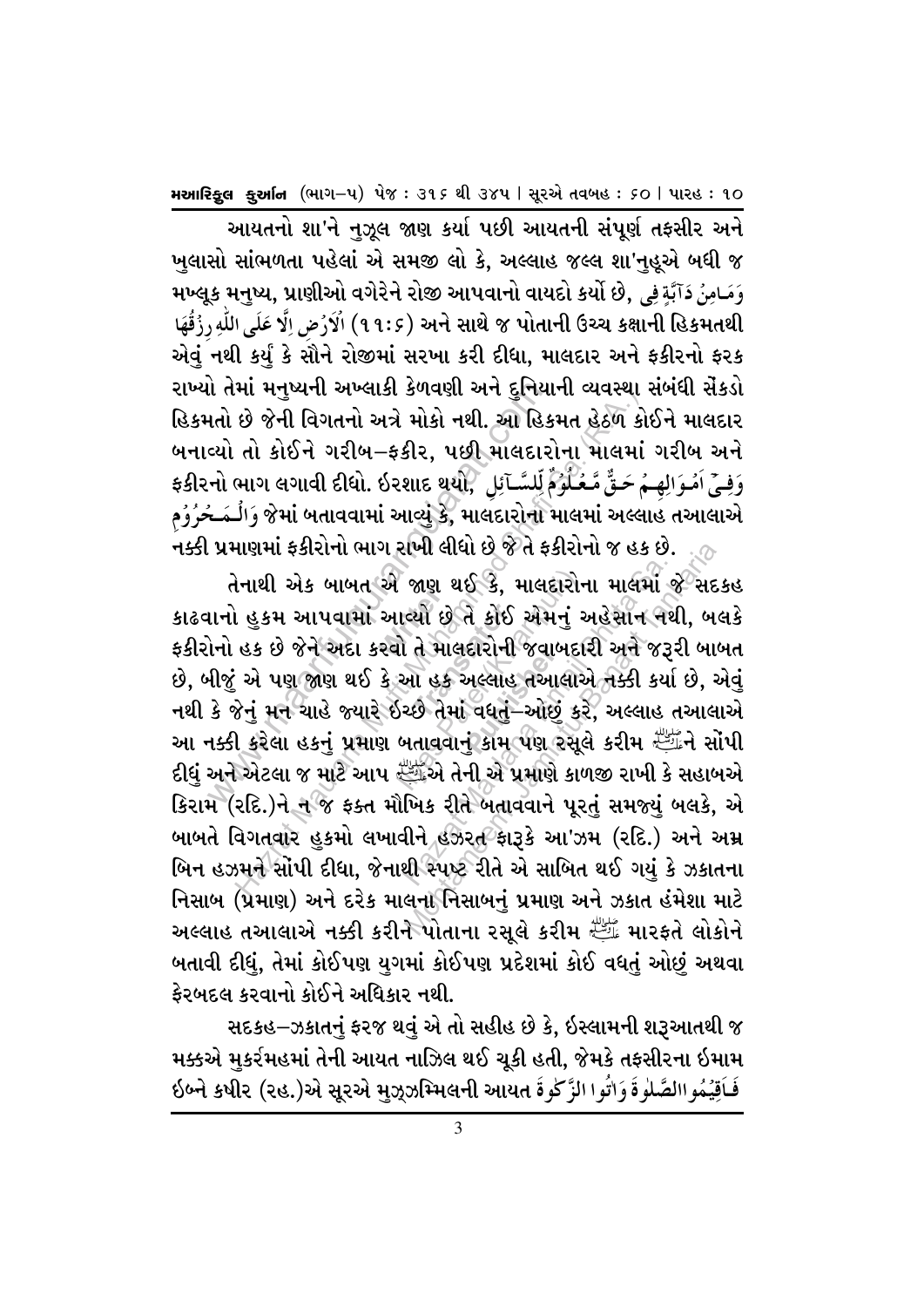(૭૩ : ૨૦)થી દલીલ કરી છે, કારણ કે આ સૂરત બિલકુલ વહીના શરૂઆતના સમયની સુરતોમાંથી છે. તેમાં નમાઝની સાથે ઝકાતનો પણ હકમ છે. અલબત્ત હદીષની રિવાયતોથી એવી જાણ થાય છે કે ઇસ્લામની શરૂઆતમાં ઝકાત માટે કોઈ ખાસ નિસાબ અથવા કોઈ ખાસ પ્રમાણ નક્કી ન હતં, બલકે જે કંઈ એક મુસલમાનની પોતાની જરૂરિયાતો પૂરી કર્યા પછી બચી રહે તે બધું અલ્લાહના માર્ગમાં ખર્ચ કરવામાં આવતં હતં, નિસાબ નક્કી કરવાનં અને ઝકાતના પ્રમાણનં વર્ણન હિજરત પછી મદીન–એ–તચ્યિબહમાં નક્કી થયં છે અને પછી ઝકાત તથા સદકહને વસુલ કરવાની વ્યવસ્થા અને એ માટેની વહીવટી તથા શાસકીય પદ્ધતિ તો મક્કા વિજય પછી અસ્તિત્વમાં આવી છે.

આ આયતમાં સહાબએ કિરામ (રદિ.) તથા તાબિઈન (રહ.) માટે આ જ વાજિબ સદકાઓ કોના ઉપર ખર્ચ કરવા તેનો ઉલ્લેખ થયો છે જે નમાઝની જેમ મુસલમાનો ઉપર ફરજ છે, કારણ કે જેમના ઉપર ખર્ચ કરવાનો છે તે હકદારો આ આયતમાં નક્કી કરવામાં આવ્યા છે અને તે ફરજ સદકાઓ છે; નફલ સદકહમાં રિવાયતના ખુલાસાઓના કારણે ઘણી બધી છૂટછાટ છે તે આ હકદારો ઉપર અવલંબિત નથી.

જો કે આ આયતોમાં સદકહનો અર્થ સામાન્ય સદકાઓ માટે ઉપયોગ થયો છે, જેમાં વાજિબ અને નફલ બંને સદકાઓ સામેલ છે પરંતુ આ આયતમાં ઉમ્મતના સર્વાનુમત (ઈજમા) દ્વારા ફરજ સદકહના જ હકદારોનું વર્ણન થયું છે અને તફસીરે કુર્તુબીમાં છે કે, કુર્આનમાં જ્યાં કંઈ પણ સદકહ વિશે બોલવામાં આવ્યું છે અને કોઈ નફલ સદકહનો ઇશારો નથી થયો તો ત્યાં ફરજ સદકહ જ અર્થ તરીકે સમજવામાં આવશે. ્રે

આ જ આયતને શબ્દ انَّـمَا) (ઈજ્ઞમા)થી શરૂ કરવામાં આવી છે, આ શબ્દ જે અવલંબન–ખાસ (હસ્ર અને ઇનહિસાર) માટે ઉપયોગ કરવામાં આવે છે તેની શરૂઆતના વાક્યમાં જ બતાવવામાં આવ્યં કે, સદકહના જે હકદારો આગળ વર્ણન થઈ રહ્યા છે તે બધા જ વાજિબ સદકાઓ ફક્ત તેમનામાં જ ખર્ચ થવા જોઈએ તે સિવાય અન્ય કોઈના ઉપર વાજિબ સદકાઓ ખર્ચ કરી શકાતા નથી. જેમકે જિહાદની તૈયારી અથવા મસ્જિદ અને મદ્રસાના બાંધકામ અથવા અન્ય બીજી સામાજિક સંસ્થાઓ વગેરે, આ બધી વસ્તઓ પણ જો કે જરૂરી છે અને

 $\overline{A}$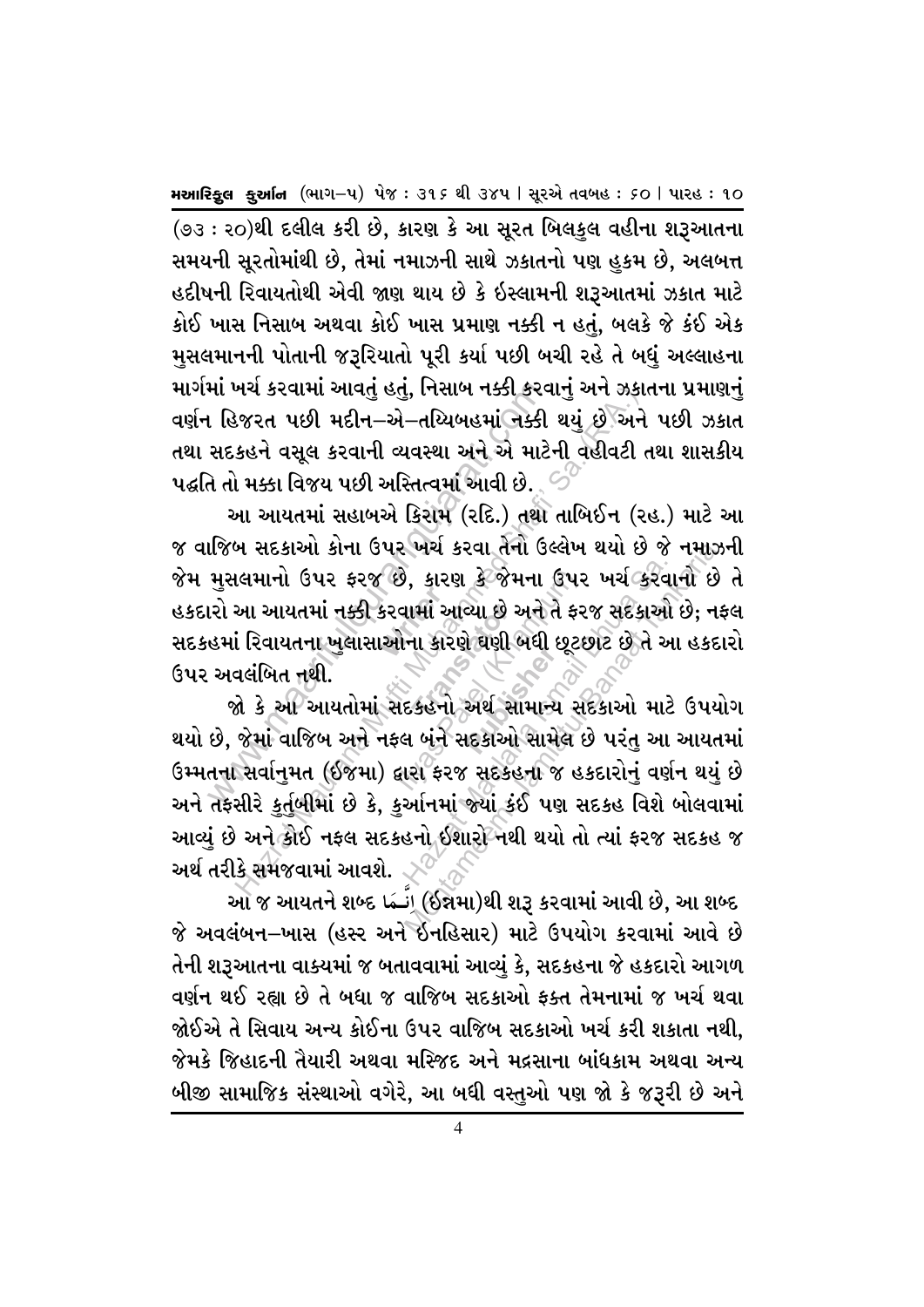તેમાં ખર્ચ કરવાનો ઘણો મોટો સવાબ છે પરંત ફરજ સદકહ જેનં પ્રમાણ અને નિસાબ નક્કી કરવામાં આવ્યો છે તેને (ઝકાતને) તેમાં (મસ્જિદ, મદ્રસાના બાંધકામ વગેરેમાં) લગાવી શકતા નથી.

જ ખર્ચ કરવામાં આવે. (કામુષ) ઇમામ રાગ્<br>નમાં ફરમાવ્યું કે, સદકહને સદકહ એટલા માટે<br>નારો જાણે કે એવો દા'વો કરે છે કે હું મારી પ્રવૃ<br>કહેવા અને કરવામાં સાચો છું, તેને ખર્ચ કરવા<br>દકહમાં કોઈ નામના, પ્રતિષ્ઠા અથવા દુનિયાન<br>રાદકહમાં ક ખર્ચ કરવામાં આવે. (કામુષ) ઇમામ રાગિબ (રહ.)<br>i ફરમાવ્યું કે, સદકહને સદકહ એટલા માટે કહેવામાં આવે કે એવો દા'વો કરે છે કે હું મારી પ્રવૃત્તિ અને અ<br>iવા અને કરવામાં સાચો છું, તેને ખર્ચ કરવા માટે મારો<br>ઘી, બલકે ફક્ત અલ્લાહની રજામં આયતનો બીજો શબ્દ أَصَـدَقَـاتُ (સદકાત) એ ''સદકહ''નું બહુવચન છે. ø સદકહનો અર્થ શબ્દકોષ પ્રમાણે માલના તે ભાગને કહેવામાં આવે છે જે અલ્લાહ માટે જ ખર્ચ કરવામાં આવે. (કામુષ) ઇમામ રાગિબ (રહ.)એ મુકરદાતુલ કુર્આનમાં ફરમાવ્યું કે, સદકહને સદકહ એટલા માટે કહેવામાં આવે છે કે તેને આપનારો જાણે કે એવો દા'વો કરે છે કે હં મારી પ્રવૃત્તિ અને આચરણમાં તથા મારા કહેવા અને કરવામાં સાચો છું, તેને ખર્ચ કરવા માટે મારો કોઈ દુનિયવી સ્વાર્થ નથી, બલકે ફક્ત અલ્લાહની રજામંદી માટે ખર્ચ કરી રહ્યો છં, એટલા માટે જે સદકહમાં કોઈ નામના, પ્રતિષ્ઠા અથવા દુનિયાનો સ્વાર્થ સામેલ થઈ**જા**ય કુર્આને કરીમે તેને નિરર્થક ઠરાવ્યું છે.

ાપ્યુ *છ*<br>ાના વાસ્તી<br><sup>હ</sup>ે છે અ શબ્દ ''સદકહ'' પોતાના વાસ્તવિક અર્થની રૂએ સર્વસામાન્ય છે, તે નકલ<br>ને પણ કહેવામાં આવે છે અને ફરજ ઝકાતને પણ;ત્તકલ માટે તેનો<br>ાસર્વસામાન્ય છે, ફરજ માટે પણ કુર્આને કરીમમાં ઘણા સ્થળે આ શબ્દનો<br>……હેલે જેમરે <sup>કૂ</sup>ર્કર્સ કર્યા સાર્જર્ કરજ ઝકાત<sub>'</sub><br>કુઆને કરીમઃ<br>خَـــٰذُمِــَنِّ اَمْـ યું છે.<br>! વાસ્તવિક અર્થની રૂએ સ<br>છે અને ફરજ ઝકાતને<br>માટે પણ કુઅનિ કરીમમાં<br>.<br>. છે.<br>મું છે.<br>દોસ્તવિક અર્થની રૂએ સર્વસામાન્ય છે.<br>માટે પણ કુઆને કરીમમાં ઘણા સ્થળે અને ફરજ ઝકાતને પણ, તફલ<br>માટે પણ કુઓને કર્યા હતારે માન તો એ છે કે કુઆનિમાં જ્યારે માન તો એ છે કે કુઆનિમાં જ્યારે માટે પણ<br>માન તો એ છે કે કુઆનિમ મેકા અથવા દુનિયાનો સ્વાર્થ સામેલ થઈ જ<br>છે.<br>છે અને ફરજ ઝકાતને પણ, તફલ માટે તે<br>મૂટે પણ કુઅનિ કરીમમાં ઘણા સ્થળે આ શબ્દ<br>મૂટે પણ કુઅનિ કરીમમાં ઘણા સ્થળે આ શબ્દ<br>માટે પણ કુઅનિ કરીમમાં ઘણા સ્થળે આ શબ્દ<br>માં તેનાથી ફક્ત ફરજ સદકહ જ અ સદકહને પણ કહેવામાં આવે છે અને ફરજ ઝકાતને પણ; તેફલ માટે તેનો ઉપયોગ સર્વસામાન્ય છે, ફરજ માટે પણ કુર્આને કરીમમાં ઘણા સ્થળે આ શબ્દનો ઉપયોગ થયો છે, જેમકે خَــِذُمِـنٌ اَمُــُوَالِهِــمُ صَـٰـدَقَةً  $\left( \alpha : \mathrm{\textbf{a}} \, \mathrm{\textbf{b}} \right)$  અને આયત **s** û .<br>بِ aj بَانَّهَا الصَّدَقَاتُ " ø

્બલકે, કુર્તુબીનું સંશોધન તો એ છે કે કુર્આનમાં જ્યારે માત્ર શબ્દ ''સદકહ'' બોલવામાં આવે છે તો તેનાથી ફક્ત ફરજ સદકહ જ અર્થ તરીકે હોય છે અને હદીષની રિવાયતોમાં ''સદકહ'' શબ્દ દરેક નેક કાર્યો માટે પણ ઉપયોગ થયો છે, જેમકે હદીષમાં છે કે કોઈ મસલમાનને ખુશ થઈને મળવું પણ સદકહ છે, કોઈ ભાર વેંઢારનારનો ભાર ઊંચકી લેવો પણ સદકહ છે, કૂવામાંથી પાણીની ડોલ પોતાના માટે કાઢી અને તેમાંથી અન્ય કોઈને પાણી આપ્યું તો તે પણ સદકહ છે. આ હદીષમાં શબ્દ સદકહને સામાન્ય રીતે વિવિધ અર્થોમાં ઉપયોગ કરવામાં આવ્યો છે.

ત્રીજો શબ્દ ત્યારપછી اِلْـلَـفُـقَـرَآءِ (લિલ્ ફુકરાઅ્)થી શરૂ થયો છે, તેની û ö ø શરૂઆતમાં શબ્દ وર્જ (લામ) છે જે ખાસ કરીને વિશિષ્ટતા બતાવવા માટે û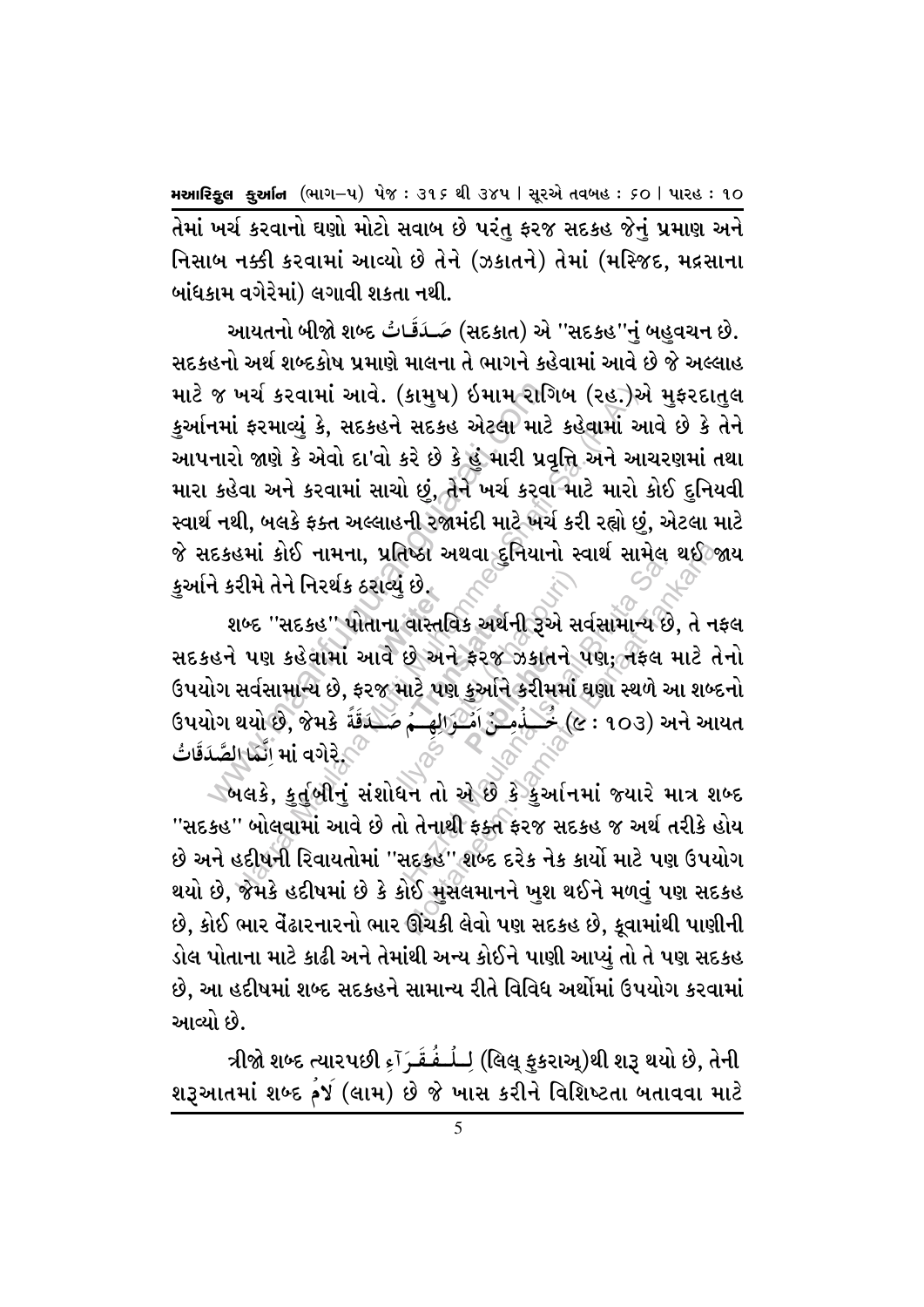ઉપયોગ થાય છે, આથી વાક્યનો અર્થ એ થશે કે બધા જ સદકાઓ ફક્ત તે લોકોનો જ હક છે જેનં વર્ણન હવે પછી થઈ રહ્યં છે.

હવે. આઠ પ્રકારના લોકો કે જેઓ તેના હકદાર છે તેની વિગત સાંભળો જે અહીંયાં ઉપસ્થિત છે ૨જ કરેલ છે.

અથમા જા ક વિરાધાભાસ છ, અકના અથ થાય<br>'' બીજાનો અર્થ છે કે ''જેની પાસે નિસાબ (શ<br>' પરંતુ ઝકાતના હુકમમાં બંને સમાન છે, કોઈ<br>સો એ છે કે જે વ્યક્તિની પાસે તેની મૂળ જરૂ<br>બ (પ્રમાણ) જેટલો માલ ન હોય તેને ઝકાત આપ<br>ન લેવી જાઇઝ છે, જરૂરિ .<br>.લા ચાંદી<br>શ્રી ન તો ત ર્યાદી અથવા ત<br>તો તેના માટે<br>ા જ પ્રમાણે તે<br>ડું સોનું છે તો r નાટ ઝકાત<br>માણે તે વ્યક્તિ<br>છે તો બધાની<br>ઈ જાય તો તે મા જા ક ાવરાઘાત્માસ છ, અકના અથ ચાંય છ ક <sup>અ</sup>કન<br>મીજાનો અર્થ છે કે ''જેની પાસે નિસાબ (શરઈ પ્રમાણ<br>રંતુ ઝકાતના હુકમમાં બંને સમાન છે, કોઈ વિરોધાભા<br>એ છે કે જે વ્યક્તિની પાસે તેની મૂળ જરૂરિયાત કરત<br>(પ્રમાણ) જેટલો માલ ન હોય તેને ઝક બધું સામેલ છે, નિસાબ એ<br>ા ચાંદી અથવા તેની કિંમત<br>ન તો તેના માટે ઝકાત લેગ<br>એ જ પ્રમાણે તે વ્યક્તિ<br>થોડું સોનું છે તો બધાની કિં<br>રાબર થઈ જાય તો તે પ<br>કરનાર) ગણાશે, તેને ઝકા ાઘું સામેલ છે, નિસાબ એટલે કે સાડા<br>ચાંદી અથવા તેની કિંમત જેની પાસે<br>એ જ પ્રમાણે તે વ્યક્તિ જેની પાસે અ<br>એ જ પ્રમાણે તે વ્યક્તિ જેની પાસે અ<br>રાબર થઈ જાય તો તે પણ ''સાહિબે<br>રચીકત ''સાહિબે નિસાબ'' નથી પરં<br>' વ્યક્તિ ''સાહિબે નિસાબ ામા રહેવાનુ મકાન, વપરાશમા આવતા વાસ<br>હ્યું સામેલ છે, નિસાબ એટલે કે સાડા સાત તો<br>ચાંદી અથવા તેની કિંમત જેની પાસે હોય અ<br>એ જ પ્રમાણે તે વ્યક્તિ જેની પાસે અમુક ચાં<br>ડ્રાંડું સોનું છે તો બઘાની કિંમત લગાવીને જો સ<br>રાબર થઈ જાય તો તે તેમાં પ્રથમ હકદાર ફકીરો છે, બીજા મિસ્કીનો; ફકીર અને મિસ્કીનના મુળ અર્થમાં જો કે વિરોધાભાસ છે, એકનો અર્થ થાય છે કે ''જેની પાસે કશં ન હોય,'' બીજાનો અર્થ છે કે ''જેની પાસે નિસાબ (શરઈ પ્રમાણ) કરતા ઓછું હોય" પરંતુ ઝકાતના હુકમમાં બંને સમાન છે, કોઈ વિરોધાભાસ નથી; જેનો ખુલાસો એ છે કે જે વ્યક્તિની પાસે તેની મૂળ જરૂરિયાત કરતા વધારે શરઈ નિસાબ (પ્રમાણ) જેટલો માલ ન હોય તેને ઝકાત આપી શકાય છે અને તેના માટે ઝકાત લેવી જાઇઝ છે, જરૂરિયાતમાં રહેવાનું મકાન, વપરાશમાં આવતા વાસણો અને કપડાં તથા ફર્નિચર વગેરે બધું સામેલ છે, નિસાબ એટલે કે સાડા સાત તોલા સોનું અથવા સાડા બાવન તોલા ચાંદી અથવા તેની કિંમત જેની પાસે હોય અને કરજદાર પણ ન હોય તો પછી ન તો તેના માટે ઝકાત લેવી જાઇઝ છે અને ન જ તેને ઝકાત આપવી જાઇઝ છે, એ જ પ્રમાણે તે વ્યક્તિ જેની પાસે અમુક ચાંદી અથવા અમુક રોકડ રકમ અને થોડું સોનું છે તો બધાની કિંમત લગાવીને જો સાડા બાવન તોલા ચાંદીની કિંમત બરાબર થઈ જાય તો તે પણ ''સાહિબે નિસાબ'' (ઝકાતનું શરઈ પ્રમાણ ધારણ કરનાર) ગણાશે, તેને ઝકાત આપવી અથવા તેણે ઝકાત લેવી જાઇઝ નથી અને જે વ્યક્તિ ''સાહિબે નિસાબ'' નથી પરંતુ તંદુરસ્ત મજબૂત અને કમાઈ શકવા માટે સક્ષમ અને સશક્ત હોય અને તેની પાસે એક દિવસ ગજરાન ચાલે તેટલ હાજર હીય તો તેને જો કે ઝકાત આપવી તો જાઇઝ છે પરંતુ એના માટે જાઇઝ નથી કે તે લોકોને સવાલ (માંગણી) કરતો ફરે, આ બાબતમાં ઘણા લોકો ગફલત વર્તે છે. આવા લોકો માટે સવાલ કરવો હરામ છે. એવો વ્યક્તિ જે કંઈ સવાલ કરીને પ્રાપ્ત કરે છે તેને રસૂલે કરીમ સ્ક્રીઁએ જહન્નમના અંગારા કહ્યા છે. *(અબુ દાવદ અલી રદિ.ની રિવાયત દ્વારા, કર્તબી)* 

ખલાસો એ છે કે ફકીર અને મિસ્કીનમાં ઝકાત બાબતે કોઈ તફાવત નથી. અલબત્ત વસિય્યતના હકમમાં ફરક પડે છે કે મિસ્કીનો માટે વસિય્યત કરી છે તો કેવા લોકોને આપવામાં આવે ? અને કકીરોના માટે છે તો કેવા લોકોને આપવામાં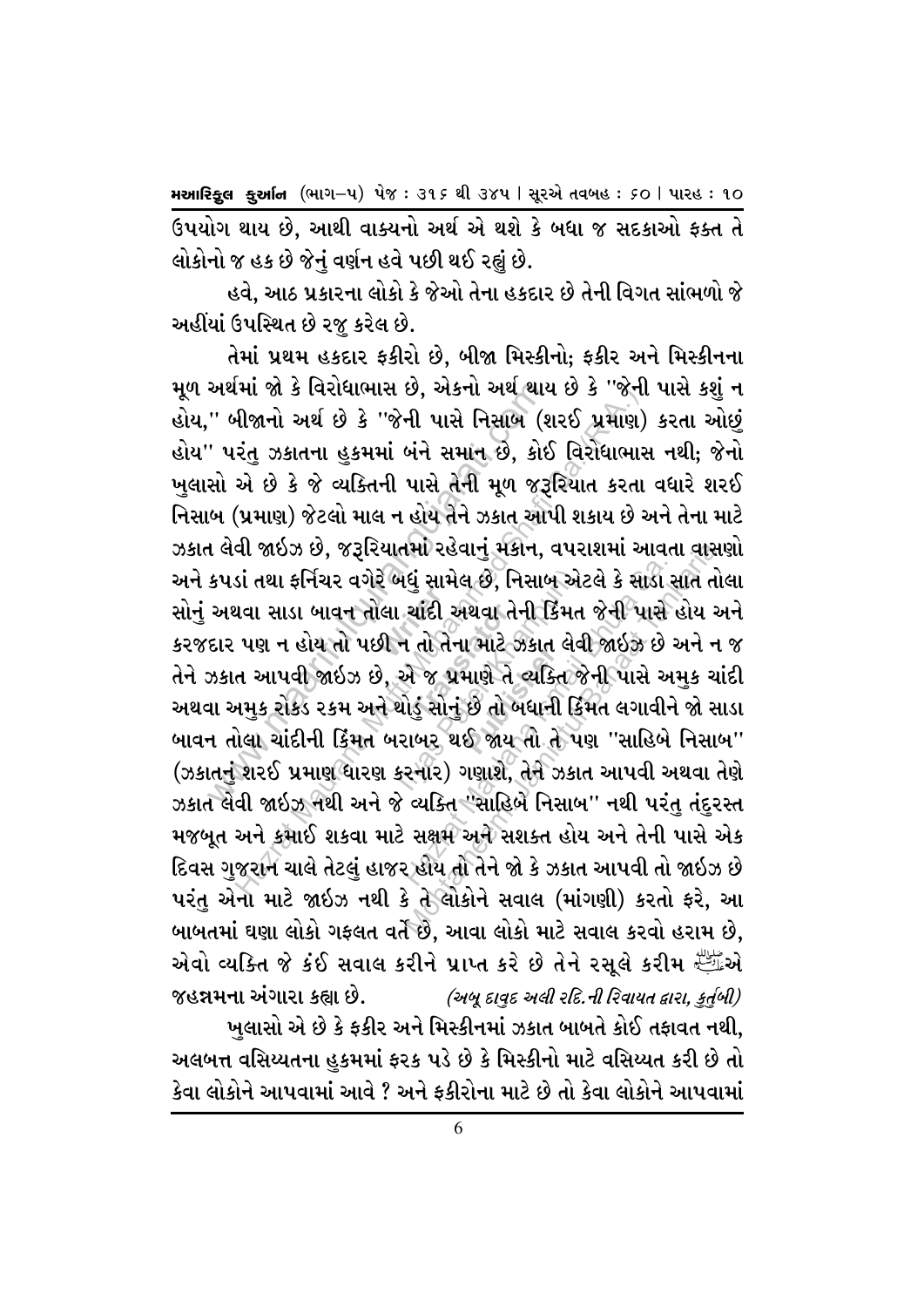આવે ? જેના ઉલ્લેખની અત્રે આવશ્યકતા નથી. ફકીર અને મિસ્કીન બંને હકદારોમાં એ બાબત લગભગ સમાન છે કે જેને ઝકાતનો માલ આપવામાં આવે તે મસલમાન હોય અને વાસ્તવિકત જરૂરિયાતથી વધારે નિસાબ પ્રમાણે માલનો માલિક ન હોય.

જો કે સામાન્ય સદકહ ગેરમસ્લિમોને પણ આપી શકાય છે, રસૂલે કરીમ અેટલે કે, દરેક ધર્મવાળાઓ تَـَصَـدَّقُوُا عَلَى اَهُلِ الْاَدُيَانِ كُلِّهَا ,એટલે કે, દરેક ધર્મવાળાઓ ઉપર સદકહ કરો, પરંતુ ઝકાતરૂપી સદકહ વિશે રસૂલે કરીમ રહીં છો હઝરત મઆઝ (રદિ.)ને યમન મોકલતી વેળા એવી સૂચના આપી હતી કે, ઝકાતનો માલ ફક્ત મસલમાનોના માલદારો પાસેથી લેવામાં આવે અને તેમના જ (મુસલમાનોના) ફકીરો ઉપર ખર્ચ કરવામાં આવે, એટલા માટે ઝકાત તો ફક્ત મુસ્લિમ ફકીરો અને મિસ્કીનો ઉપર જ ખર્ચ કરી શકાય છે, ઝકાત ઉપરાંત બીજા સદકાઓ એટલે સુધી કે સદકતુલ ફિત્ર પણ ગેરમુસ્લિમ ફકીરને આપવી જાઇઝ નથી.  $\Omega$ દાયા $)$ 

અને બીજી શરત ''સાહિબે નિસાબ'' ન હોવાની પોતે ફકીર અને મિસ્કીનની વ્યાખ્યાથી સ્પષ્ટ થઈ જાય છે, કારણ કે ફકીર અને મિસ્કીન એટલી વાતમાં સમાન છે કે તેમની પાસે નિસાબ પ્રમાણે માલ ઉપસ્થિત નથી અને બંને હકદારો પછી અન્ય છ હકદારોનો ઉલ્લેખ થયો છે તેમાં પ્રથમ હકદાર ઝકાત વસૂલ કરવા માટે નિયુક્ત કારકૂનો છે.

ત્રીજા હકદાર لَعَامِلِيُنَ છે, અહીંયાં فَامِلِيُنَ عَلَيْهَا ત્રીજા હકદાર فَالْمَامِلِيُنَ عَلَيْهَا લોકો છે જેઓ ઇસ્લામી શાસન તરફથી સદકહ, ઝકાત, ઉશ્ર વગેરે લોકો પાસેથી વસૂલ કરીને બયતુલ માલ (ઇસ્લામી રાજ્યની તિજોરી)માં જમા કરાવવાની સેવા માટે નિયુક્ત કરવામાં આવ્યા છે, આ લોકો પોતાનો બધો જ સમય આ સેવામાં ખર્ચ કરે છે એટલા માટે તેમની જરૂરિયાતોની જવાબદારી ઇસ્લામી હુકૂમત ઉપર છે, કુર્આને કરીમની આ આયતે ઝકાતના હકદારોમાં તેમનો હિસ્સો રાખીને એ નક્કી કરી દીધું કે તેમની સેવાનો હક તે ઝકાત ખાતે જ ઉધારવામાં આવશે.

મૂળ વાત એમ છે કે, અલ્લાહ તઆલાએ મુસલમાનો પાસેથી ઝકાત અને સદકહ વસૂલ કરવાની ફરજ સીઘે–સીઘી રસૂલે કરીમ ﷺને સોંપી હતી જેનં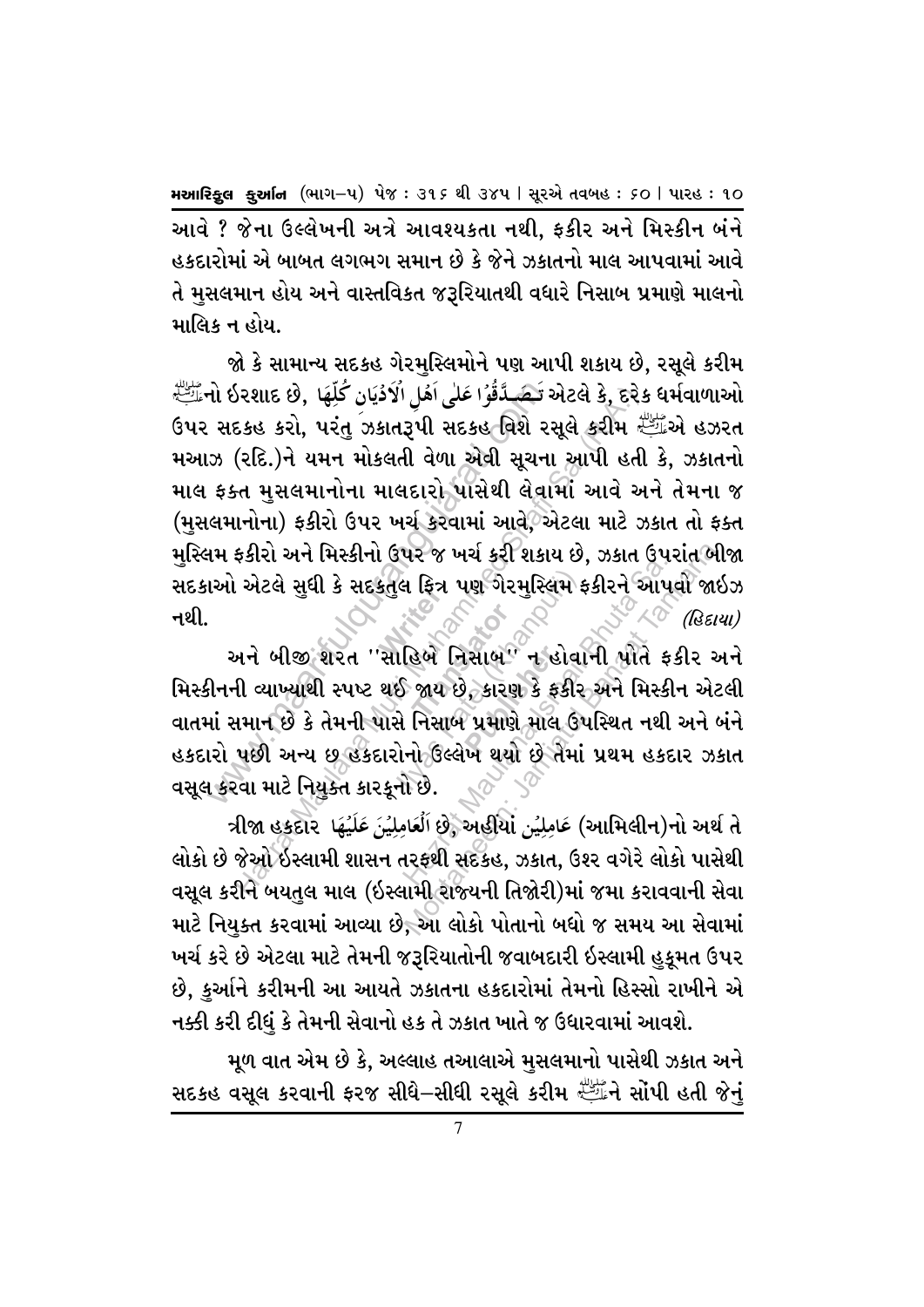عُسُدُ مِنُ اَمُوَالِهِمُ . વર્ણન આ જ સૂરતમાં આગળ આવનારી આયતમાં આવવાનું છે. الله વર્ણન આ ةُقَدَّ અેટલે કે. ''તમે મસલમાનોના માલમાંથી સદકહ વસલ કરો.'' આ આયતનં વિગતવાર વર્ણન તો આગળ આવશે, અત્રે એ બતાવવાનો હેત છે કે આ આયતની રૂએ મુસલમાનોના શાસક (અમીર) ઉપર એ ફરજ છે કે, તે ઝકાત અને સદકહને વસૂલ કરે અને એ દેખીતું છે કે, અમીર પોતે તે કાર્ય વ્યક્તિગત રીતે સમગ્ર દેશમાં પોતાના સહાયકો, કર્મચારીઓ વિના કરી શકતો નથી, તે જ સહાયકો અને કર્મચારીઓના સંદર્ભમાં પ્રસ્તુત આયતમાં لِأَيُّهَا સહાયકો અને કર્મચારીઓના શબ્દો કહેવામાં આવ્યા છે.

આ જ આયતોના પાલનમાં રસૂલે કરીમ સ્ટેટિંગે ઘણા બધા સહાબએ કિરામ (રદિ.)ને સદકહ વસૂલ કરવા માટે આમિલ (કાર્યકરો) બનાવીને વિવિધ પ્રદેશોમાં મોકલ્યા છે અને પ્રસ્તુત આયતની સૂચના અને માર્ગદર્શન પ્રમાણે જ ઝકાતમાંથી પ્રાપ્ત થતી રકમમાંથી તેમની સેવાનો હક આપવામાં આવ્યો છે, તેમાં તે સહાબા (રદિ.) પણ સામેલ છે જેઓ માલદાર હતા. હદીષમાં છે કે રસલે કરીમ સ્ટ્રેંਡએ ફરમાવ્યું કે, ''સદકહ કોઈ માલદાર માટે હલાલ નથી ફક્ત પાંચ વ્યક્તિઓ સિવાય; એક તે વ્યક્તિ જે જિહાદ માટે નીકળ્યો છે અને ત્યાં તેની પાસે આવશ્યકતા-જરૂરત પ્રમાણે માલ નથી ભલે તે ઘરમાં માલદાર હોય, બીજો સદકહ વસૂલ કરનાર આમિલ (કારકૂન) જે સદકહ વસૂલ કરવાની સેવા બજાવે છે, ત્રીજો તે વ્યક્તિ કે ભલે તેની પાસે માલ છે પરંત તે પોતાની પાસે ઉપસ્થિત માલ કરતા વધારેનો કરજદાર છે, ચોથો તે વ્યક્તિ જે સદકહનો માલ કોઈ ગરીબ મિસ્કીનને પૈસા આપીને ખરીદે, પાંચમોલે વ્યક્તિ જેને કોઈ ગરીબ ફકીરે સદકહથી પ્રાપ્ત થયેલ માલ ભેટ સ્વરૂપે આપી દીધો હોય.''

રહ્યો એ મસ્અલો કે સદકહ વસૂલ કરનાર કારકૂનોને તેમાંથી કેટલી રકમ આપવામાં આવે ? બસ, તેનો હુકમે એ છે કે તેમની મહેનત અને કાર્યના હિસાબે તેમને આપવામાં આવશે. (અહકામુલ કુર્આન, જસ્સાસ, કુર્તુબી)

અલબત્ત, એ જરૂરી છે કે ઝકાત વસૂલ કરનાર કારકૂનોનો પગાર વસૂલ કરવામાં આવેલ ઝકાતથી અડધો–અડધ કે તેથી વધારે ન હોવો જોઈએ, જો વસૂલ કરવામાં આવેલ ઝકાત એટલી ઓછી હોય કે કારકૂનોનો પગાર આપ્યા પછી અડધી રકમ પણ બાકી નથી બચતી તો પછી પગાર ઓછો કરવામાં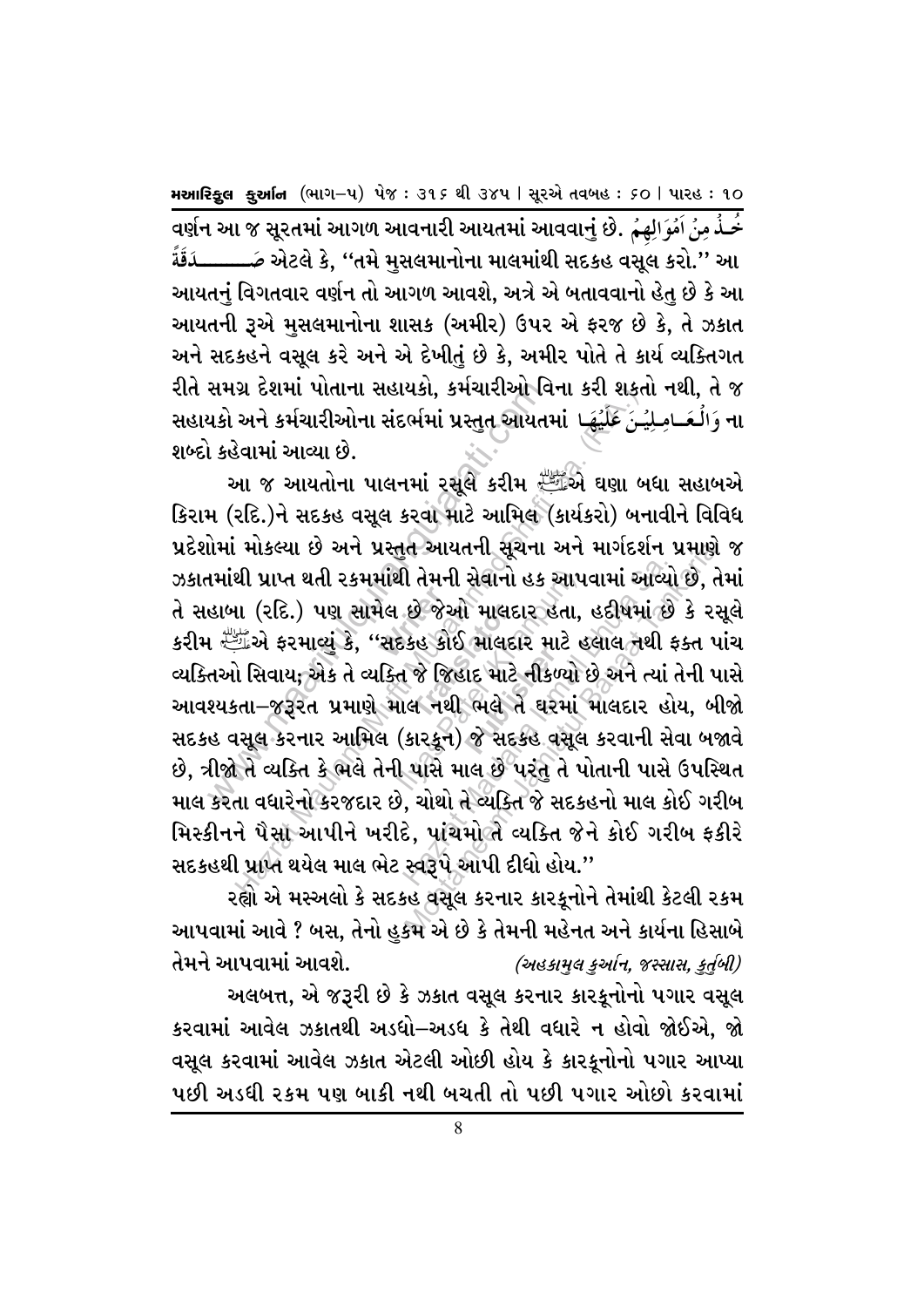આવશે, અડધાથી વધારે ખર્ચ કરવામાં આવશે નહીં. *(તક્સીરે મઝહરી, ઝહિરિય્યહ)* પ્રસ્તત વર્ણનથી જાણ થઈ કે, સદકહ વસૂલ કરનાર આમિલોને જે રકમ ઝકાતના ખાતેથી ઉધારીને પગાર સ્વરૂપે આપવામાં આવે છે તે સદકહ નથી. બલકે તેમની સેવાનં વળતર છે, એટલા માટે તેઓ માલદાર હોવા છતાં પણ આ ૨કમમાંથી લેવાના હકદાર છે અને ઝકાતની રકમમાંથી તેમને મહેનતાણં આપવં જાઇઝ છે અને ઝકાતના હકદારના આઠ પ્રકારોમાંથી ફક્ત આ જ પ્રકાર એવો છે જેમાં ઝકાતની રકમ સેવાના વળતર સ્વરૂપે આપવામાં આવે છે, નહિતર ઝકાત નામ જ તે દાનનં છે જે ગરીબોને કોઈપણ પ્રકારની સેવાના વળતરમાં આપવામાં ન આવે અને જો કોઈ ગરીબ ફકીર પાસેથી કોઈ સેવા કરાવીને ઝકાતનો માલ આપવામાં આવ્યો તો ઝકાત અદા થશે નહીં.

ઝ છ અન ઝકાતના હકદારના આઠ પ્રકારામાથી ક<br>ઝકાતની રકમ સેવાના વળતર સ્વરૂપે આપવામ<br>જ તે દાનનું છે જે ગરીબોને કોઈપણ પ્રકારની સે<br>વામાં આવ્યો તો ઝકાત અદા થશે નહીં.<br>વામાં આવ્યો તો ઝકાત અદા થશે નહીં.<br>ના વળતર સ્વરૂપે કેવી રીતે આપવામાં …<br>રીતે થયો<br>વિક સ્વરૂ થયો ? આ બં<br>સ્વરૂપને સમય<br>ધરાવે છે અને<br>ા કબ્જાના હુક િસમ<sup>ુ</sup>ં લેવ<br>છે અને સૌને<br>ાના હુકમમાં ે અને ઝકાતના હકદારના આઠ પ્રકારામાંથા ફક્ત આ જ<br>મતની રકમ સેવાના વળતર સ્વરૂપે આપવામાં આવે છે,<br>મેનની રકમ સેવાના વળતર સ્વરૂપે આપવામાં આવે છે,<br>અને જો કોઈ ગરીબ ફકીર પાસેથી કોઈ સેવા કરાવીને<br>મં આવ્યો તો ઝકાત અદા થશે નહીં.<br>માથી અત્ I આપવામાં આવ્યો ? બી<br>I થયો ? આ બંને પ્રશ્નોન<br>ક સ્વરૂપને સમજી લેવામ<br>ત ઘરાવે છે અને સૌને જ<br>Iના કબ્જાના હુકમમાં હો<br>કોઈને વકીલ અથવા મુ<br>કિર્જ સોંપી દે તો વકી આપવામાં આવ્યો ? બીજું એ કે,માહ<br>થયો ? આ બંને પ્રશ્નોનો એક જ ઉ<br>રવરૂપને સમજી લેવામાં આવે; તે<br>ના કબ્જાના હુકમમાં હોય છે, જો કો<br>કોઈને વકીલ અથવા મુખ્તિયાર બના<br>કર્જ સોંપી દે તો વકીલના કબ્જામ<br>ન થઈ જાય છે તો જ્યારે ઝકાતની ર<br>કીલ હો પીસ્થત થાય છે, પ્રથમ અ ક ઝકાતના માહ<br>આપવામાં આવ્યો ? બીજું એ કે, માલદાર મ<br>ચર્ચા ? આ બંને પ્રશ્નોનો એક જ ઉત્તર છે<br>સ્વરૂપને સમજી લેવામાં આવે; તે એ કે<br>ન કબ્જાના હુકમમાં હોય છે, જો કોઈ વ્યક્તિ<br>કોઈને વકીલ અથવા મુખ્તિયાર બનાવી દ આથી અત્રે બે પ્રશ્નો ઉપસ્થિત થાય છે. પ્રથમ એ કે ઝકાતના માલને સેવાના વળતર સ્વરૂપે કેવી રીતે આપવામાં આવ્યો ? બીજું એ કે, માલદાર માટે ઝકાતનો માલ હલાલ કઈ રીતે થયો ? આ બંને પ્રશ્નોનો એક જ ઉત્તર છે કે સદકહના આમિલોના વાસ્તવિક સ્વરૂપને સમજી લેવામાં આવે; તે એ કે આ લોકો ફકીરોના વકીલની હેસિયત ધરાવે છે અને સૌને જ ખબર છે કે, વકીલનો કબ્જો અસલ પોતાના મુવક્કીલના કબ્જાના હુકમમાં હોય છે, જો કોઈ વ્યક્તિ પોતાનું કરજ વસૂલ કરવા માટે કોઈને વકીલ અથવા મુખ્તિયાર બનાવી દે અને કરજદાર એ વકીલને પોતાનું કર્જ સોંપી દે તો વકીલના કબ્જામાં તે માલ આવતાની સાથે જ કરજદાર મક્ત થઈ જાય છે તો જ્યારે ઝકાતની રકમ વસૂલ કરનાર કારકૂનોએ તે ફકીરોના વકીલ હોવાની હેસિયતથી ઝકાત વસૂલ કરી લીધી તો ઝકાત આપનારની ઝકાત અદ્દા થઈ ગઈ, હવે આ સંપૂર્ણ રકમ તે ફકીરોની મિલ્કત છે જેના તરફથી વકીલ સ્વરૂપે તેમણે આ ઝકાત વસૂલ કરી છે, માટે જે ૨કમ તેમને સેવાના હક સ્વરૂપે આપવવામાં આવે છે તે ૨કમ તે માલદારો તરફથી નથી, બલકે ફકીરો તરફથી આપવામાં આવે છે અને ફકીરોને તેમાં દરેક પ્રકારનો ખર્ચ કરવાનો અધિકાર છે, તેમને એ પણ અધિકાર છે કે જ્યારે પોતાનં કામ આ લોકો પાસેથી લે છે તો પોતાની રકમમાંથી તેમને તે કામ અને સેવાનું વળતર આપે.

હવે સવાલ એ રહી જાય છે કે, ફકીરોએ તો તેમના વકીલોને મુખ્તિયાર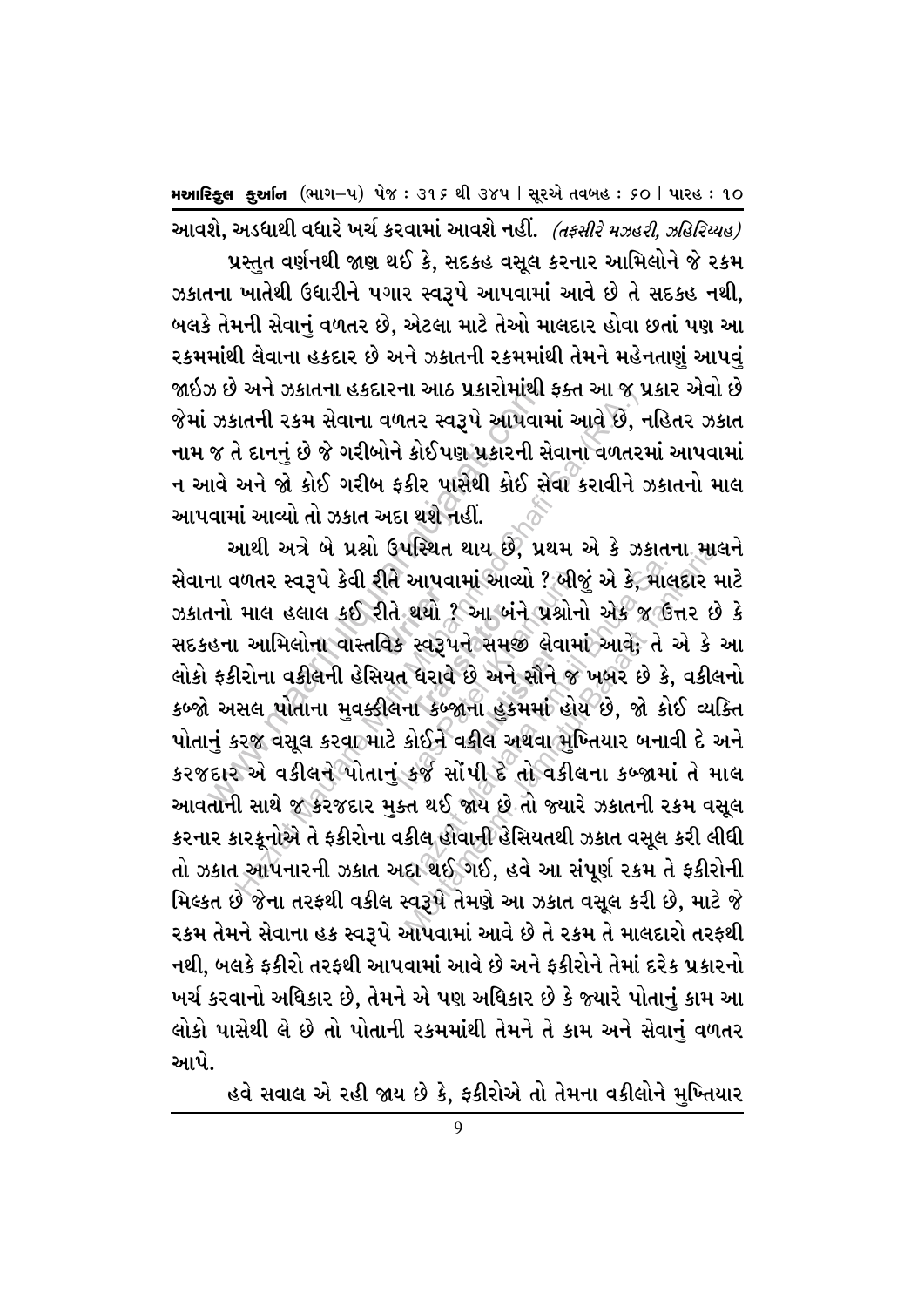બનાવ્યા નથી તો આ લોકો તેમના વકીલ કેવી રીતે બની ગયા ? તેનું કારણ એ છે કે ઇસ્લામી હકુમતનો અમીર કે જે અલ્લાહ તરફથી સમગ્ર દેશના ફકીરો અને ગરીબોનો વકીલ હોય છે અને બધાની જરૂરિયાતની જવાબદારી તેના ઉપર હોય છે, એટલા માટે પ્રદેશના અમીર જેને–જેને સદકહની વસૂલી માટે કારકૂન બનાવે તે બધા તેના નાયબની હેસિયતથી કકીરોના વકીલ બની જાય છે.

આથી જાણ થઈ કે સદકહના આમિલોને જે કંઈ આપવામાં આવ્યું તે વાસ્તવમાં ઝકાત આપવામાં આવી નથી પરંતુ જે ફકીરોનો હેક છે તે ઝકાત તે ફકીરો તરફથી સેવાના વળતર સ્વરૂપે આપવામાં આવી છે. જેમકે કોઈ ગરીબ ફકીર કોઈને પોતાના મુકદમાનો વકીલ બનાવે અને તેની સેવાના બદલામાં ઝકાતથી પ્રાપ્ત કરેલ માલ અદા કરે તો અહીંયાં ન તો આપનારો ઝકાત સ્વરૂપે કંઈ આપી રહ્યો છે અને ન જ લેનારો ઝકાતની હેસિયતે કંઈ લઈ રહ્યો છે. ્ $\oslash$ 

## ખુલાસો :

ઉપરોક્ત વિગતથી એ પણ જાણ થઈ કે, આજકાલ જે ઇસ્લામી મદ્રસાઓ અને અંજુમનોના મોહતમિમ અથવા તેમના તરફથી મોકલવામાં આવતા સફીરો સદકહ અને ઝકાત વગેરે મદ્રસાઓ અને અંજુમનો માટે વસૂલ કરે છે તેમનો એવો હુકમ નથી જે સદકહનો આમિલો માટે આ આયતમાં ઉલ્લેખ થયો છે કે ઝકાતની રકમમાંથી તેમને પગાર આપી શકાય, બલકે મદ્રસાઓ અને અંજુમનો તરફથી અલગ રીતે પગાર આપવો જરૂરી છે, ઝકાતની રકમમાંથી તેમને પગાર આપી શકાય નહીં, કારણુએ છે કે આ લોકો ફકીરોના વકીલ નથી બલકે ઝકાત આપનાર માલદારોના વકીલ છે, તેમના તરફથી ઝકાતના માલને હકદારો ઉપર ખર્ચ કરવાનો તેમને અધિકાર આપવામાં આવ્યો છે, એટલા માટે તેમના કબ્જામાં માલ આવ્યા છતાં પણ ઝકાત ત્યાં સુધી અદા નહીં થાય જ્યાં સુધી તેના હકદાર ઉપર ખર્ચ ન કરે.

ફકીરોના વકીલ ન હોવું એટલા માટે દેખીતું છે કે વાસ્તવિક સ્વરૂપે પણ કોઈ ફકીરે તેમને પોતાનો વકીલ બનાવ્યો નથી તથા અમીરુલ મુઅ્મિનીનની સામાન્ય નાયબગીરીની બીનાએ જે ફકીરોની વકીલાતનો હક ઝકાત વસૂલ કરનાર કારકૂનોને પ્રાપ્ત થાય છે તે પણ તેમને પ્રાપ્ત નથી, એટલા માટે એ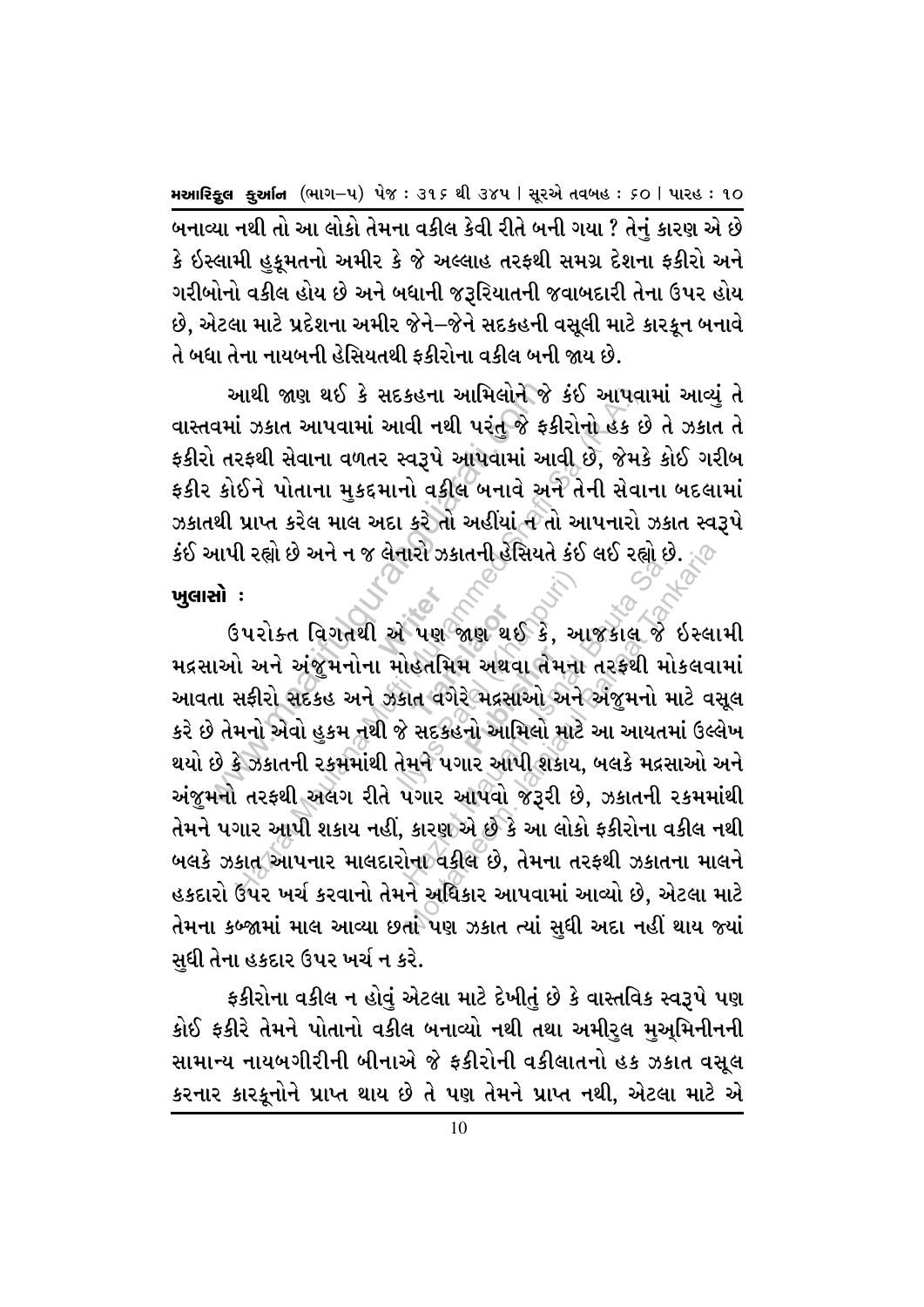સિવાય કોઈ સ્વરૂપ બાકી નથી કે તેમને ઝકાત આપનાર લોકોના વકીલ ઠરાવવામાં આવે અને જ્યાં સધી આ માલને ઝકાતના હકદારો ઉપર ખર્ચ કરવામાં ન આવે તેમનો કબ્જો એવો જ છે જેમકે ઝકાતની રકમ જે પોતે માલદાર પાસે મૂકવામાં આવી હોય.

આ મા'મલામાં સામાન્ય રીતે બેદરકારી વર્તવામાં આવે છે, ઘણી બધી સંસ્થાઓમાં ઝકાતનું ફંડ વસૂલ કરીને તેને વરસો–વરસ મૂકી રાખવામાં આવે છે અને ઝકાત આપનારાઓ એવું સમજે છે કે અમારી ઝકાત અદા થઈ ગઈ, જ્યારે કે ઝકાત તે સમય સુધી અદા નથી થતી જ્યાં સુધી તે ૨કમ ઝકાતના હકદાર ઉપર ખર્ચ ન થઈ જાય.

એ જ પ્રમાણે ઘણા બધા લોકો જાણતા ન હોવાના કારણે તે સફીરોને સદકહના આમિલીનના હુકમમાં સામેલ સમજીને ઝકાતની રકમમાંથી જ તેમનો પગાર આપે છે, આ ન તો દેનાર માટે જાઇઝ લે અને ન જ લેનાર માટે જાઇઝ છે.

એક બીજો પ્રશ્ન; ઇબાદતનું વળતર :

અત્રે એક બીજો પ્રશ્ન ઉપસ્થિત થાય છે કે, ઇશારાઓ અને રસૂલે કરીમ ની હદીષોના ઘણા બધા ખુલાસાઓથી એ વાત સાબિત છે કે, ઇબાદત ઉપર વળતર અને મજૂરી લેવી હરામ છે, મુસ્તદે અહમદની હદીષમાં અબ્દુર્રહમાન બિન શિબ્લની રિવાયતથી નકલ થયું છે કે, રસૂલે કરીમ સ્ટાહ્યું અ ફરમાવ્યું, અટલે કે, ''કુઓન પઢો પરંતુ તેને ખાવાનું માધ્યમ ન فَرَأُواللُغُرُانَ وَلَا تَأْكُلُوَابِهِ બનાવો" અને અમુક રિવાયતોમાં એ**ંવળતરને જહન્નમનો ટૂકડો બતાવવામાં** આવ્યો છે જે કુર્આનના વળતર સ્વરૂપે લેવામાં આવે, એ બાબત ઉપર ઉમ્મતના ફકહાની સહમતી છે કે ઇબાદત અને ઇતાઅતનો બદલો કે મજૂરી લેવી જાઇઝ નથી અને એ પણ દેખીતું છે કે સદકહ વસૂલ કરવાનું કામ એક દીની સેવા અને ઇબાદત છે, રસૂલે કરીમ સ્ટ્રેંકએ તેને એક પ્રકારનો જિહાદ કહ્યો છે, તેનો તકાદો એ જ હતો કે તેના ઉપર કોઈ વળતર અથવા મજૂરી લેવી હરામ હોય, જ્યારે કે કુર્આને કરીમે આ આયતમાં સ્પષ્ટ રીતે તેને જાઇઝ ઠરાવી દીધું અને ઝકાતના આઠ હકદારોમાં તેને સામેલ કર્યં.

ઇમામ કુર્તુબીએ પોતાની તફસીરમાં એ વિશે ફરમાવ્યું કે, જે ઇબાદતો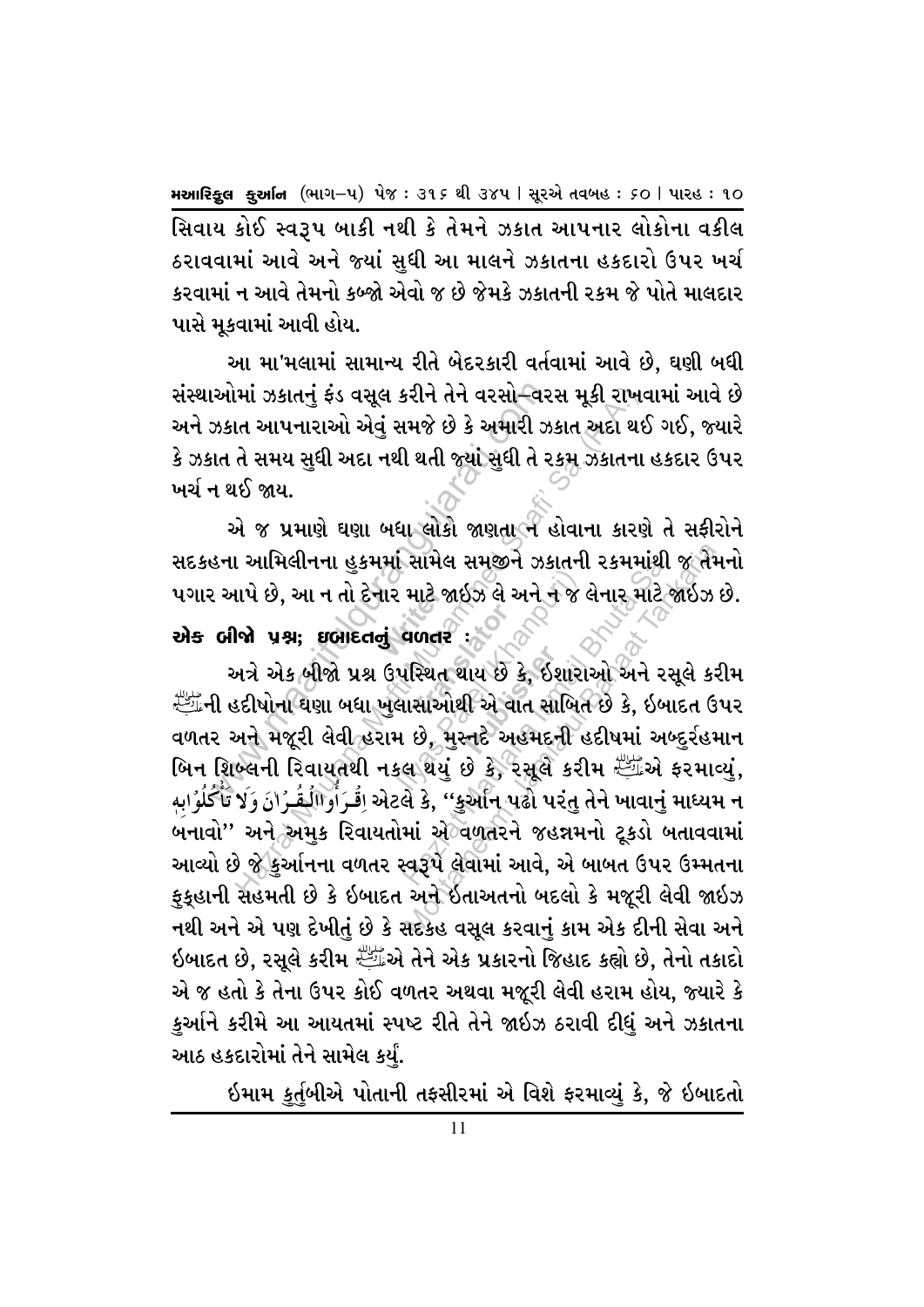ફરજ અથવા વાજિબે એન છે તેની મજૂરી લેવી સદંતર હરામ છે પરંતુ જે ફરજે કિફાયા છે તેના ઉપર કોઈ વળતર કે મજૂરી લેવી આ જ આયતની રૂએ જાઇઝ છે, ફરજે કિફાયાનો અર્થ એ છે કે એક કાર્ય સમગ્ર ઉમ્મત અથવા સમગ્ર શહેરના માથે ફરજ કરવામાં આવ્યું છે પરંતુ એ જરૂરી નથી કે બધા જ તેને કરે, જો અમુક લોકો પણ તે કાર્ય કરી લેશે તો સૌ તે ફરજમાંથી મક્ત થઈ જશે. અલબત્ત જો કોઈ વ્યક્તિ પણ એ કાર્ય નહીં કરે તો બધા જ ગનેહગાર થાય છે.

ઇમામ કુર્તુબી (રહ.)એ ફરમાવ્યું કે, આ જ આયતથી સાબિત થયું કે ઇમામત અને ખતીબ તરીકેનું વળતર કે મજૂરી લેવી પણ જાઇઝ છે, કારણ કે તે પણ ફરજે એન નથી, બલકે ફરજે કિફાયામાં છે, આ જ પ્રમાણેનો હુકમ કુર્આન–હદીષની તા'લીમ અને બીજા દીની ઇલ્મ શિખવાડવાની બાબતમાં છે કે, આ બધા કામો સમગ્ર ઉમ્મતની જવાબદારી સ્વરૂપે ફરજે કિફાયા છે, જો અમુક લોકો કરી લે તો બધા લોકો મુક્ત થઈ જશે, એટલા માટે જો તેના ઉપર કોઈ મજૂરી કે વળતર અથવા પગાર લેવામાં આવે તો તે પણ જાઇઝ છે. $\swarrow\oslash$ 

ઝકાતનો ચોથો હકદાર بِمُؤَلَّفَةُ الْقُلُوُبِ) છે, આ તે લોકો છે જેમનું દિલ ખુશ રાખવો માટે તેમને સદકહ આપવામાં આવે છે. સામાન્ય રીતે એવો ઉલ્લેખ કરવામાં આવે છે કે તેમાં ત્રણ–ચાર પ્રકારના લોકો સામેલ હતા, અમુક મુસલમાન અને અમુક ગેરમુસ્લિમ; પછી મુસલમાનોમાંથી અમક તો તે લોકો હતા<sup>ં</sup>જેઓ ગરીબ અને જરૂરિયાતમંદ હતા અને નવમસ્લિમ પણ, જેમના દિલ એટલા માટે રાજી રાખવામાં આવતા હતા કે તેઓ ઇસ્લામ ઉપર પાકા થઈ જાય અને અમુક તે હતા જેઓ માલદાર પણ હતા અને <u>મુ</u>સલમાન થઈ ગયા હતા પરં<u>તુ હજુ સ</u>ુધી ઈમાનનો રંગ તેમના દિલો ઉપર સંપૂર્ણ રીતે ચઢ્યો ન હતો અને અમક તે લોકો હતા જેઓ પોતે તો પાકા મુસલમાન હતા પરંતુ પોતાની કોમને તેમના માધ્યમથી હિદાયત ઉપર લાવવાનો અને પાકા કરવાનો હેત હતો.

અને ગેરમુસ્લિમોમાં પણ અમુક તે લોકો હતા જેમના ત્રાસથી બચવા માટે તેમને રાજી રાખવામાં આવતા હતા અને અમુક તે લોકો હતા જેમના વિશે એવો અનુભવ હતો કે ન તો તેઓ પ્રચાર અને શિક્ષણથી પ્રભાવિત થાય છે અને ન જ યુદ્ધ અથવા સખ્તી કરવાથી, બલકે તેઓ અહેસાન અને સદ્દવર્તણૂક કરવાથી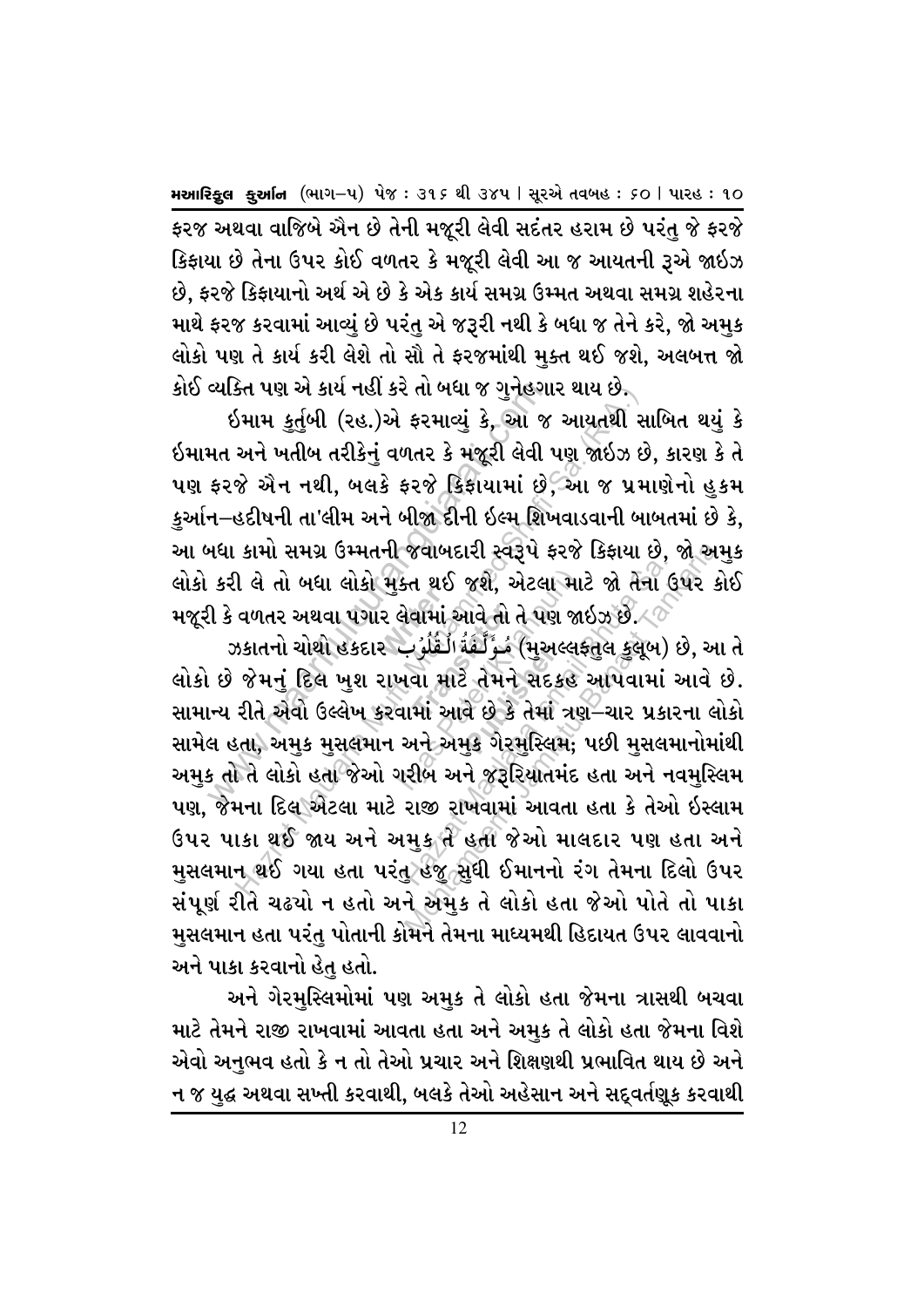પ્રભાવિત થાય છે, રહમતુલ્લિલ્ આલમીન ﷺ તો એ જાણતા હતા કે અલ્લાહની મખ્લુકને કફના અંધકારમાંથી કાઢીને ઈમાનના પ્રકાશમાં લઈ આવે. એટલા માટે દરેક તે જાઇઝ યુક્તિઓ કરતા હતા જેનાથી એ લોકો પ્રભાવિત થઈ શકે, આ બધા પ્રકારો સામાન્ય રીતે بِأَلْفُلُوُبِ શકે, આ બધા પ્રકારો સામાન્ય રીતે بِهِ اللَّهُ الْمُشَا સામેલ સમજવામાં આવે છે જેમને આ આયતે સદકહના ચોથા હકદાર ઠરાવ્યા  $63$ 

ચોથા હકદાર મુઅલ્લફ્તુલ કુલૂબ છે, તેના વિશે ઉપરોક્ત બતાવવામાં આવી ચૂક્યું છે કે આ તે લોકો છે જેમના દિલો રાજી રાખવા માટે તેમને સદકહનો હિસ્સો આપવામાં આવતો હતો, સામાન્ય ધારણા મુજબ તેમાં મુસલમાન અને ગેરમુસ્લિમ બંને પ્રકારના લોકો હતા. ગેરમુસ્લિમોને ઇસ્લામ તરફ આકર્ષવા માટે રાજી રાખવામાં આવતા હતા અને નવમસ્લિમોને ઇસ્લામ ઉપર પાકા કરવા માટે ખુશ કરવામાં આવતા હતા, સામાન્ય રીતે પ્રખ્યાત એ છે કે તેમને રસૂલે કરીમ ના સમયકાળમાં એક ખાસ કારણ અને મસ્લિહત હેઠળ જેનું વર્ણન આવી, المَنْتِيُّ ચૂક્યું છે, સદકહ આપવામાં આવતા હતા. આપ સ્ટેંગેની વફાત પછી જ્યારે ઇસ્લામને ભૌતિક અને આર્થિક શક્તિ પણ પાપ્ત થઈ ગઈ અને કાફિરોના ફિત્નાથી બચવા અથવા નવમુસ્લિમોને ઇસ્લામ ઉપર પાકા કરવા માટે આ પ્રમાણેની તદ્દબીરો અને યુક્તિઓની આવશ્યકતા″ન રહી તો તે મસ્લિહત અને કારણો પણ સમાપ્ત થઈ ગયા, એટલા માટે તેમનો હિસ્સો પણ સમાપ્ત થઈ ગયો જેને ઘણા બધા ફુકુહાએ મન્સૂખ (રદ) થઈ જવાની વ્યાખ્યા કરી છે. હઝરત ફારૂકે આ'ઝમ (રૂદિ.), હસન બસરી, શુઅુબી, અબૂ હનીફા, માલિક બિન અનસ સાથે આ નિવેદનનો સંબંધ જોડવામાં આવે છે.

ઘણા બધા લોકોએ ફરમાવ્યું કે, મુઅલ્લફતુલ કુલૂબનો હિસ્સો મન્સૂખ (રદ) નથી થયો, બલકે હઝરત સિદ્દીકે અકબર અને ફારૂકે આ'ઝમ (રદિ.)ના સમયકાળમાં તેને મુલતવી રાખવાનો અર્થ એ હતો કે, તેની આવશ્યકતા ન રહેવાના કારણે તેમના હિસ્સાને મલતવી કરવામાં આવ્યો હતો, ભવિષ્યના કોઈ સમયમાં પણ કરી જો આવી આવશ્યકતા આવી પડે તો તે કરી આપી શકાય છે. ઇમામ ઝહરી, કાઝી અબ્દુલ વહ્હાબ, ઇબ્ને અરબી, ઇમામ શાફઈ અને ઇમામ અહમદ (રહ.)નો આ જ અભિપ્રાય છે, પરંતુ સાચી અને વાસ્તવિક વાત એ છે કે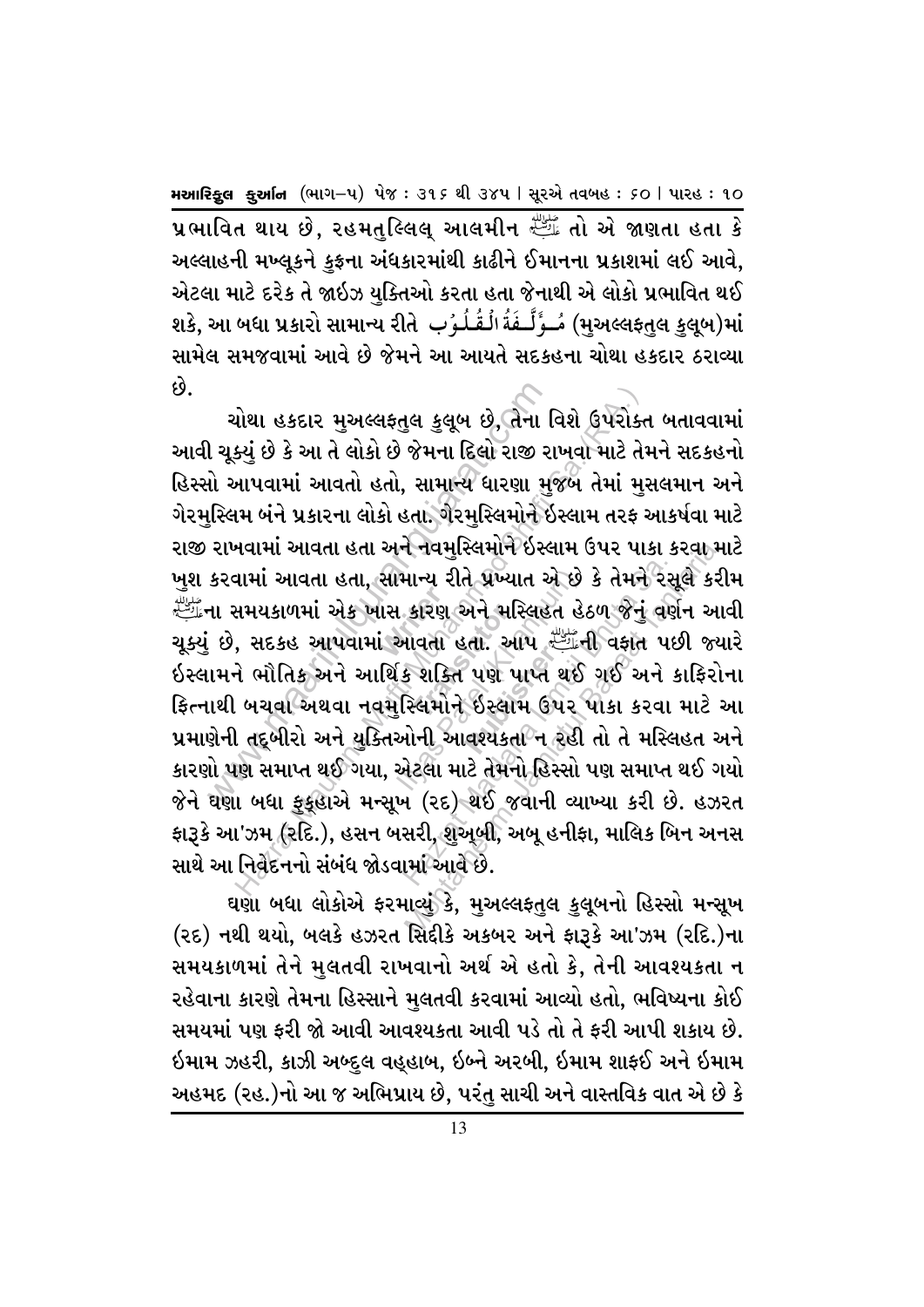ગેરમુસ્લિમોને સદકહ વગેરેમાંથી કોઈ સમયે, કોઈ યુગમાં પણ હિસ્સો આપવામાં આવ્યો નથી અને ન જ તેઓ ''મઅલ્લફતલ કલૂબ''માં સામેલ છે જેનં વર્ણન સદકાઓના હકદારો તરીકે આવ્યું છે.

ઇમામ <u>કર્ત</u>બીએ પોતાની તફસીરમાં એ બધા લોકોના નામો વિગતવાર જણાવ્યા છે જેમના દિલ રાજી રાખવા માટે રસૂલે કરીમ સ્ટેંકએ સદકહના ખાતામાંથી તેમને ભાગ આપ્યો. આ બધા લોકોના નામો ગણાવીને ફરમાવ્યં, ة 29 अंटर्स కे, ખુલાસો એ છે કે وَبِسَالَكُمِمُمِلَةِ فَكُلُّهُمْ مُؤْمِنٌ وَلَمُ يَكُنُ فِيُهِمْ كَافِرٌ ''મુઅલ્લફ્તુલ કુલૂબ'' બધા મુસલમાનો જ હતા તેમાં કોઈ કાફિર સામેલ ન હતો. لَـمُ يَثْبُـتُ اَنَّ الـنَّبِيَّ صَـلَّىٰ اللَّهُ عَلَيُهِ , એ જ પ્રમાણે તફસીરે મઝહરીમાં છે, فَلَدَّ એટલે કે, આ વાત કોઈ وَسَـلَّـَمَ اَعْـطـىٰ اَحْدًا مِّنَ الْكُفَّارِ لِلِايَلافِ شَيْئًا مِّنَ الزَّكْوةِ રિવાયતથી સાબિત નથી કે રસૂલે કરીમ સ્ટાર્ઝિકોઈ કાફિરને ઝકાતના માલમાંથી તેનું દિલ રાજી રાખવા માટે હિસ્સો આપ્યો હોય, તેનું સમર્થન તફસીરે કશ્શાકની એ વાતથી થાય છે કે સદકહના હકદારોનો ઉલ્લેખ અત્રે તે કારિરો અને મુનાફિકોના જવાબમાં આવ્યો છે જેઓ રસૂલે કરીમ ﷺ ઉપર સદકહની વહેંચણી વિશે વાંધો ઉઠાવ્યા કરતા હતા કે અમને સદકહ આપવામાં આવતા નથી. આ આયતમાં સદકહના હેકદારોની વિગત વર્ણન કરવાનો મકસદ એ છે કે, તેમને બતાવવામાં આવે કે કાફિરનો કોઈ હક સદકહના માલમાં નથી, જો ''મુઅલ્લફ્તુલ કુલૂબ''માં કાફિરો પણ સામેલ હોય તો આવો જવાબ આપવાની આવશ્યકતા જ ન હતી.

તફસીરે મઝહરીમાં એ ભૂલને પણ સારી રીતે સ્પષ્ટ કરવામાં આવી છે જે અમુક હદીષની રિવાયતોના કારણે લોકો સમક્ષ રજૂ થાય છે, જેનાથી સાબિત થાય છે કે રસૂલે કરીમ સ્ટેં∄એ અમુક્રગેરમુસ્લિમોને અમુક ભેટ–સોગાતો આપી છે, એટલા માટે સહીહ મુસ્લિમ અને તિરમિઝીની રિવાયતમાં જે એવો ઉલ્લેખ થયો છે કે, રસૂલે કરીમ સ્ટેંગ્રેએ સફ્વાન બિન ઉમય્યાને કાફિર હોવાના સમયે અમુક ભેટ–સોગાત આપી હતી તેના વિશે ઇમામ નવવી (રહ.)ના હવાલાથી એવં લખાણ ફરમાવ્યં કે, આ ભેટ–સોગાત ઝકાતના માલમાંથી ન હતી, બલકે ગઝૂવએ હનૈનના માલે ગનીમતનો જે ખમ્સ (પાંચમો ભાગ) બયતલ માલમાં સામેલ થયો તેમાંથી આપવામાં આવ્યું અને એ દેખીતું છે કે, બયતુલ માલના આ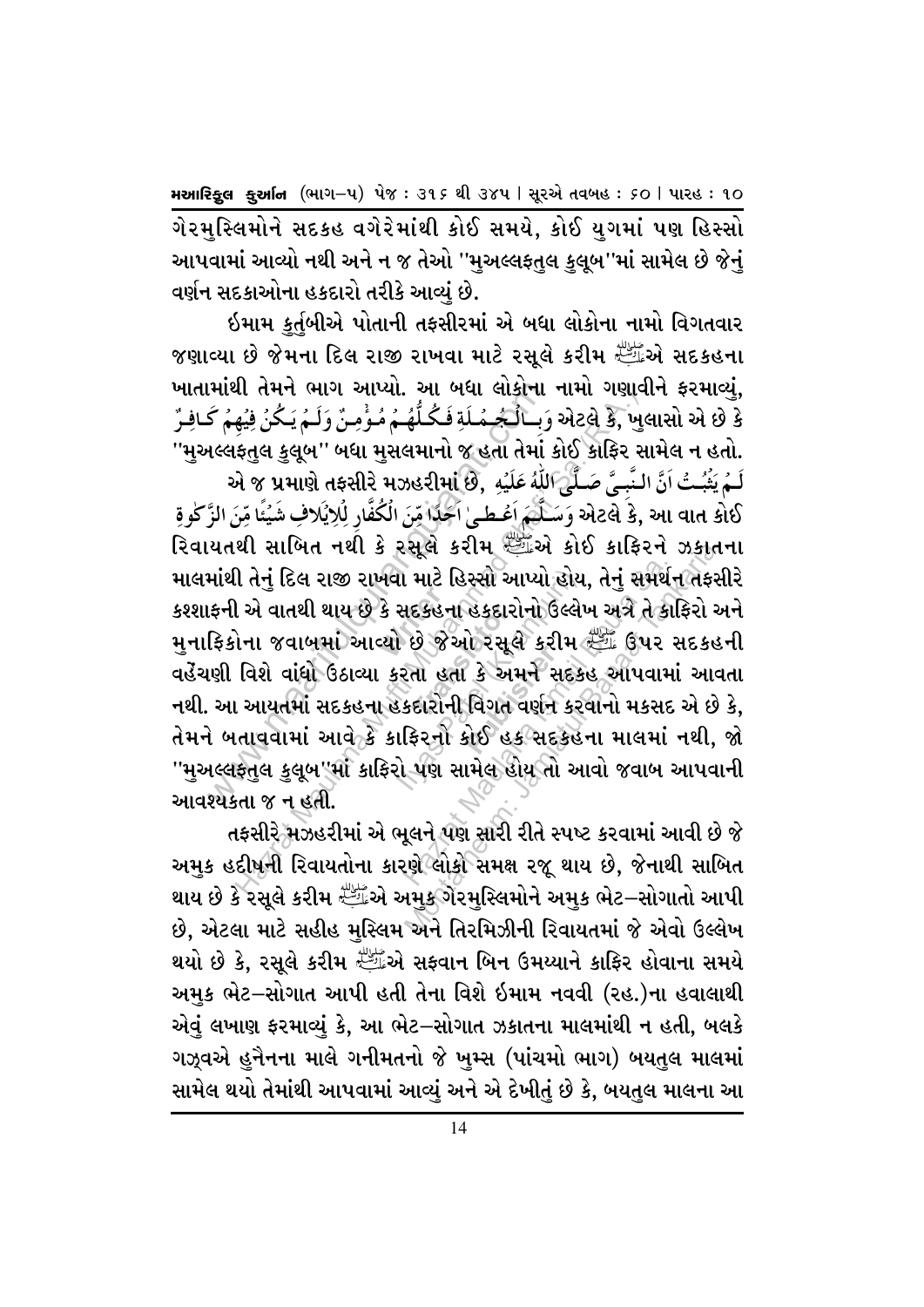ખાતામાંથી મસ્લિમ અને ગેરમસ્લિમ ઉપર ખર્ચ કરવો ફકહાની સર્વસહમતીથી જાઇઝ છે, પછી ફરમાવ્યં કે ઇમામ બયહકી (રહ.), ઇબ્ને સય્યિદન્નાસ, ઇમામ ઇબ્ને કષીર (રહ.) વગેરે અમે સૌએ એ જ ઠરાવ્યં છે કે, આ ભેટ–સોગાતો ઝકાતના માલમાંથી નથી બલકે ગનીમતના ખમ્સમાંથી છે.

## એક મોટો લાભ :

એનાથી એ પણ જાણ થઈ કે, પોતે રસૂલે કરીમ સ્ટ્રેંકનો સમયકાળમાં સદકહનો માલ જો કે તે બયતલ માલમાં ભેગો કરવામાં આવતો હતો પરંત તેનો હિસાબ બિલકલ અલગ રાખવામાં આવતો હતો અને બયતલ માલના બીજા આર્થિક ખાતાઓ જેમકે, ગનીમતનો ખમ્સ અથવા ખમ્સે મઆદિન (ખાણ–ખનીજનો પાંચમો ભાગ) વગેરેનો હિસાબ અલગ–અલગ રાખવામાં આવતો હતો અને દરેકના હકદારો અને <u>ક્</u>યાં ખર્ચ કરવાનો છે તે<sup>∂</sup>બાબત પણ અલગથી લખવામાં આવતી હતી, જેમકે ફૂકુહાએ સ્પષ્ટતા કરી છે કે ઇસ્લામી હુકૂમતના બયતુલ માલમાં ચાર અલગ–અલગ ખાતાઓ રહેવા જોઈએ અને અસલ હકમ એ છે કે ફક્ત હિસાબ અલગ રાખવાનો નથી. બલકે દરેક ખાતાનો બયતલ માલ પણ અલગ હોવો જોઈએ. જેથી દરેક તેના હકદારો ઉપર ખર્ચ કરવાની સંપૂર્ણ કાળજી રાખી શકે, અલબત્ત જો કોઈ સમયે કોઈ ખાસ ખાતામાં અછત હોય તો બીજા ખાતામાંથી કર્જ સ્વરૂપે લઈને ખર્ચ કરી શકાય છે. નીચે બયતુલ માલના ખાતાઓનું વિવરણ છે.

# (૧) ખુમ્સ ગુનાઈમ (ગનીમતોનો પાંચમો ભાગ) :

''ખુમ્સે ગનીમત'' એટલે કે, જે માલ કાફિરો પાસેથી યુદ્ધ દ્વારા પ્રાપ્ત થાય તેના ચાર ભાગ મજાહિદોમાં વહેંચીને બાકીનો પાંચમો ભાગ બયતલ માલનો હક છે. ''ખમ્સે મઆદિન'' (ખાણ–ખનીજ વગેરેનો પાંચમો ભાગ) એટલે કે, વિવિધ પ્રકારની ખાણોમાંથી નીકળતી વસ્તઓમાંથી પાંચમો ભાગ બયતલ માલનો હક છે. ''ખમ્સે રિકાઝ'' એટલે કે પ્રાચીન સમયનો કોઈ ખજાનો જમીનમાંથી મળી આવે, તો તેનો પણ પાંચમો ભાગ બયતુલ માલનો હક છે. આ ત્રણે પ્રકારના ખુમ્સ બયતુલ માલના એક જ ખાતામાં સામેલ છે.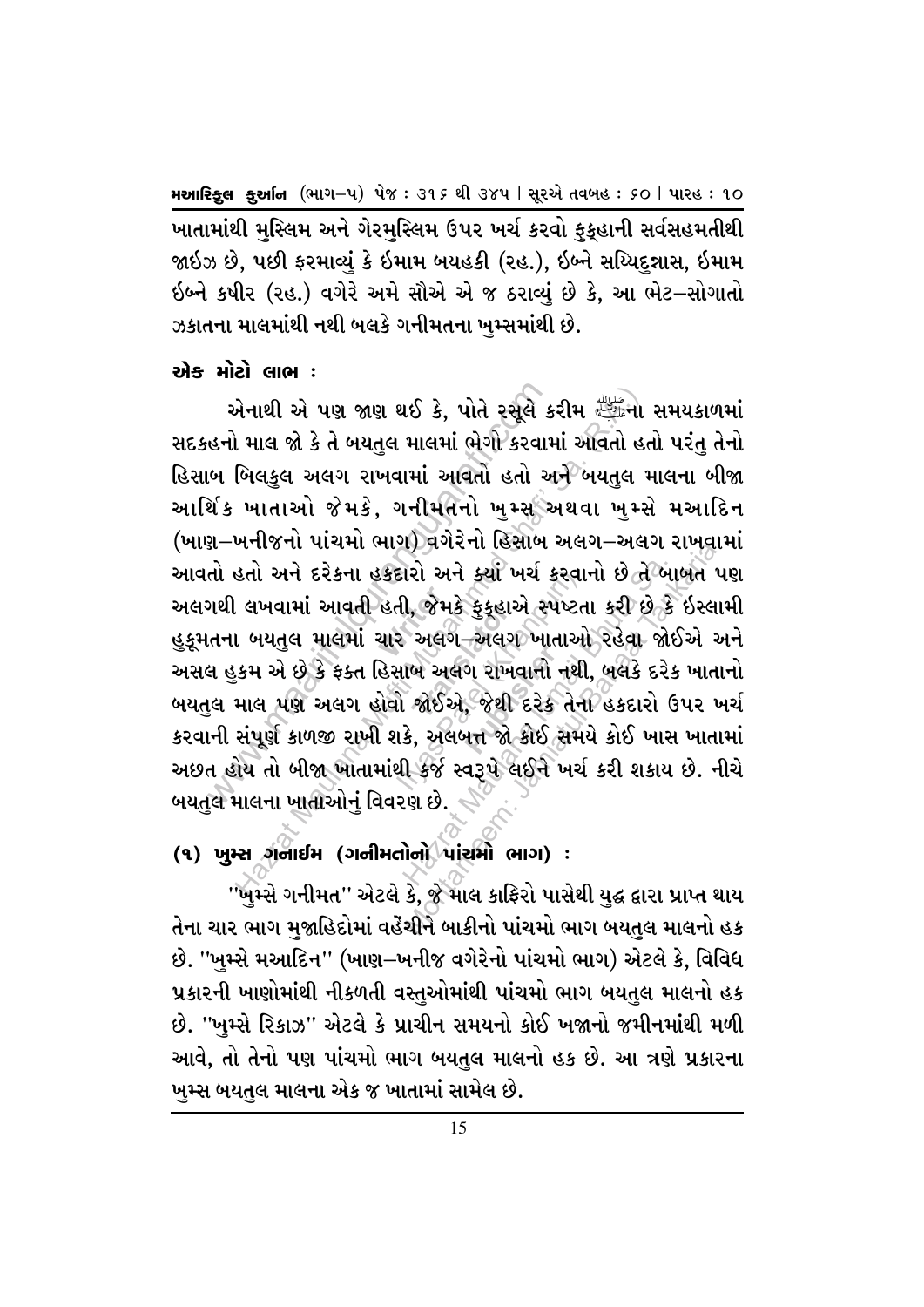#### $(5)$  સદકહ:

બીજં ખાત સદકહનં છે જેમાં મસલમાનોના ઝકાત, સદકતલ ફિત્ર અને તેમની જમીનોના ઉશ્ર્ર સામેલ છે.

#### $(3)$  ખિરાજ અને કઈ:

ત્રીજ ખાત ખિરાજ અને ફઈના માલનું છે. જેમાં ગેરમસ્લિમોની જમીનોની પ્રાપ્ત થયેલ ખિરાજ અને તેમનો જિઝિયો અને તેમની પાસેથી પ્રાપ્ત કરેલ વેપારનો ટેક્ષ અને તે બધા જ પ્રકારનો માલ સામેલ છે જે ગેરમસ્લિમો પાસેથી તેમની રાજી–ખુશીથી સુધરાઈના કામ માટે લેવામાં આવ્યો હોય.

#### (૪) લાવારિસ માલ :

ચોથું ખાતુ ખોવાયેલ પ્રોપર્ટીનું હોય છે જેમાં લાવારિસ માલ, લાવારિસ વ્યક્તિનો વારસો વગેરે સામેલ છે. આ ચારે ખાતાઓના હકદારો જો કે અલગ–અલગ છે પરંતુ ફકીરો અને મિસ્કીનોનો હક આ ચારે ખાતાઓમાં રાખવામાં આવ્યો છે જેનાથી અંદાજો લગાવી શકાય છે કે ઇસ્લામી કોમના આ ગરીબ અને અશક્ત વર્ગને મજબૂત કરવા માટે પૂરતી કાળજી રાખવામાં આવે છે, જે વાસ્તવમાં ઇસ્લામી હકુમતની આગવી વિશેષતા છે નહિતર દનિયાના સામાન્ય વ્યવસ્થાતંત્રોમાં એક ખાસ વર્ગ પ્રગતિ કરતો રહે છે, ગરીબને ઊભરવાનો મોકો જ નથી મળતો જેના પરિણામે સામ્યવાદ અને કૉમ્યુનિઝમે જન્મ લીધો પરંતુ તે બિલકુલ એક અસ્વાભાવિક અપ્રાકૃતિક સિદ્ઘાંત છે, જેમકે કોઈ વરસાદથી બચવા નાળાની વચ્ચે ઊભો થઈ જાય એ રીતે આ સામ્યવાદ પણ માનવતા માટે કાતિલ જલમ છે.

ખલાસો એ છે કે, ઇસ્લામી હકુમતમાં ચાર બયતલ માલ ચાર ખાતાઓ માટેના અલગ–અલગ નક્કી કરવામાં આવે છે અને કકીરો તથા મિસ્કીનોનો હક ચારેયમાં રાખવામાં આવ્યો છે, તેમાંથી પ્રથમ ત્રણ ખાતાઓના હકદારો પોતે કર્આને કરીમે વિગતપૂર્વક નક્કી કરીને સ્પષ્ટ કર્યા છે. પ્રથમ ખાત એટલે કે, ''ખુમ્સે ગનાઈમ'' એટલે કે, ગનીમતના પાંચમાં ભાગના હકદારોનું વર્ણન સૂરએ અન્ફાલમાં દશમાં સિપારાની શરૂઆતમાં ઉપસ્થિત છે અને બીજું ખાતુ એટલે કે, સદકહના હકદારોનું વર્ણન સૂરએ તવબહની પ્રસ્તુત ૬૦ નંબરની આયતમાં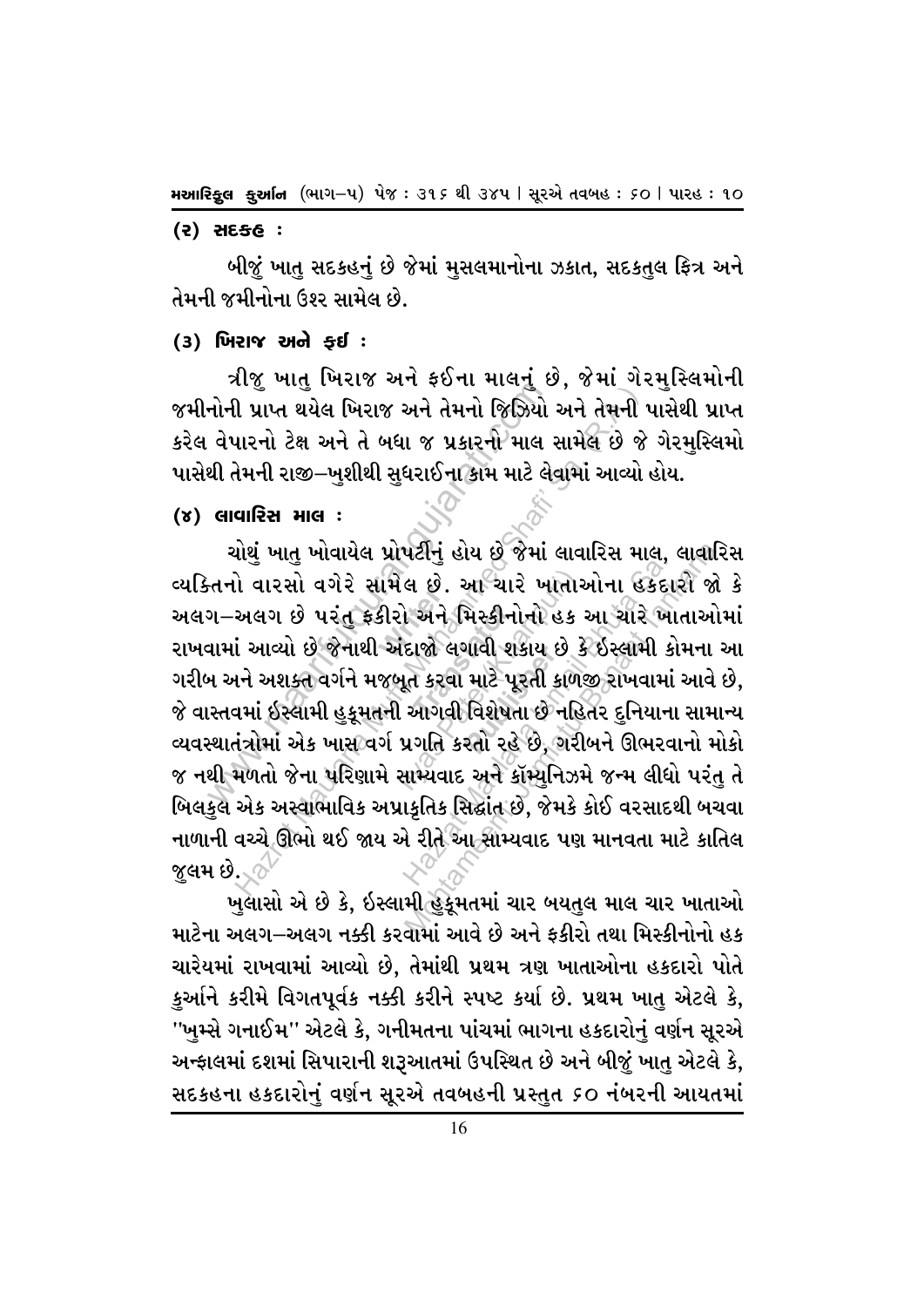આવ્યું છે, જેની વિગતવાર ચર્ચા અત્યારે આપણે કરી રહ્યા છીએ અને ત્રીજું ખાતુ જેને ઇસ્લામિક પરિભાષામાં ''ફઈ''નો માલ કહેવામાં આવે છે તેનં વર્ણન સુરએ હશ્ર્માં વિગતવાર આવ્યું છે. ઇસ્લામી હુકૂમતના મોટા ભાગે લશ્કરી ખર્ચાઓ અને સરકારી અધિકારીઓના પગારો વગેરે આ જ ખાતામાંથી ખર્ચ કરવામાં આવે છે. ચોથું ખાતુ એટલે કે લાવારિસ માલ; રસૂલે કરીમ સ્<sup>થુનુ</sup>ંની સૂચના અને માર્ગદર્શન દ્વારા તથા ખલફાએ રાશિદીનની પદ્ધતિ અનસાર અપંગ, મોહતાજો અને લાવારિસ બાળકો માટે ખાસ રાખવામાં આવ્યું છે. *(શાંપી, કિતાબુઝ્ઝકાત)* 

ખુલાસો એ છે કે ફકુહાએ બયતલ માલના ચારે ખાતાઓને અલગ $-$ અલગ રાખવાની અને પોત–પોતાના નક્કી કરવામાં આવેલ હકદારો ઉપર ખર્ચ  $\,$ કરવાની જે સૂચના આપી છે એ બર્ધ કર્આનના ફરમાનો અને રસૂલે કરીમ  $\,$ ત્યારબાદ ખુલફાએ રાશિદીન (રદિ.)ની પદ્ધતિ અનુસાર સ્પષ્ટ રીતે સાબિત થયેલ છે.

દશન દારા તથા ખુલફાએ રાશિદાનના પદ્ધાત આ<br>લાવારિસ બાળકો માટે ખાસ રાખવામાં આવ્યું છે.<br>ગ રાખવાની અને પોત–પોતાના નક્કી કરવામાં<br>મી જે સૂચના આપી છે એ બહી કુર્આનના ફરમા<br>બાદ ખુલફાએ રાશિદીન (રદિ.)ની પદ્ધતિ અન્<br>માં છે.<br>આ સંદર્ભના ખુલ .<br>આ સંદર્ભના ખુલાસા પછી પાછા અસલ મસ્અલા<sup>ં,</sup>'મુઅલ્લકતુલ<br>કુલૂબ''ને સમજવું; પ્રસ્તુત વર્ણનમાં સંશોધનકારો, મુહદીસો અને ફુક્હાના ાછી પાછા **ઝ**<br>નમાં સંશોધન<br>િથઈ ચૂકી છે<br>ણ આપવામાં રક્ષાવનકારા,<br>યૂકી છે કે મુ<sup>;</sup><br>પવામાં નથી ર<br>રાશિદીન (ર ન દારા તથા ખુલફાઅ રાાશકાનના પદ્ધાત અનુસાર અપ<br>પરિસ બાળકો માટે ખાસ રાખવામાં આવ્યું છે.<br>બુલાસો એ છે કે ફુક્હાએ બયતુલ માલના ચારે ખાતાઃ<br>પિવાની અને પોત−પોતાના નક્કી કરવામાં આવેલ હકદ<br>જે સૂચના આપી છે એ બધું કુઆનના ફરમાનો અને રસ્<br> <br>પછી પાછા અસલ મન<br>ર્ણનમાં સંશોધનકારો, મુ<br>પણ આપવામાં નથી આ<br>ખુલફાએ રાશિદીન (રદિ<br>ખુલફાએ રાશિદીન (રદિ<br>બેત થયેલ છે તે સદકહ અ ે પછી પાછા અસલે મસ્અલો ''મુરુ<br>મંત્રમાં સંશોધનકારો, મુહદ્દીસો અને<br>તે થઈ ચૂકી છે કે મુઅલ્લફ્ર્તુલ કુલૂ<br>પણ આપવામાં નથી આવ્યો, ન તો રઃ<br>મુસ્લિમને આપી શકાય છે, માટે ''મુઃ<br>મુસ્લિમને આપી શકાય છે, માટે ''મુઃ<br>મુસ્લિમને આપી શકાય છે, રાદે.)ની પદ્ધતિ અનુસાર સ્પષ્ટ રીતે સાહિ<br>પછી પાછા અસલે મસ્અલા ''મુઅલ્લકત<br>મિમાં સંશોધનકારો, મુહદ્દીસો અને ફુક્હા<br>તે થઈ ચૂકી છે કે મુઅલ્લફ્તુલ કુલૂબનો ક<br>પણ આપવામાં નથી આવ્યો, ન તો રસૂલે કર્ર<br>મુલક્ષએ રાશિદીન (રદિ.)ના સમયકાળમા આ સંદર્ભના ખુલાસા પછી પાછા અસલ મસ્અલા ''મુએલ્લકતુલ ખુલાસાઓથી એ બાબત સાબિત થઈ ચૂકી છે કે મુઅલ્લફતુલ કુલૂબનો કોઈ ભાગ કોઈ કાફિરને કોઈ સમયે પણ આપવામાં નથી આવ્યો, ન તો રસૂલે કરીમ السَّطِّعُ ,ના સમયકાળમાં અને ન જ ખુલફાએ રાશિદીન (રદિ.)ના સમયકાળમાં અને જે ગેરમુસ્લિમોને આપવાનું સાબિત થયેલ છે તે સદકહ અને ઝકાતના ખાતામાંથી નથી બેલકે ગનીમતના ખાતામાંથી આપવામાં આવ્યું છે, જેમાંથી દરેક જરૂરિયાતમંદ મુસ્લિમ અને ગેરમુસ્લિમને આપી શકાય છે, માટે ''મુઅલ્લફ્તુલ કુલૂબ ''માં માત્ર મુસ્લિમો જ રહી ગયા અને તેમનામાં જે ફકીરો છે તેમનો ભાગ નિયમ પ્રમાણે બાકી રહેવા ઉપર સંપૂર્ણ ઉમ્મતની સહમતી છે. મતભેદ માત્ર એવા સ્વરૂપમાં રહી ગયા કે આ લોકો માલદાર સાહિબે નિસાબ હોય તો ઇમામ શાફઈ (રહ.) અને ઇમામ અહમદ (રહ.)ના મતે કારણ કે, ઝકાતના બધા જ હકદારોમાં ફકીરો અને જરૂરિયાતમંદોની શરત નથી એટલા માટે તેઓ મઅલ્લફતલ કલુબમાં એવા લોકોને પણ સામેલ કરે છે જેઓ માલદાર અને પેસાવાળા છે, ઇમામે આ'ઝમ અબૂ હનીફહ (રહ.) અને ઇમામ માલિક (રહ.)ના મતે સદકહ વસૂલ કરનાર કારકૂનો સિવાય બાકી બધા જ હકદારોમાં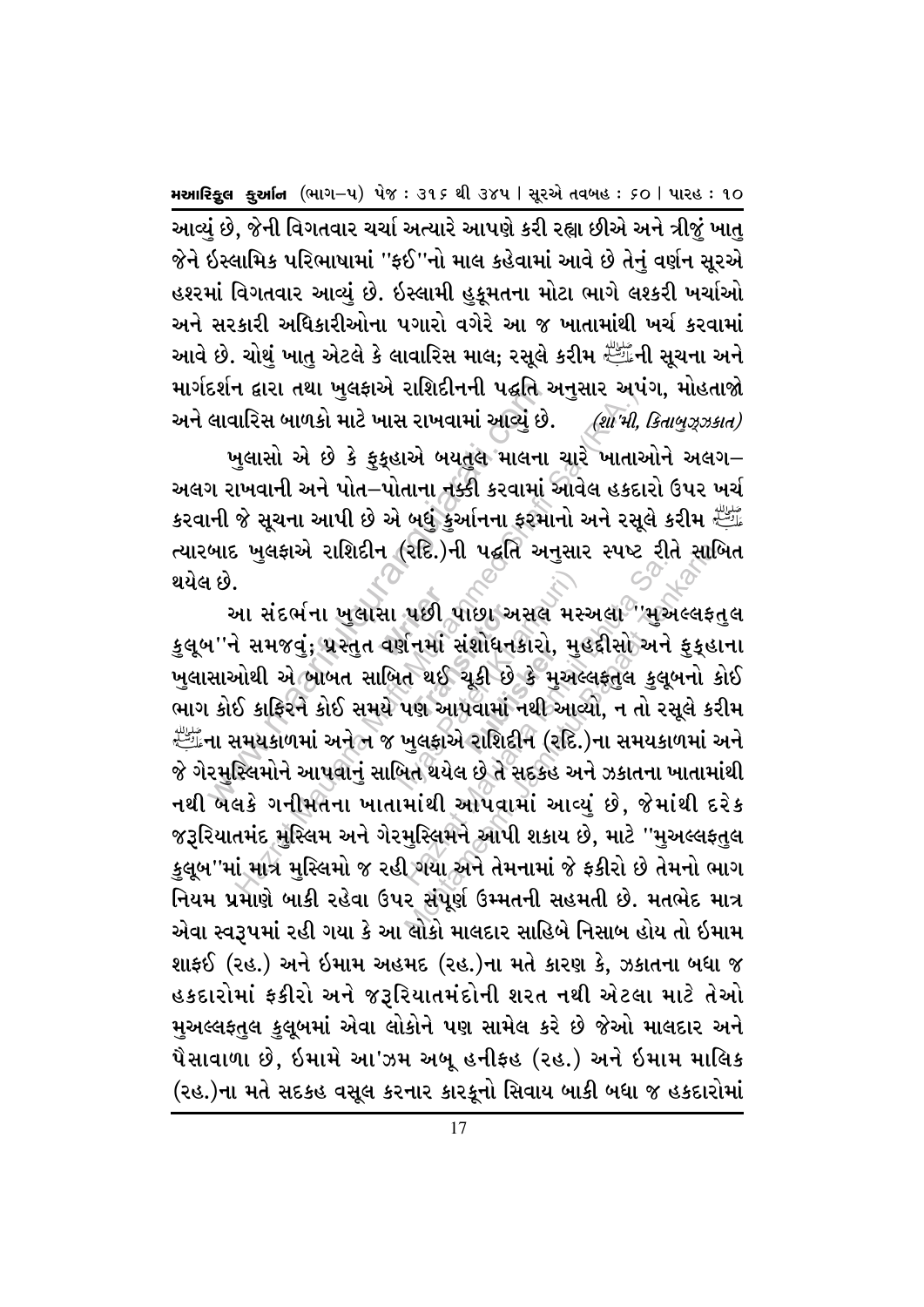ફકીરો અને હાજતમંદોની શરત છે, એટલા માટે મુઅલ્લફ્તુલ કુલૂબનો ભાગ પણ તેમને એ જ શરત સાથે આપવામાં આવશે કે તેઓ ફકીર અને જરૂરિયાતમંદ હોય, જેમકે أَبْنِ سَبِيُل (ગુલામ) અને (ગુલામ) અને (મુસાફિર) વગેરે બધામાં એ જ શરત સાથે તેમને ઝકાત આપવામાં આવે છે કે તે આ સ્થળે જરૂરિયાતમંદ હોય ભલે તે પોતાના વતનમાં માલદાર હોય.

આ ખુલાસાનું પરિણામ એ નીકળ્યું કે, મુઅલ્લફતુલ કુલૂબનો ભાગ ચારે ઇમામોના મતે મન્સૂખ (રદ) નથી થયો, ફરક માત્ર એટલો જ છે કે અમુક લોકોએ ફકીરો અને મિસ્કીનો સિવાય કોઈ બીજાને તેના હકદારોમાં ગરીબી અને જરૂરિયાતમંદ હોવાની શરત નથી કરી અને અમુકે તે શરત હોવાનું બતાવ્યું છે. જે લોકોએ એ શરત રાખી છે તે મઅલ્લફતલ કલૂબમાં પણ ફક્ત તે જ લોકોને આપે છે જેઓ જરૂરિયાતમંદ અને ગરીબ હોય, અલબત્ત આ હિસ્સો કાયમ અને બાકી  $\hat{9}$ . (તફસીરે મઝહરી)

આટલે સુધી સદકહના આઠ હકદારોમાંથી ચારનું વર્ણન આવ્યું છે. આ ચારેનો હક શબ્દ وَالۡهَسَاكِينَ (લામ) હેઠળ વર્ણન થયો. تَامُ આગળ જે ચાર હકદારોનું વર્ણન છે, જેમાં વિષય બદલીને ''લામ''ના બદલે શબ્દ (مسير ) (ફી)નો ઉપયોગ કરવામાં આવ્યો છે, ફરમાવ્યું, وَفِسى السرِّقَسابِ وَالْغَسَارَبِيْسَ ઝમખશરીએ કશ્શાકમાં તેનું કારણ એ વર્ણન કર્યું છે કે, એ વાત તરફ ઇશારો કરવો મંજૂર છે કે આ અંતિમ ચાર હકદારો પ્રથમ ચાર હકદારો કરતા વધારે હકદાર છે, કારણ કે શબ્દ ''ફી'' યોગ્યતા માટે વાપરવામાં આવે છે જેના કારણે અર્થ એ થશે કે, સદકાઓને તે લોકોની અંદર રાખી દેવો જોઈએ અને તેમના વધારે હકદાર હોવાના કારણે તેઓ વધારે જરૂરિયાતમંદ હોય છે, કારણ કે જે વ્યક્તિ કોઈનો ગલામ હોય અને કોઈના માલિકીપણા હેઠળ હોય તે સામાન્ય રીતે ફકીરો કરતા વધારે તકલીફમાં છે. એ જ પ્રમાણે જે કોઈનો કરજદાર છે અને લેણદારનો તેનો ઉપર તકાદો છે તે સામાન્ય ગરીબો અને ફકીરો કરતા વધારે તંગીમાં છે કે પોતાના ખર્ચની કિકરથી પણ વધારે કરજદારના કરજની કિકર તેના માથે છે.

અને બાકીના ચાર હકદારોમાં સૌ પ્રથમ فِلـِ وَفَــِي الـرِّقَـابِ (વફી ર્રિકાબ)નું વર્ણન છે. رَقَبَـهُ (રિકાબ) رَقَبَـهُ (રકબહ)નું બહુવચન છે. વાસ્તવમાં ગરદનને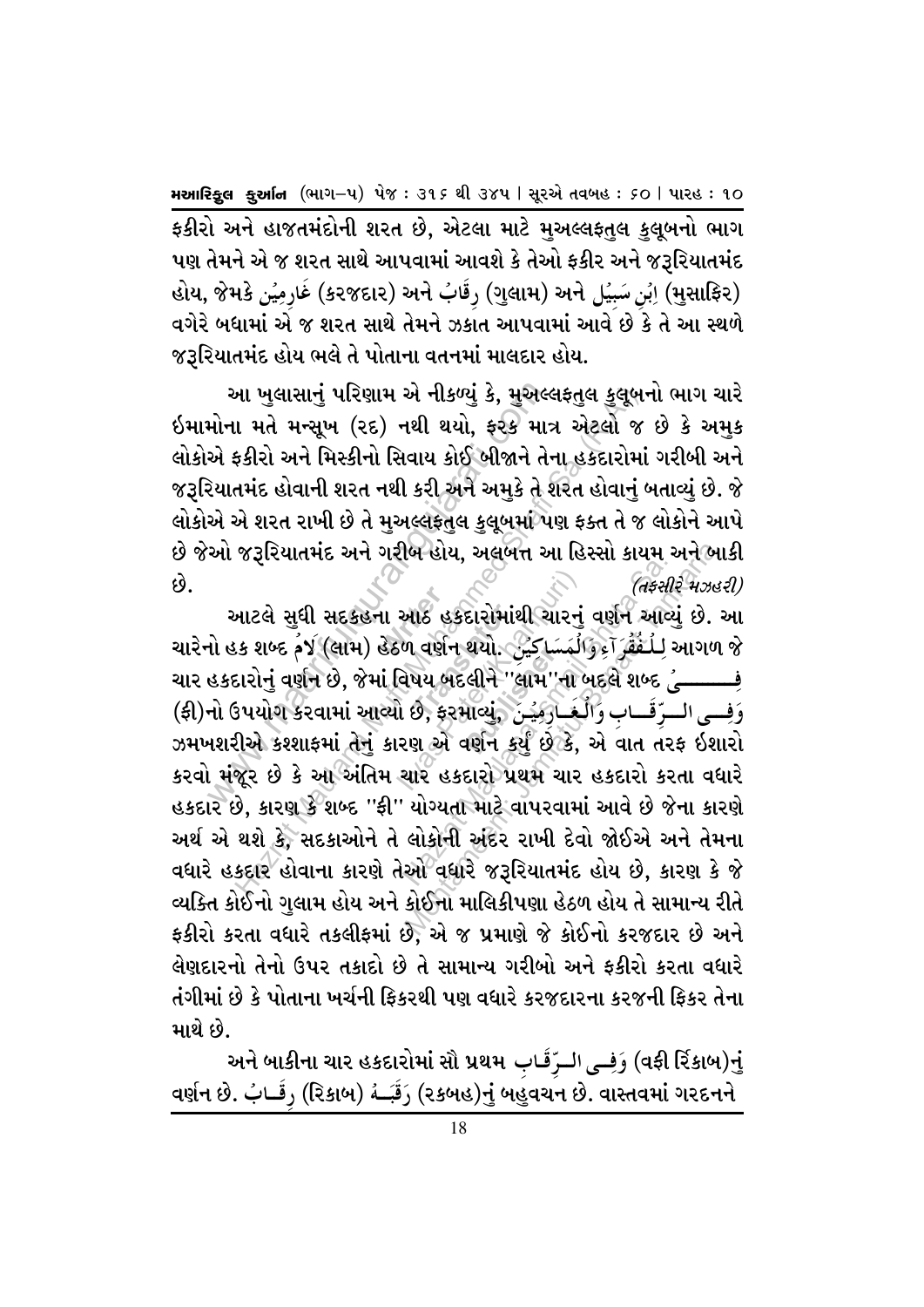(રકબહ) કહેવામાં આવે છે. સામાન્ય બોલચાલના રૂઢિપ્રયોગમાં એવા વ્યક્તિને ''રકબહ'' કહેવામાં આવે છે જેની ગરદન કોઈ અન્યની ગલામીમાં કેદ હોય.

એમાં ફૂકુહાના મતભેદ છે કે, ''રિકાબ''નો અર્થ આ આયતમાં શું છે ? જમહૂર ફૂકુહા અને મુહદ્દીસીનનો મત એ છે કે, તેનો અર્થ તે ગુલામો છે જેમના માલિકોએ કોઈ ચોક્કસ પ્રમાણમાં માલ નક્કી કરીને કહી દીધં છે કે, જો આટલી ૨કમ અમને મળી જશે તો તમે આઝાદ છો, જેને કુઅનિ અને સુશતની પરિભાષામાં مُكَاتَبُ (મુકાતબ) કહેવામાં આવે છે, એવા વ્યક્તિનો માલિક એની પરવાનગી આપી દે છે કે તે વેપાર અથવા મજૂરી દ્વારા માલ કમાય અને માલિકને લાવીને આપે, પ્રસ્તુત આયતમાં ''રિકાબુ'/નો અર્થ એ છે કે તે વ્યક્તિને ઝકાતની રકમમાંથી ભાગ આપીને તેને ગુલામીમાંથી મુક્ત કરાવવા માટે મદદ કરવામાં આવે.

આ પ્રકારના ગુલામો મુફસ્સિરો અને ફૂકુહાની સર્વસહમતીથી દુ — وَفِــــــــــع ામાં સામેલ છે કે ઝકાતની રકમ તેમને આપીને તેમને ગુલામીમાંથી મુક્ત الرَّقَـاب કરવા માટે સહાય કરવામાં આવે, તદુપરાંત અન્ય ગુલામોને ખરીદીને સ્વતંત્ર કરવા અથવા તેમાં માલિકોને ઝકાતની રકમ આપીને એવો કરાર કરી લેવો કે તેઓ તેમને મુક્ત કરી દેશે, તેમાં ફુકૂહા ઇમામોનો મતભેદ છે. જમહૂર ઇમામો અબૂ હનીફા, શાફઈ, અહમદ બિન હમ્બલ (રહ.) વગેરે તેને જાઇઝ નથી સમજતા અને હઝરત ઈમામ માલિક (રહ.) પણ એક રિવાયતમાં જમહૂર ઇમામો સાથે સહેમત છે કે, وَلَكَيْرَقِـــابِ) હું ફર્સિકાબ)નું ફક્ત ''મકાતબ'' ગુલામોની સાથે ખાસ હોવાનું ફરમાવ્યું છે અને એક રિવાયતમાં ઇમામ માલિક (રહ.)થી પણ એ નકલ થયું છે કે, તે جَلْبَ (રહ.)થી પણ એ નકલ થયું છે કે, તે ગુલામોને સામેલ કરીને તેની પણ પરવાનગી આપે છે કે ઝકાતની રકમથી ગુલામ ખરીદીને સ્વતંત્ર કરવામાં આવે. (અહકામલ કર્આન. ઇબ્ને અરબી. માલિકી)

જમહૂર ઇમામો અને ફકીહો જે તેને જાઇઝ નથી રાખતા તેમની દષ્ટિ સમક્ષ એક ફિકુહી શંકા છે કે જો ઝકાતની રકમથી ગુલામને ખરીદીને આઝાદ કરવામાં આવ્યો તો તેના ઉપર સદકહની વ્યાખ્યા જ સાચી નથી થતી, કારણ કે સદકહ તે માલ છે જે કોઈ હકદારને વળતર વિના આપવામાં આવે, ઝકાતની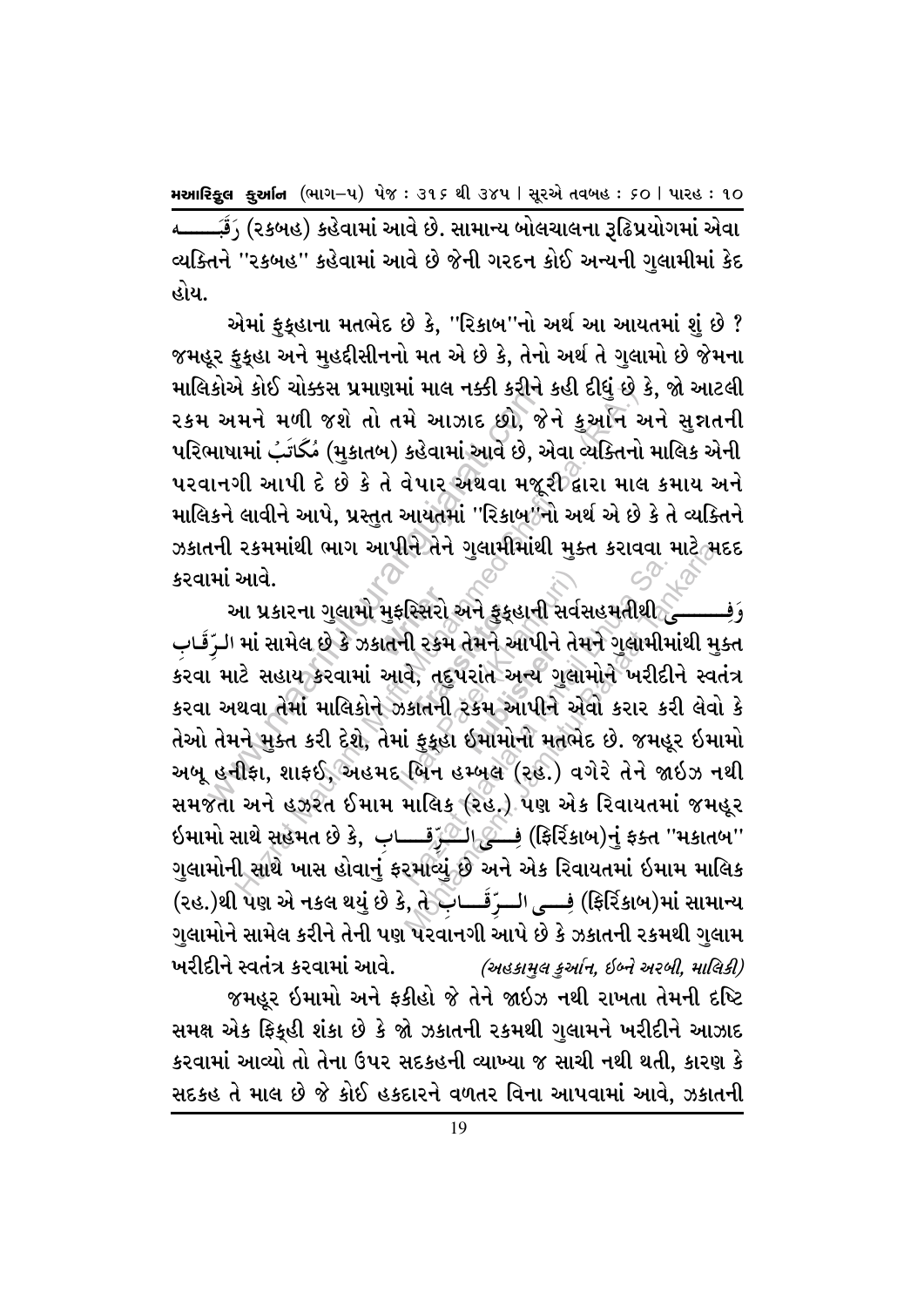વાસ્તાવક અથન વિના કારણ છાડાન સદકહના ક<br>. પરોક્ષ અર્થલેવાની આવશ્યકતા વિના કોઈ યોગી કે પ્રસ્તુત આયતમાં સદકહના હકદારોનું વર્ણ<br>માં માટે ''ફીર્રિકાબ''ના અર્થ તરીકે કોઈ એવી વઃ<br>સદકહની વ્યાખ્યા જ સાચી ન ઠરે, જો આ ઝકાત<br>ડિવામાં આવે .<br>આ ફિક્**હી શંકાના કારણે જમહૂર અઇમ્મા અને ફુક્**હાએ કરમાવ્યું કે, તાવક અથન ાવના કારણ છાડાન સદકહના કાલ્પાનક અ<br>રોક્ષ અર્થ લેવાની આવશ્યકતા વિના કોઈ યોગ્યતા નથી<br>મંદે પ્રસ્તુત આયતમાં સદકહના હકદારોનું વર્ણન કરવામાં<br>માટે ''ફીર્રિકાબ''ના અર્થ તરીકે કોઈ એવી વસ્તુ નથી બન્<br>દકહની વ્યાખ્યા જ સાચી ન ૨કમ જો માલિકને આપવામાં આવે તો દેખીતું છે કે ન તો તે ઝકાતનો હકદાર છે અને ન જ આ રકમ તેને વિના વળતરે આપવામાં આવી રહી છે અને ગલામ જે ઝકાતનો હકદાર છે તેને આ રકમ આપવામાં નથી આવી, એ અલગ વાત છે કે આ રકમને દેવાનો ફાયદો ગલામને પહોંચે છે કે તેને ખરીદીને આઝાદ કરવામાં આવ્યો પરંત આ રીતે આઝાદ કરાવવં સદકહની વ્યાખ્યામાં સામેલ નથી થતં અને વાસ્તવિક અર્થને વિના કારણે છોડીને સદકહનો કાલ્પનિક અર્થ લેવો અથવા અન્ય પરોક્ષ અર્થ લેવાની આવશ્યકતા વિના કોઈ યોગ્યતા નથી અને એ પણ દેખી<u>ત</u>ું છે કે પ્રસ્તુત આયતમાં સદકહના હકદારોનું વર્ણન કરવામાં આવી રહ્યું છે, એટલા માટે ''ફીર્રિકાબ''ના અર્થ તરીકે કોઈ એવી વસ્તુ નથી બની શકતી જેના ઉપર સદકહની વ્યાખ્યા જ સાચી ન ઠરે, જો આ ઝકાતની રકમ જો પોતે ગુલામને આપી દેવામાં આવે તો તે ગલામની કોઈ મિલકત નથી હોતી તે આપમેળે માલિકનો માલ બની જશે, પછી આઝાઈ કરવું અથવા ન ક<u>રવું પ</u>ણ તેના અધિકારમાં રહેશે.

.<br>. જમહૂર અઇ<br>બ <sup>,</sup> ગુલામો દ<br>રત છે કે કોઈ ર્<br>લામો છે, એન્<br>કે કોઈ હકદા<br>હકદારનો માહિ ાછી આઝાદ કરવું અથ<br>પણ જમહૂર અઇમ્મા અને<br>પ્તબ'' ગુલામો છે, એનાથ<br>શરત છે કે કોઈ હકદારન<br>પાં સુધી હકદારનો માલિક<br>' કી આઝા<del>દ કરવું અ</del>થવા ન કરવું<br>શે જમહૂર અઇમ્મા અને ફુક્હાએ કઃ<br>તેખ'' ગુલામો છે, એનાથી એ પણ જા<br>પરત છે કે કોઈ હકદારને માલિક બ<br>માં સુધી હકદારનો માલિકી હક તરીકે<br>્રંગ (મદ્યૂન) એટલે કે ''કરજદાર'' છે. ર<br>સ્મને છટા હકદારને શબ્દ ''ફી નમના કાઈ ામલકત નથા હાતા ત આપમ<br>છી આઝાદ કરવું અથવા ન કરવું પણ તે<br>રે જમહૂર અઇમ્મા અને ફુકહાએ ફરમાવ્યું<br>તેબ'' ગુલામો છે, એનાથી એ પણ જાણ થઈ<br>ારત છે કે કોઈ હકદારને માલિક બનાવી તે<br>મં સુધી હકદારનો માલિકી હક તરીકે કબ્જો ન<br>ગં (અલ ગ ''ફીર્રિકાબ''નો અર્થ ફક્ત ''મકાતબે'' ગુલામો છે, એનાથી એ પણ જાણ થઈ કે સદકહ અદા થવા માટેની એ શરત છે કે કોઈ હકદારને માલિક બનાવી તેના કબ્જામાં આપી દેવામાં આવે, જ્યાં સુધી હકદારનો માલિકી હક તરીકે કબ્જો નહીં થાય ઝકાત અદા થશે નહીં.

છં (ગારિમ)નું (અલ ગારિમીન) છે, તે فَــارِمِيُــنَ (ગારિમ)નું ø Ö û ø û બહુવચન છે, જેનો અર્થ نَـلُـوُن(મદ્ર્યૂન) એટલે કે ''કરજદાર'' છે. આ અગાઉ વર્ણન થઈ ચૂક્યું છે કે પાંચમાં અને છુટ્ટા હકદારને શબ્દ ''ફી'' સાથે વર્ણન કરવામાં આવ્યો છે. હકદાર હોવાના સ્વરૂપમાં પ્રથમ ચાર હકદારો કરતા આ લોકો વધારે હકદાર છે, એટલા માટે ગુલામોને સ્વતંત્ર અને મુક્ત કરાવવા માટે અથવા કરજદારને કરજ અદા કરવા માટે આપવું સામાન્ય ફકીરો અને મિસ્કીનોને આપવા કરતા વધારે શ્રેષ્ઠ છે, શરત એ છે કે આ કરજદારોની પાસે એટલો માલ ન હોય જેનાથી તેઓ કરજ આપી શકે, કારણ કે શબ્દ એં û (ગારિમ) શબ્દકોષમાં આવા કરજદારને કહેવામાં આવે છે અને અમુક ફુકુહા અને ઇમામોએ શરત પણ લગાવી છે કે, આ કરજ તેમણે કોઈ નાજાઇઝ કામ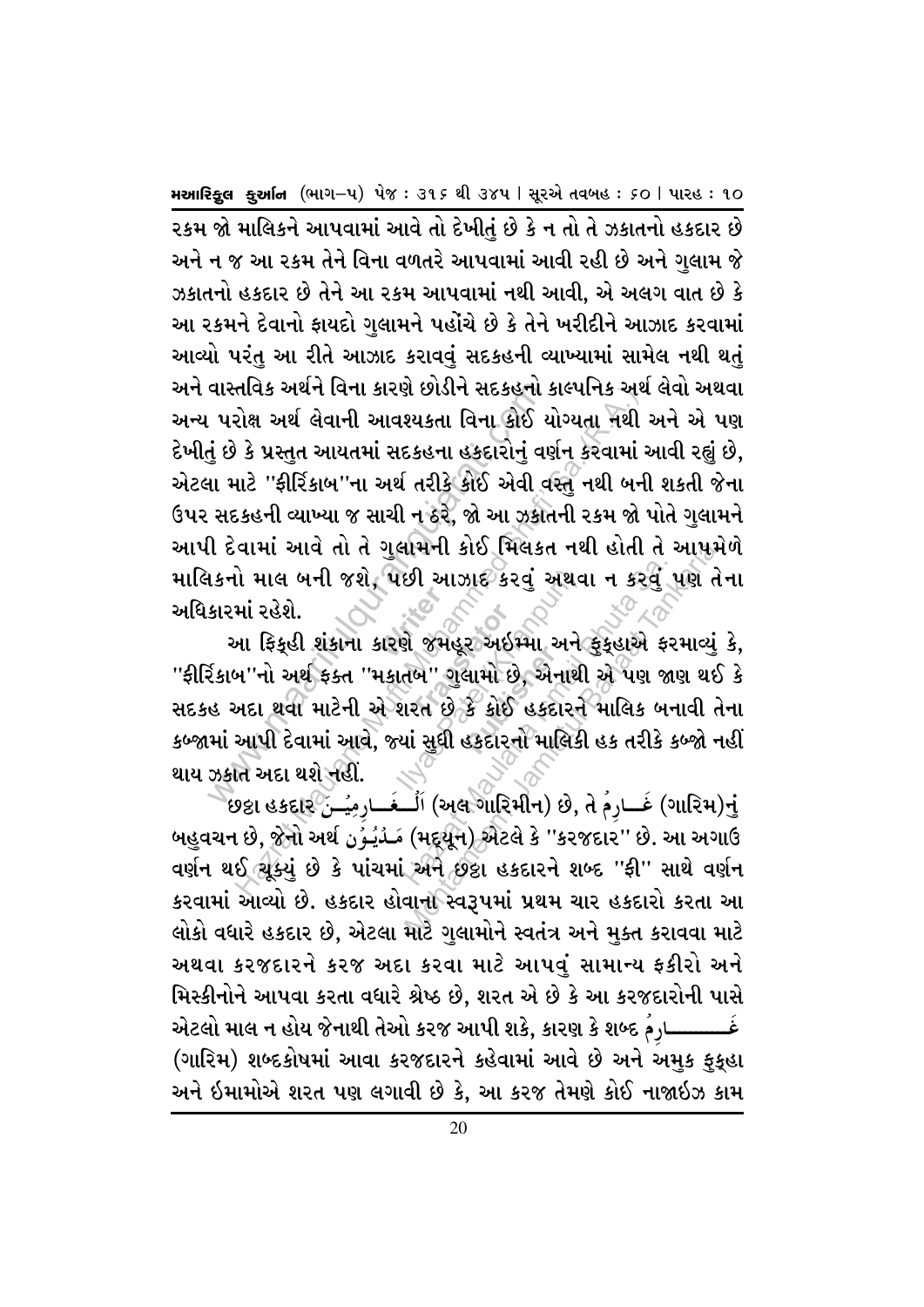માટે ન કર્યું હોય અને જો કોઈ ગુનાહ માટે કરજ લેવું જેમકે દારૂ વગેરે અથવા શાદી–ગમીના નાજાઇઝ કરિવાજો વગેરે માટે તો આવા કરજદારને ઝકાતના ખાતામાંથી આપવામાં નહીં આવે જેથી તેના ગનાહો અને ખોટા ખર્ચાઓને પ્રોત્સાહન ન મળે.

هِيُ مَسِيُلِ اللَّهِ ald+l) છે, અત્રે ફરી શબ્દ (ફી)નું પત્તરાવર્તન કરવામાં આવ્યું છે. તફસીરે કશ્શાફમાં છે કે, આ પુનરાવર્તનથી તે તરફ ઇશારો કરવાનો મકસદ છે કે આ હકદારો પ્રથમ બધા જ હકદારો કરતા શ્રેષ્ઠ અને ઉત્તમ છે, કારણ એ છે કે તેમાં બે ફાયદાઓ છે; એક તો ગરીબ મુફલિસની મદદ અને બીજું એક દીની સેવામાં સહાયતા, કારણ કે ''ફી સબીલિલ્લાહ"નો અર્થતે "ગાઝી" અને મુજાહિદ છે જેની પાસે શસ્ત્રો અને <u>ય</u>દ્ધનો જરૂરી સામાન ખરીદવા માટે પૈસા નથી અથવા તે વ્યક્તિ જેના<sub>ં</sub>માથે હજ્જ ફરજ થઈ ચૂકી છે પરંતુ હવે તેની પાસે માલ નથી રહ્યો જેનાથી તે ફરજ હજ્જ અદા કરી શકે. આ બંને કાર્યો કેવળ દીની સેવા અને ઇબાદત છે એટલા માટે ઝકાતના માલને તેના ઉપર ખર્ચ કરવામાં એક મુફલિસની સહાયતા પણ છે અને એક ઇબાદત અદા કરવામાં મદદ પણ છે, એ જ પ્રમાણે ફકુહાએ તાલિબે ઇલ્મ (દીની શિક્ષણના વિદ્યાર્થીઓ)ને પણ તેમાં સામેલ કર્યા છે કે તેઓ પણ એક ઇબાદતની અદાયગી માટે ઝકાત લે છે.  $\textcolor{blue}{\bullet}^\circ$ િ (૩૯ બ હવાલએ ઝહિરિયહ)

"બદાયેઅ્"ના કર્તાએ કહ્યું છે કે, તે વ્યક્તિ જે કોઈ નેક કામ અથવા ઇબાદત કરવા ઇચ્છે છે અને તેની અદાયગીમાં માલની આવશ્યકતા છે તો તે પણ ''ફી સબીલિલ્લાહ''માં સામેલ છે, એ શરતે કે તેની પાસે એટલો માલ ન હોય જેનાથી આ કોમ પૂર્ણ કરી શકે. જેમકે દીનના શિક્ષણ અને પ્રચાર અને તેના માટે પ્રકાશન વગેરે કે જો કોઈ ઝકાતનો હકદાર આ કામ કરવા ઇચ્છે તો તેની ઝકાતના માલથી સહાય કરવામાં આવે પરંત આ માલ માલદાર સાહિબે નિસાબને આપી શકાશે નહીં.

પ્રસ્તત વિગતથી જાણ થઈ કે, આ બધા જ સ્વરૂપોમાં જે ફી સબીલિલ્લાહનું વિવરણ ઉપસ્થિત છે તેમાં ફકીરી અને જરૂરિયાતમંદ હોવાની શરત સામેલ છે, માલદાર ''સાબિહે નિસાબ''ને આ ખાતામાંથી ભાગ મળશે નહીં એ સિવાય કે તેની પાસે ઉપસ્થિત માલ તેની જરૂરિયાતને પૂર્ણ કરી શકતો ન હોય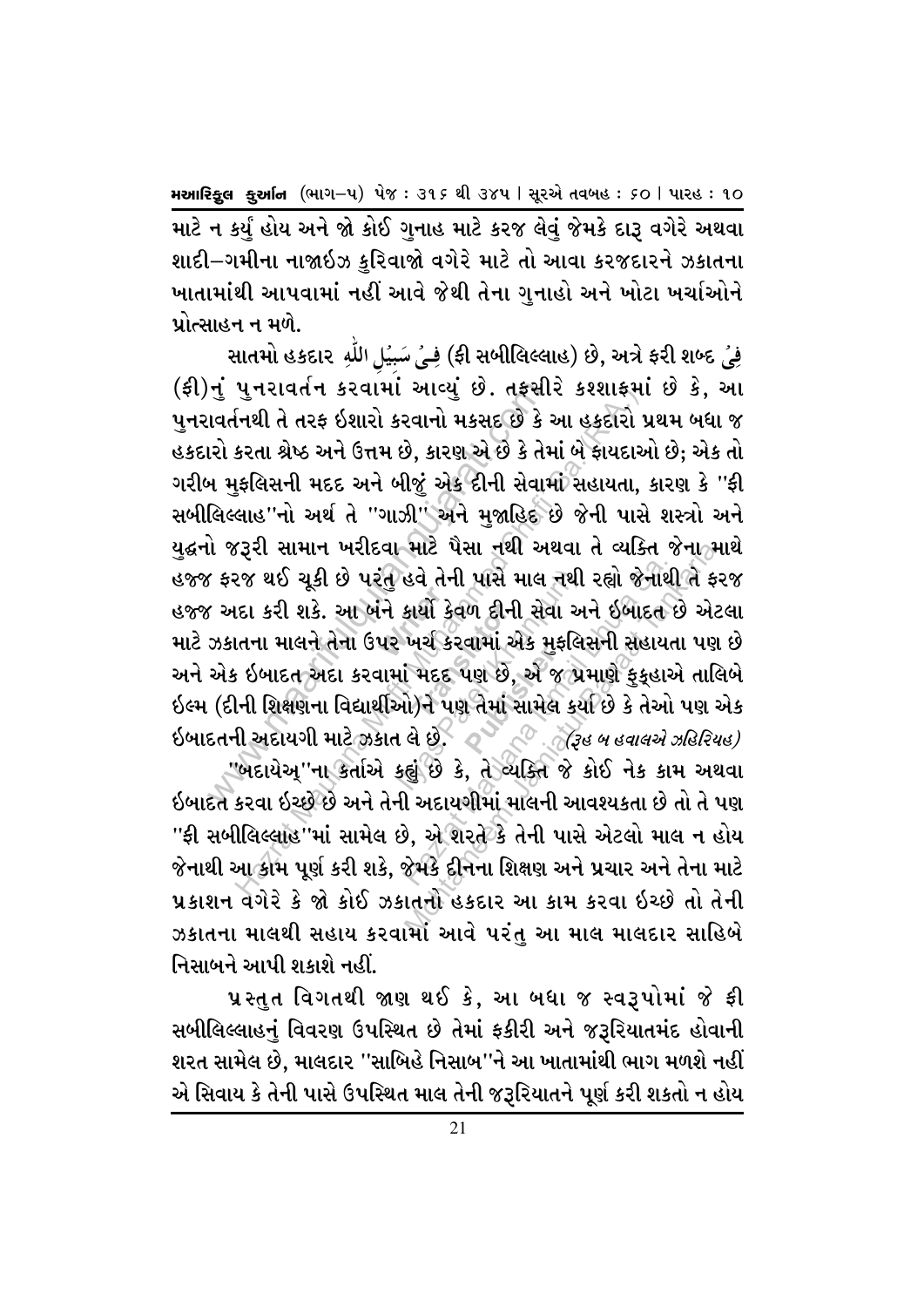મ (રહ.)અ ફરમાવ્યુ ક, સદકહની આયતમા<br>માં આવ્યું છે, દરેકના શબ્દો પોતે તેની દલીલ<br>રંચાતમંદ હોવાની રૂએ હકદાર છે, શબ્દ ''ફકીર<br>નસ્સબીલ''ના શબ્દો પણ એ તરફ ઇશારો કરે દં<br>ા માટે તેમને આપવામાં આવે છે, અલબત્ત ઝકાત<br>ો સેવાના બદલા સ્વરૂપે લ છે, જે**ગ્**<br>ો દશ હજા , જમક ''ગાાર<br>ા હજાર રૂપિયા<br>પાંચ હજાર રૂપિ<br>જૂદ છે તે કરજ રૂન વસ**ુ કર**<br>જાર રૂપિયા જે<br>તે કરજના કા રહ.)અ ફરમાવ્યુ ક, સદકહના આવતમાં જટલા હક<br>આવ્યું છે, દરેકના શબ્દો પોતે તેની દલીલ કરે છે કે અ<br>તમંદ હોવાની રૂએ હકદાર છે, શબ્દ "ફકીર" અને "ગિ<br>છે કે ''રિકાબ'', ''ગારિમીન'' અને "ફી સબી<br>તબીલ"ના શબ્દો પણ એ તરફ ઇશારો કરે છે કે તેમન આપવામાં આવે છે, એટલ<br>છે, જેમકે ''ગારિમીન''ના<br>પ્રા હજાર રૂપિયાનું કરજ શ<br>મોજૂદ છે તે કરજના કારણ<br>મોજૂદ છે તે કરજના કારણ<br>સ નાપવામાં આવે છે, એટલા માટે તેમાં<br>ગ્રે, જેમકે ''ગારિમીન''ના હકદારોમાં<br>શ હજાર રૂપિયાનું કરજ છે અને તેની<br>પાંચ હજાર રૂપિયા જેટલી ઝકાત આ<br>પાંચ હજાર રૂપિયા જેટલી ઝકાત આ<br>''નો શાબ્દિક અર્થ ઘણો પ્રચલિત છે કે<br>ગ્રે, જે લોકો રસૂલે કરી લ છે, અલબત્ત ઝકાત વસૂલ કરનાર કારકૂન<br>માપવામાં આવે છે, એટલા માટે તેમાં માલદ<br>શે હજાર રૂપિયાનું કરજ છે અને તેની પાસે પ<br>પાંચ હજાર રૂપિયા જેટલી ઝકાત આપી શક<br>મેજૂદ છેતે કરજના કારણે તે પાંચ હજાર રૂપિ<br>'નો શાબ્દિક અર્થ ઘણો પ્રચલિત છ જે જિહાદ અથવા હજ્જ માટે આવશ્યક છે તો જો કે નિસાબના માલના પ્રમાણમાં મોજૂદ હોવાના કારણે તેને માલદાર તો કહી શકાય છે જેમકે એક હદીષમાં તેને ''ગની'' (માલદાર) કહેવામાં આવ્યો છે પરંત તે પણ આ સ્વરૂપે ફકીર અને જરૂરિયાતમંદ જ થઈ ગયો કે જેટલા પ્રમાણમાં જિહાદ અથવા હજ્જ માટે માલની આવશ્યકતા છે તે તેની પાસે મોજૂદ નથી. ફ્ત્હુલ કદીરમાં શૈખ ઇબ્ને હુમામ (રહ.)એ ફરમાવ્યું કે, સદકહની આયતમાં જેટલા હકદારોનું વર્ણન કરવામાં આવ્યું છે, દરેકના શબ્દો પોતે તેની દલીલ કરે છે કે આ ગરીબી અને જરૂરિયાતમંદ હોવાની રૂએ હકદાર છે, શબ્દ "ફકીર" અને "મિસ્કીન"માં એ દેખીતું છે કે ''રિકાબ'', ''ગારિમીન'' અર્ત્તેર્ટી'ફી સબીલિલ્લાહ'', "ઇબ્નસ્સબીલ"ના શબ્દો પણ એ તરફ ઇશારો કરે છે કે તેમની જરૂરિયાત દૂર કરવા માટે તેમને આપવામાં આવે છે, અલબત્ત ઝકાત વસૂલ કરનાર કારકૂનોને તેમની સેવાના બદલા સ્વરૂપે આપવામાં આવે છે, એટલા માટે તેમાં માલદાર અને ફકીર સમાન રીતે સામેલ છે, જેમકે ''ગારિમીન''ના હકદારોમાં વર્ણન થઈ ચૂક્યું છે કે, જે વ્યક્તિના માથે દશ હજાર રૂપિયાનું કરજ છે અને તેની પાસે પાંચ હજાર રૂપિયા મોજૂદ છે તો તેને પાંચ હજાર રૂપિયા જેટલી ઝકાત આપી શકાય છે, કારણ કે જે માલ તેની પાસે મોજૂદ છે તે કરજના કારણે તે પાંચ હજાર રૂપિયા ન હોવા બરાબર જ છે.

# $\epsilon$  (Represented)

શબ્દ ''ફી સબીલિલ્લાહ''નો શાબ્દિક અર્થ ઘણો પ્રચલિત છે કે, જે કામ માત્ર અલ્લાહની ખશી માટે કરવામાં આવે તે બધા આ સામાન્ય અર્થના આધારે ''ફી સબીલિલ્લાહ''માં સામેલ છે, જે લોકો રસૂલે કરીમ સ્ટેંટની તફસીર અને બયાન તથા તફસીરના ઇમામોના નિવેદનોથી જૂદો મત અપનાવી ફક્ત શાબ્દિક અનવાદના આધારે કર્આને શરીફને સમજવા ઇચ્છે છે અહીંયાં તે ઘણી મોટી ભૂલ કરી બેસે છે કે, શબ્દ ''ફી સબીલિલ્લાહ''ને જોઈને ઝકાતના હકદારમાં તે બધા જ કામોને સામેલ કરી આપે છે જે કોઈપણ સ્વરૂપે નેકી અથવા ઇબાદત હોય. દાખલા તરીકે મસ્જિદો, દવાખાનાઓ, મુસાફરખાનાઓ વગેરેના બાંધકામમાં તથા કુવાઓ, પુલો, સડકો વગેરે બનાવવામાં; એ જ પ્રમાણે સમાજ સુધારણાની સંસ્થાઓના કર્મચારીઓના પગારોમાં અને તેમની દરેક પ્રકારની ઑફિસ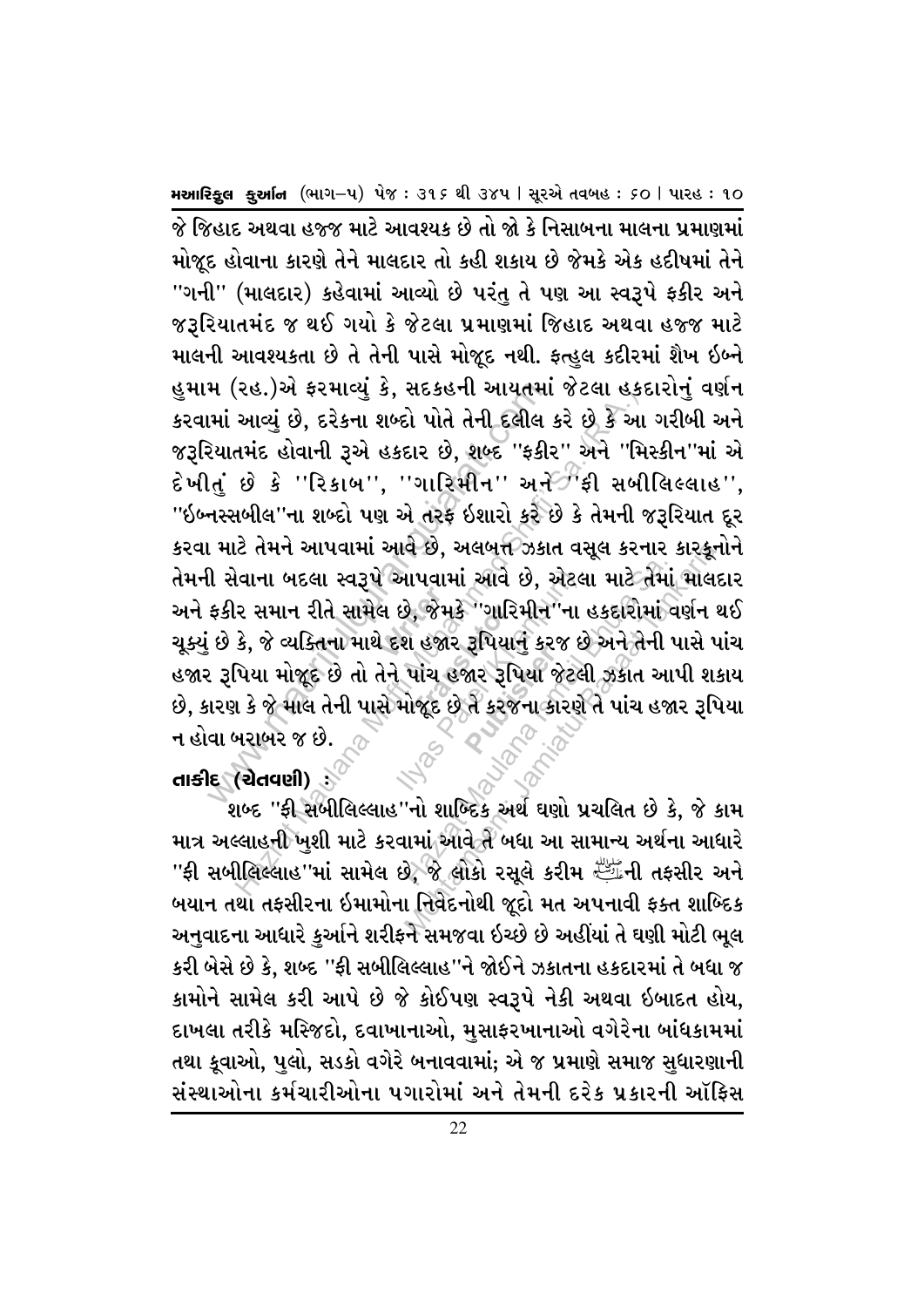કામગીરીની જરૂરિયાતમાં તે બધાને ફી સબીલિલ્લાહમાં સામેલ કરી તેમને ઝકાતના હકદાર ઠરાવી દે છે જે સદંતર ખોટું છે અને ઉમ્મતના ઇજુમાઅ્થી વિરુદ્ધ બાબત છે. સહાબએ કિરામ (રદિ.) કે જેમણે કુર્આન શરીફને રસૂલે કરીમ ્યાસેથી સીઘે–સીધું શીખ્યું અને સમજ્યું છે તેમની અને તાબિઈન ઇમામો لِلْتَّبِيَّةِ (રહ.)ની જેટલી પણ તફસીરો આ શબ્દના સંદર્ભમાં નકલ થઈ છે તેમાં આ શબ્દને હાજીઓ અને મુજાહિદો માટે જ ખાસ હોવાનું ઠરાવવામાં આવ્યું છે.

એક હદીષમાં છે કે, "એક વ્યક્તિએ પોતાના એક ઊંટને ફી સબીલિલ્લાહ વક્ફ કરી દીધું હતું તો આપ સ્ટ્રેંજને તેને કહ્યું કે, આ ઊંટને હાજીઓની મુસાફરીમાં ઉપયોગ કરો."<sup>6</sup> *(મબસુત-સરખસી, ૫ેજ : ૧૦, જિલ્દ : ૩)* તફસીરના ઇમામ ઇબ્ને જરીર અને ઇબ્ને કષીર (રહ.) કર્આનની તફસીર હદીષની રિવાયતો દ્વારા જ કરવાના પાબંદ છે, તે સૌએ આ શબ્દ ફી સબીલિલ્લાહને એવા મુજાહિદો અને હાજીઓ માટે ખાસ કરી દીધો છે જેની પાસે જિહાદ અથવા હજ્જનો સામાન ન હોય અને જે ફકુહાએ તાલિબે ઈલ્મો અથવા બીજા નેક કાર્યો કરનારને તેમાં સામેલ કર્યા છે તે એ શરતની સાથે કર્યા છે કે તેઓ ફકીર અને જરૂરિયાતમંદ હોય અને એ દેખીતું છે કે ફકીર અને જરૂરિયાતમંદ તો પોતે જ ઝકાતમાં સૌથી પહેલાં હકદાર છે, તેને ફી સબીલિલ્લાહના અર્થમાં સામેલ ન કરવામાં આવ્યો હોત જ્યારે કે તે પણ ઝકાતનો હકદાર હતો પરંતુ ચારે ઇમામો અને ઉમ્મતના ફકુહામાંથી કોઈએ પણ એવં કર્યં નથી કે સામાજિક સંસ્થાઓ, મસ્જિદો કે મદ્રસાઓના બાંધકામ કે તેની અન્ય જરૂરિયાતોને ઝકાતના હકદારમાં સામેલ કરી હોય, બલકે તેના વિરુદ્ધ તેની સ્પષ્ટતાઓ રજૂ કરી છે કે ઝકાતના માલમાંથી આ વસ્તુઓ માટે ખર્ચ કરવો જાઇઝ નથી. હનફી ફિક્હમાં શમ્સુલ અઇમ્મહ સરખસી (રહ.)એ મબસૂત (પેજ : ૩૦૨, જિલ્દ : ૨) અને સરહે સીર (પેજઃ ૨૪૪, જિલ્દઃ ૪) અને મુખ્તસર ખલીલ (પેજઃ ૧૬૧, જિલ્દ : ૧)માં અને ફૂકુહા હનાબીલામાંથી مُوَفَّقُ (મુવફ્ફ્ક)ના અર્થમાં તેને સંપૂર્ણ વિગતથી લખ્યં છે.

તફસીરના ઇમામ અને ઉમ્મતના ફુકુહાના પ્રસ્તુત ખુલાસાઓ ઉપરાંત જો એક વાત ઉપર વિચાર કરી લેવામાં આવે તો એક વાત સમજવા માટે બિલકુલ પૂરતી છે, તે એ કે જો ઝકાતના મસ્અલામાં એટલં સામાન્યપણ હોત કે બધી જ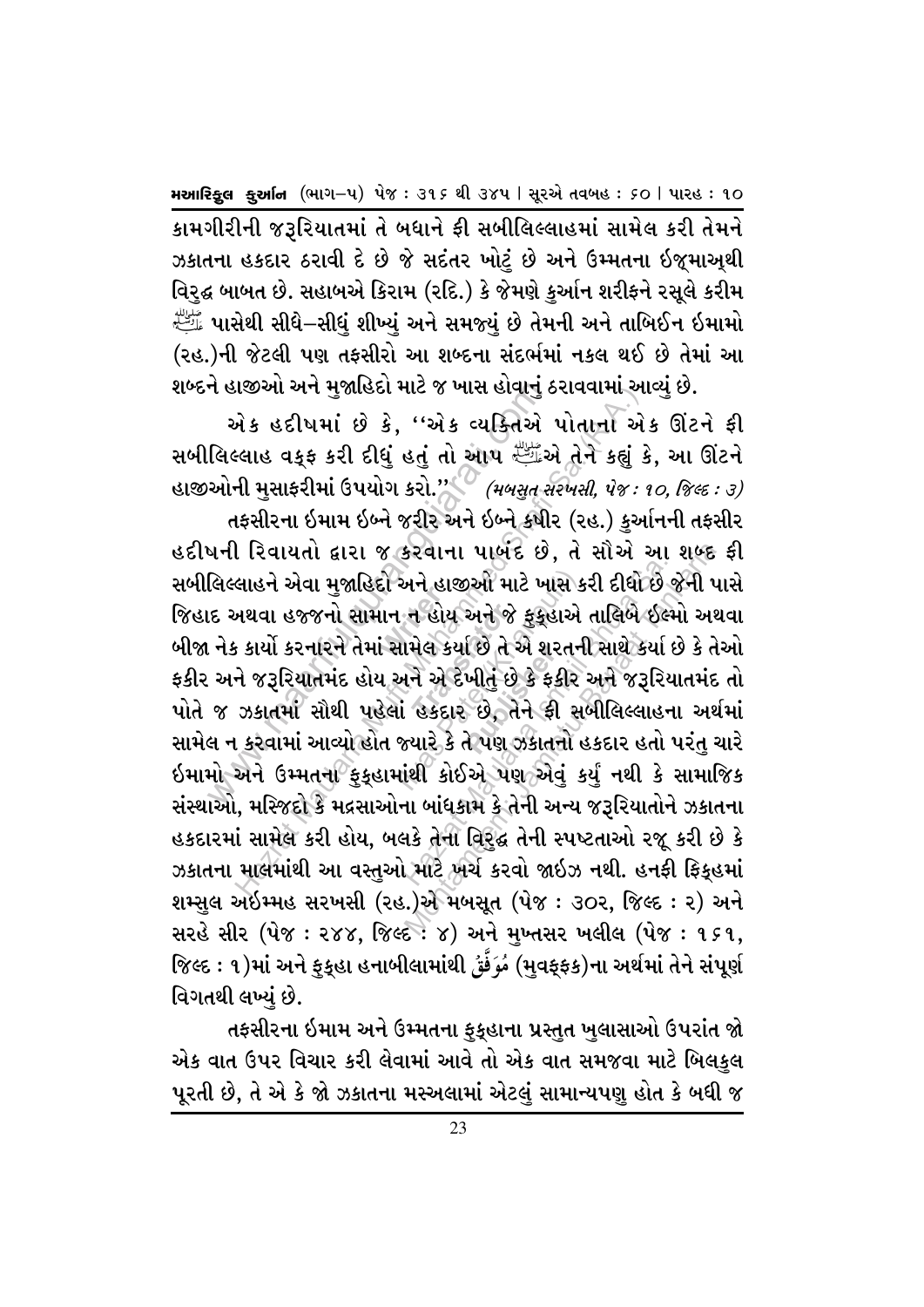ઈબાદતો અને આજ્ઞાપાલન તથા દરેક પ્રકારની નેકી ઉપર તેને ખર્ચ કરવો તેમાં સામેલ હોય તો પછી કર્આનમાં આ આઠ હકદારોનં વર્ણન નઊઝબિલ્લાહ બિલકલ વ્યર્થ થઈ જાય છે અને રસૂલે કરીમ ﷺના હકમો પણ કે જે પ્રથમ આ જ હેતુસર વર્ણન થઈ ચૂક્યા છે કે આપ ﷺએ ફરમાવ્યું કે, અલ્લાહ તઆલાએ સદકહના હકદારો નક્કી કરવાનું કામ નબીને પણ સોંપ્યું નથી, બલકે પોતે જ તેના આઠ હકદારો નક્કી કરી દીધા છે.

આઠ હકદારા નક્કા કરા દાઘા છ.<br>તો જો કી સબીલિલ્લાહના અર્થમાં બધી જ કરમ<br>લ હોય અને તેમાંથી દરેકમાં ઝકાતનો માલ<br>ગુબિલ્લાહ આ નબવી ફરમાન બિલકુલ ખોટું દ<br>સિલ્લાહ 'ના શાબ્દિક અર્થથી જે નાવાકેફ લોક<br>માહ તઆલાનો કહેવાનો અર્થ નથી, બલકે **Writer** VF9DM CSNFZ nûØ f \$ ]ôeûàö]ÖŠ s>aG :;AL,f K[P ‰øf nûØ s;AL,fGM VY" તો જો કી સબીલિલ્લાહના અર્થમાં બધી જ કરમાંબરદારીઓ અને નેકીઓ સામેલ હોય અને તેમાંથી દરેકમાં ઝકાતનો માલ ખર્ચ કરી શકાય તો પછી નઊઝબિલ્લાહ આ નબવી ફરમાન બિલકલ ખોટું ઠરે છે. જાણ થઈ કે ''ફી સબીલિલ્લાહ''ના શાબ્દિક અર્થથી જે નાવાકેફ લોકોને સમજમાં આવે છે તે અલ્લાહ તઆલાનો કહેવાનો અર્થ નથી, બલકે અર્થ એ છે જે રસુલે કરીમ سَيِّ -إِلَيْسَ -إِلَيْسَ -إِلَيْسَ -إِلَيْسَ -إِلَيْسَ -إِلَيْسَ -إِلاَّ عِلَيْسَ -إِلَيْسَ -إِلاَّ عِلَيْسَ સાબિત થયં છે.

.<br>.<br>વિમાં તો પુત્ર<br>નવે ''અબ'' ત મસ્સમાર/ છ<br>ો પુત્ર માટે <sup>,</sup><br>મળે કોઈની સ મિક્સ નક્કા કરા દાધા છ.<br>મિક્ષ કરી સબીલિલ્લાહના અર્થમાં બધી જ કરમાંબરદારીઅ<br>કોય અને તેમાંથી દરેકમાં ઝકાતના માલ ખર્ચ કરી શ<br>સ્લાહ આ નબવી કરમાન બિલકુલ ખોટું દરે છે. જાણ<br>સાહ આ નબવી કરમાન બિલકુલ ખોટું દરે છે. જાણ<br>નઆદેશો અને સહાબ (રદિ.) તથા તાબિઈન (રહ.)ની કપા<br>માં (ઈબ્ન સ્સબીલ) છે. ડુંડું (સબીલ<br>સ્તવમાં તો પુત્ર માટે બોલવામાં આવે<br>અને ''અબ'' તથા ''અખ'' વગેરે શ<br>માવે છે જેનો કોઈની સાથે ગાઢ સંબંધ<br>સંબંધ માર્ગ સાથે જોડાયેલો છે અને ત<br>માટે માર્ગ સાથે જોડાયે બથે નથા, બલક એથ અ છ જ રસૂલ કર<br>રદિ.) તથા તાબિઈન (રહ.)ની સ્પષ્ટતાઓ<br>તેવમાં તો પુત્ર માટે બોલવામાં આવે છે પાસ્તવમાં તો પુત્ર માટે બોલવામાં આવે છે પાસ્ત<br>અને ''અબ'' તથા ''અખ'' વગેરે શબ્દો એ<br>પ્લે ''અબ'' તથા ''અખ'' વગેરે શબ્દો એ<br> ô ô "માર્ગ" અને ઇબ્<del>ન</del>નો અર્થ વાસ્તવમાં તો પુત્ર માટે બોલવામાં આવે છે પરંતુ અરબી રૂઢિપ્રયોગમાં ''ઇબ્ન્' અને ''અબ'' તથા*ં*'અખ<sup>્</sup>' વગેરે શબ્દો એવી વસ્તુઓ માટે પણ બોલવામાં આવે છે જેનો કોઈની સાથે ગાઢ સંબંધ હોય, આ  $\,$ રૂઢિપ્રયોગ પ્રમાણે ''ઇબ્ને સ્સબીલ'' ''વટેમાર્ગુ'' અથવા ''મુસાફિર''ને કહેવામાં આવે છે. કારણ કે તેનો ગાઢ સંબંધ માર્ગ સાથે જોડાયેલો છે અને તે પોતાની ઇચ્છિત મંઝિલ સધી પહોંચવા માટે માર્ગ ઉપર રહેશે અને ઝકાતના હકદારમાં તેનો અર્થ તે મસાફિર છે જેની પાસે સફરમાં જરૂરિયાત પ્રમાણે માલ મોજૂદ ન હોય, જો કે તે પોતાના વતનમાં કેટલોય માલ ધારણ કરતો હોય, આવા મુસાફિરોને ઝકાતનો માલ આપી શકાય છે જેનાથી તે પોતાની મુસાફરીની જરૂરિયાતોને પૂરી કરી લે અને પોતાના વતન પરત જઈ શકે.

અહીંયાં સુધી આ આઠ હકદારોનું વર્ણન પૂર્ણ થઈ ગયું, જે પ્રસ્તુત આયતમાં સદકહ અને ઝકાત વિશે વર્ણન કરવામાં આવ્યં છે, હવે અમક એવા મસ્અલાઓ વર્ણન કરવામાં આવે છે જેનો સંબંધ તે બધા જ હકદારો માટે સરખો  $\hat{\omega}$ .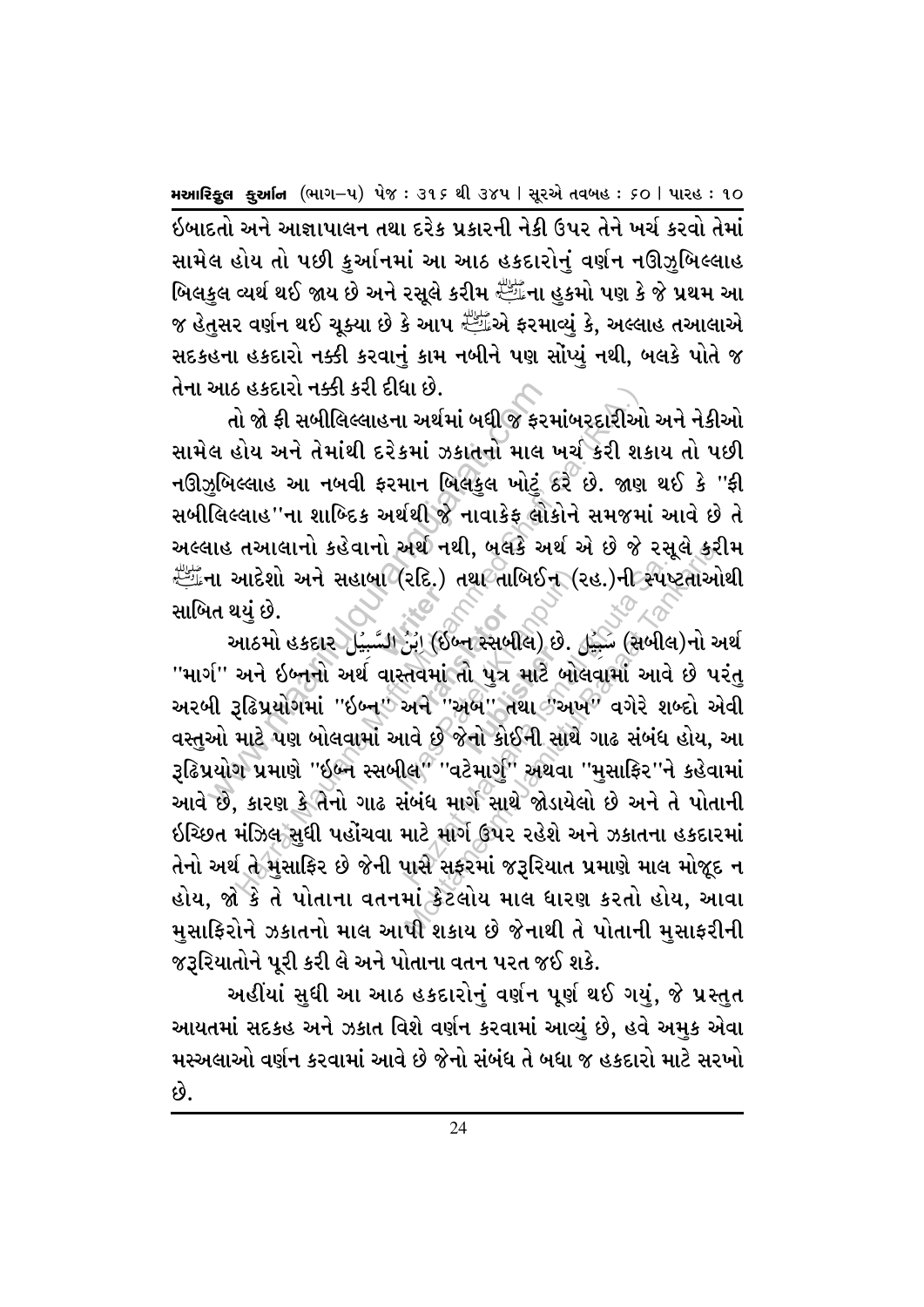Hollage suio (ભાગ-૫) પેજ: ૩૧૬ થી ૩૪૫ | સૂરએ તવબહ: so | પારહ: ૧૦

મસ્અલ-એ-તમલીક (માલિકી ધોરણે આપી દેવું) :

જમહૂર ફુકુહા એ બાબતે સહમત છે કે, ઝકાતના પ્રસ્તુત નક્કી કરવામાં આવેલ આઠ હકદારોમાં પણ ઝકાત અદા થવા માટેની શરત એ છે કે, આ હકદારોમાંથી કોઈ હકદારને ઝકાતના માલનો સંપૂર્ણ કબ્જો આપી દેવામાં આવે, માલિકી હક સાથે કબ્જો આપ્યા વિના જો કોઈ માલ તેમના કાયદા માટે ખર્ચ કરવામાં આવ્યો તો તેનાથી ઝકાત અદા થશે નહીં. એ જ કારણે તે ચારે ઇમામો અને ઉમ્મતના જમહૂર ફકુહા એ બાબત ઉપર સહમત છે કે ઝકાતની રકમ મસ્જિદો, મદ્રસા, હૉસ્પિટલો, યતીમખાના વગેરેના બાંધકામમાં અથવા તેની જરૂરિયાતોમાં ખર્ચ કરવી જાઇઝ નથી, જો કે એ બધી વસ્તુઓથી તે ફકીરો અને અન્ય લોકોને લાભ પહોંચે છે જેઓ ઝકાતના હકદાર છે પરંતુ તેમનો માલિકી હક આ વસ્તુઓ ઉપર ન હોવાના કારણે તેનાથી ઝકાત અદા થશે નહીં.

અલબત્ત, યતીમખાનાઓ (અનાથાલયો)માં જો અનાથોના જમવા, કપડાં

વગેરેને માલિકી હકના સ્વરૂપે આપવામાં આવે તો ફક્ત આ ખર્ચની મર્યાદા સધી ઝકાતની રકમ ખર્ચ થઈ શકે છે, એ જ પ્રમાણે હૉસ્પિટલોમાં જે દવા જરૂરિયાતમંદ ગરીબોને માલિકી હકે આપવામાં આવે તેટલી કિંમતને ઝકાતની રકમમાંથી ખર્ચ કરી શકાય છે, એ જ પ્રમાણે ઉમ્મતના ફૂકુહાની સ્પષ્ટતા છે કે લાવારિસ મય્યિતના કફનની રકમ ઝકાતમાંથી લગાવી શકાતી નથી, કારણ કે મય્યિત પોતે માલિક હોવાની ક્ષમતા ધરાવતી જ નથી, હા ! એવું થઈ શકે છે કે ઝકાતની રકમ કોઈ ગરીબ હકદારને આપવામાં આવે અને તે પોતાની રાજી–ખુશીથી આ રકમથી લાવારિસ મુચ્યિતના કફનમાં ખર્ચ કરે, એ જ પ્રમાણે જો આ મય્યિતના માથે કરજ છે તો તે કરજની રકમ ઝકાતમાંથી સીધે–સીધી આપી શકાતી નથી. તેનો ગરીબ વારસદાર ઝકાતનો હકદાર હોય તો તેને માલિકી હકે ૨કમ આપી શકાય છે અને તે વ્યક્તિ આ ૨કમનો પોતે માલિક બનીને પછી પોતાની રાજી–ખશીથી આ રકમથી મય્યિતનં કરજ અદા કરે તો તેવં થઈ શકે છે. એ જ પ્રમાણે સામાજિક સધારણાના બધા કાર્યો જેમકે કવા, પલ, સડક વગેરેના બાંધકામમાં તેનો લાભ ઝકાતના હકદારોને જ મળે છે પરંત તેમાં કોઈનો માલિકી હકે કબ્જો ન હોવાના કારણે…… ઝકાત અદા થશે નહીં.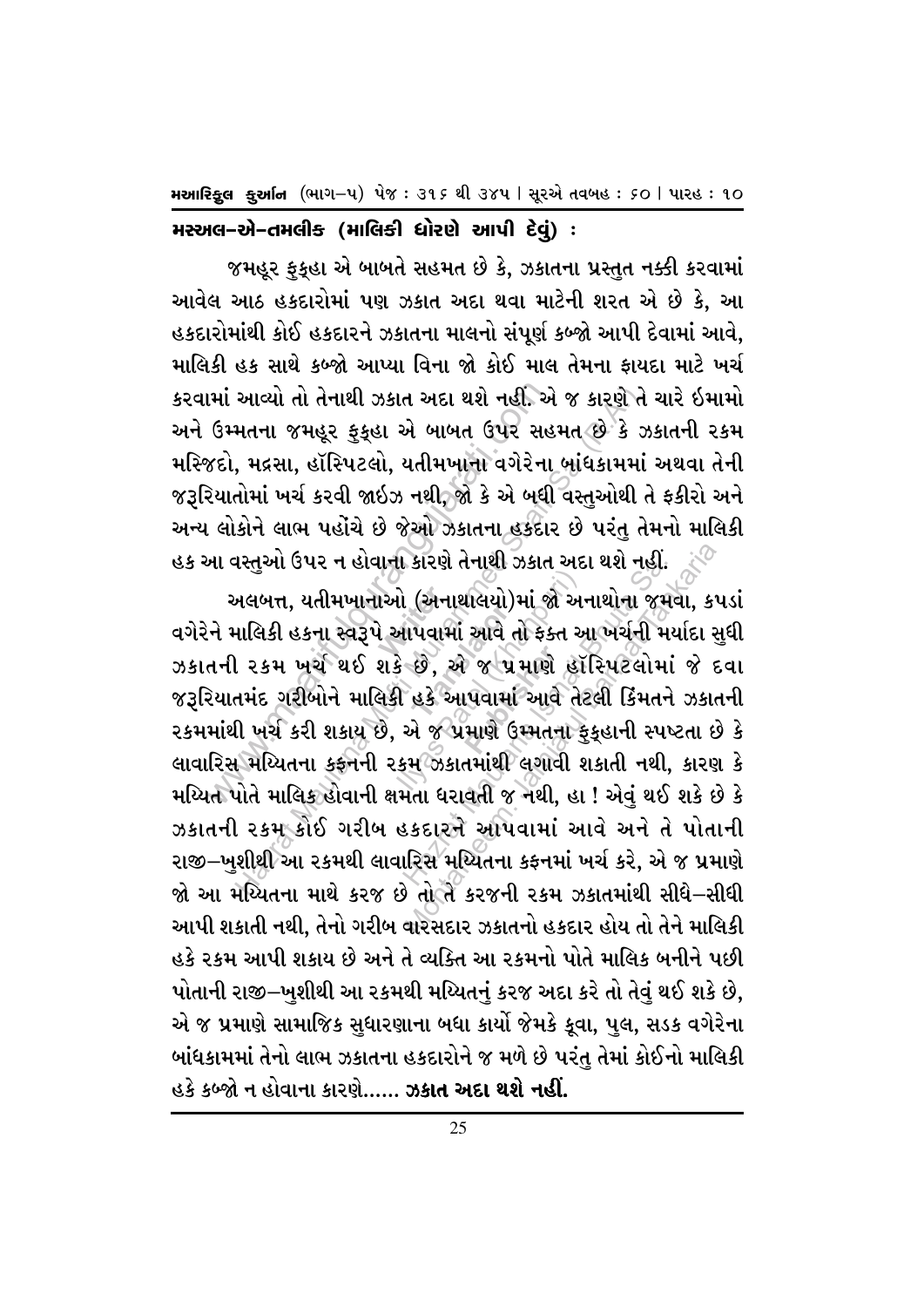આ મસ્અલાઓમાં ચારે મજુતહિદ ઇમામો અબુ હનીફા, શાફઈ, માલિક, અહમદ બિન હમ્બલ (રહ.) અને જમહર ઉમ્મતના ફકહા સહમત છે. શમસલ અઇમ્મહ સરકશીએ આ મસ્અલામાં ઇમામ મહમ્મદ (રહ.)ની કિતાબોની શરહ મબસત અને શહેં સિયરમાં સંપૂર્ણ સંશોધન અને વિગત સાથે લખ્યં છે તથા શાકઈ. માલિકી અને હમ્બલી ફકહાની પ્રચલિત કિતાબોમાં તેની સ્પષ્ટતાઓ મોજૂદ છે.

શાકઈ ફકીહ ઇમામ અબૂ ઉબયદે "કિતાબુલ અમવાલ"માં ફરમાવ્યું કે, મય્યિત તરફથી તેના કરજની અદાયગી અથવા તેના કફન–દફનના ખર્ચમાં તથા મસ્જિદોના બાંધકામમાં નહેર ખોદવામાં વગેરેમાં ઝેકાતનો માલ ખર્ચ કરવો જાઇઝ નથી, કારણ કે સફિયાન પૌરી (રહ.) અને બધા જ ઇમામો એ બાબત ઉપર સહમત છે કે તેમાં ખર્ચ કરવાથી ઝકાત અદા થશે નહીં, કારુણ કે આ તે

દ છ.<br>શાકઈ કકીહ ઇમામ અબૂ ઉબયદે ''કિતાબુલ<br>ાત તરફથી તેના કરજની અદાયગી અથવા તેના ક<br>જદોના બાંઘકામમાં નહેર ખોદવામાં વગેરેમાં :<br>ઝ નથી, કારણ કે સુફિયાન પૌરી (રહ.) અને બ<br>હકદારોમાંથી નથી જેમનું વર્ણન કુર્આને કરીમમાં<br>હકદારોમાંથી નથી પુ પ**જ્ઞ**ા કુ<br>l ફકીહ મુ<br>ને *ક*રીમમ એ જ પ્રમાણે હમ્બલી ફકીહ મુવફ્ફિક (રહ.)એ લખ્યું છે કે, આ હકદારો<br>જેમનું વર્ણન કુઅનિ કરીમમાં ઉપસ્થિત છે અન્ય કોઈ નેક કામમાં<br>ાગબો પછો સહ્હો બાંધતી સુશતા મરામન કરતી સુશતા મરદાઓના ઉપસ્થિત છે<br>૪ેમકે મસ્જિદો<br>થવા મરામત<br>નોને ખાવ ખ .<br>પાકઈ ફકીહ ઇમામ અબૂ ઉબયદે "કિતાબુલ અમવાલ"મ<br>નરફથી તેના કરજની અદાયગી અથવા તેના કફ્ત–દફ્તન<br>ના બાંધકામમાં નહેર ખોદવામાં વગેરેમાં ઝકાતનો મા<br>શી, કારણ કે સુફિયાન પૌરી (રહ.) અને બધા જ ઇમા<br>ડારોમાંથી નથી જેમનું વર્ણન કુર્આર્ને કરી આઠ હકદારોમાંથી નથી જેમનું વર્ણન કુઅનિ કરીમમાં આવ્યું છે.<br>એ જ પ્રમાણે હમ્બલી ફકીહ મુવર્ફિફેક (રહ.)એ લખ્યું છે<br>સિવાય જેમનું વર્ણન કુઅનિ કરીમમાં ઉપસ્થિત છે અન્ય ક્રં<br>ઝકાતનો માલ ખર્ચ કરવો જાઇઝ નથી, જેમકે મસ્જિદો બનાવર્વ<br>ધાણીન ે હવે કરવાનું કરવામાં આવ્યું છે.<br>પર્શન કુર્આને કરીમમાં આવ્યું છે.<br>કરીમમાં ઉપસ્થિત છે અન્ય કોઈ ને<br>કરીમમાં ઉપસ્થિત છે અન્ય કોઈ ને<br>હવી અથવા મરામત કરવી અથવા મુ<br>તેના હકદારોમાંથી નથી.<br>એમાં ઝકાતની અદાયગી માટે માલિ<br>ગે કે, કુર્આનમ રવાથી ઝકાત અદા થશે નહીં, કારણ કે આ<br>ર્ણન કુઅનિ કરીમમાં આવ્યું છે.<br>બીંન કુઅનિ કરીમમાં આવ્યું છે કે, આ હકદ<br>રીમમાં ઉપસ્થિત છે અન્ય ક્રોઈ નેક કામ<br>રનથી, જેમકે મસ્જિદો બનાવવી અથવા કૂવા<br>ાંવવી અથવા મરામત કરવી અથવા મુરદાઓ<br>ો મહેમાનો સિવાય જેમનું વર્ણન કુર્આને કરીમમાં ઉપસ્થિત છે અન્ય કોઈ નેક કામમાં ઝકાતનો માલ ખર્ચ કરવો જાઇઝ નથી, જેમકે મસ્જિદો બનાવવી અથવા કુવા કે પાણીની પરબો, પૂલો, સડકો બાંધવી અથવા મરામત કરવી અથવા મુરદાઓના કફન–દફનમાં ખર્ચ કરવો, યા તો મહેમાનોને ખાવું ખવડાવવું; આ કામો નિઃશંક સવાબના કારણો છે પરંત સદકાતના હકદારોમાંથી નથી.

મલિકુલ ઉલમાએ ફદાયેઅુમાં ઝકાતની અદાયગી માટે માલિકીપણાની શરત માટે એ દલીલ આપી છે કે, કઆંનમાં સામાન્ય ઝકાત અને વાજિબ સદકાઓનો શબ્દ يٰتَاء (ઇતાઅ્)ની સાથે વર્ણન કરવામાં આવ્યો છે. ø

اَقَامُوا الصَّلٰوفَة وَاتَوُاالزَّكْوةَ (2:239, 4: अर्से ११, 22:४१)، اَقِيُمُواالصَّلٰوةَ) F ø F وَاتُواالزَّكْوِةَ(3:3, deles, 23:90, 22:96, 28:45, 93:20)، اِقَامِ الصَّلْوِةِ ø F F رِّ رَبُتَآءِ الزَّكْوةِ(38:39, 39:93)، اتُوُا حَقَّهٗ يَوُمَ حَصَادِهٖ(98.1 \$)َ ۖ

વગેરે અને શબ્દ ડ્રંنيَاءُ (ઇતાઅ્) શબ્દકોષમાં ડ્રં $\Delta$ فَـــطَـاءُ (અતાઅ્) કરવાના અર્થમાં ø ø આવે છે. ઇમામ રાગિબ અસ્કહાનીએ મુફરદાતુલ કુર્આનમાં ફરમાવ્યું,

> وَالْإِيْتَاءُ الْإِعْطَاءُ، وَخُصَّ وَضُعُ الصَّدَقَةِ فِي الْقُرْانِ بِالْإِيْتَاءِ ö ø ô ø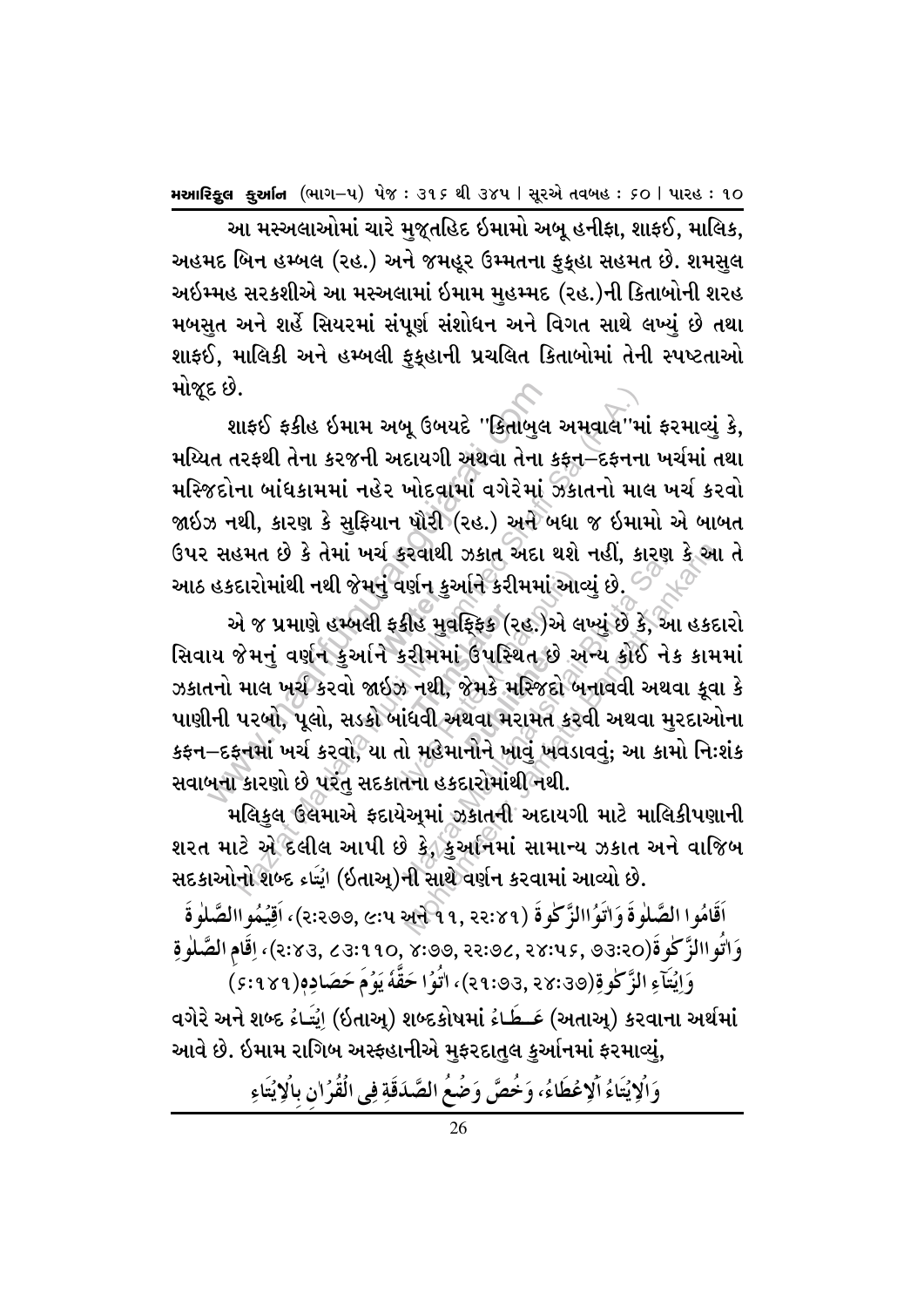"ઇતાઅ્"નો અર્થ "અતાઅ્" (આપી દેવું) થાય છે અને દેખી<u>ત</u>ું છે કે, કોઈને કોઈ વસ્<u>ત</u> આપવાનો સાચો અર્થ એ જ છે કે તેને તે વસ્તુનો માલિક બનાવી દેવામાં આવે.

ઝકાત ઉપરાંતના સદકાઓમાં પણ શબ્દ ''ઇતાઅુ'' કુર્આને કરીમમાં માલિક બનાવી દેવા માટે જ ઉપયોગ થયો છે, દાખલા તરીકે نُو االنِّسَآءَ صَدُقْتٰهِنَّ ફ એટલે કે, ''સ્ત્રીઓને તેમની મહર આપી દો.'' દેખીતું છે કે, મહુરની અદાયગી ત્યારે જ પૂર્ણ થાય છે જ્યારે કે મહરની રકમ માલિકી કબ્જા સાથે આપી દેવામાં <u>આવે.</u>

બીજું એ કે, કુર્આને કરીમમાં ઝકાતને સદકહના શબ્દથી ઓળખાવી છે, કાખલા તરીકે وَلَا કોઈ અને સદકહનો સાચો અર્થ એ જ છે કે, કોઈ ફકીર અથવા જરૂરિયાતમંદને તેનો માલિક બનાવી દેવામાં આવે.

કોઈને ખાવું ખવડાવી આપવું અથવા સામાન્ય સુધરાઈના કામોમાં ખર્ચ કરવું સાચા અર્થમાં સદકહ કહેવાતો નથી. શૈખ ઈબ્ને હમામ (રહ.)એ ''ફ્ત્હુલ કદીર''માં લખ્યં છે કે. સદકહની વાસ્તવિકતા એ જ છે કે કોઈ ફકીરને તે માલનો માલિક બનાવી દેવામાં આવે, એ જ પ્રમાણે ઇમામ જસ્સાસે ''અહકામલ કુર્આન''માં ફરમાવ્યું કે સદકહનો શબ્દ માલિકીનું જ નામ છે.

 $($ જસ્સાસ, પેજ: ૧૫૨, જિલ્દ: ૨)

ઝકાત અદા થવા વિશે અમુક મહત્ત્વના મસ્ખલાઓ :

સહીહ હેદીષમાં મસ્અલો છે કે, રૂસૂલે કરીમ સ્ટેટિંગે હઝરત મઆઝ (રદિ.)ને સદકહ વસૂલ કરવા વિશે આ સૂચના આપી હતી, رَجْدَ مَاصِنُ اَغُنِيَآئِهِمْ અેટલે કે, ''સદકહ મુસલમાનોના માલદારો પાસેથી લઈને وَرُدَّهَــافِــِيُ فُقَـرَائِهِـم તેમના જ ફકીરોમાં વહેંચી આપો." આ બીનાએ ફૂકુહાએ ફરમાવ્યું કે, વિના જરૂરતે એક શહેર અથવા વસ્તીની ઝકાત બીજા શહેર કે વસ્તીમાં મોકલવામાં ન આવે, બલકે તે જ શહેર અને વસ્તીના ફકીરો તેના વધારે હકદાર છે, અલબત્ત જો કોઈ વ્યક્તિના સગાં–વહાલાં અન્ય શહેરમાં રહે છે અને તે ગરીબ છે તો પોતાની ઝકાત તેમને મોકલી શકાય છે, કારણ કે રસૂલે કરીમ સ્ટ્રેંચ્ચે તેમાં બમણા સવાબની ખશખબરી આપી છે.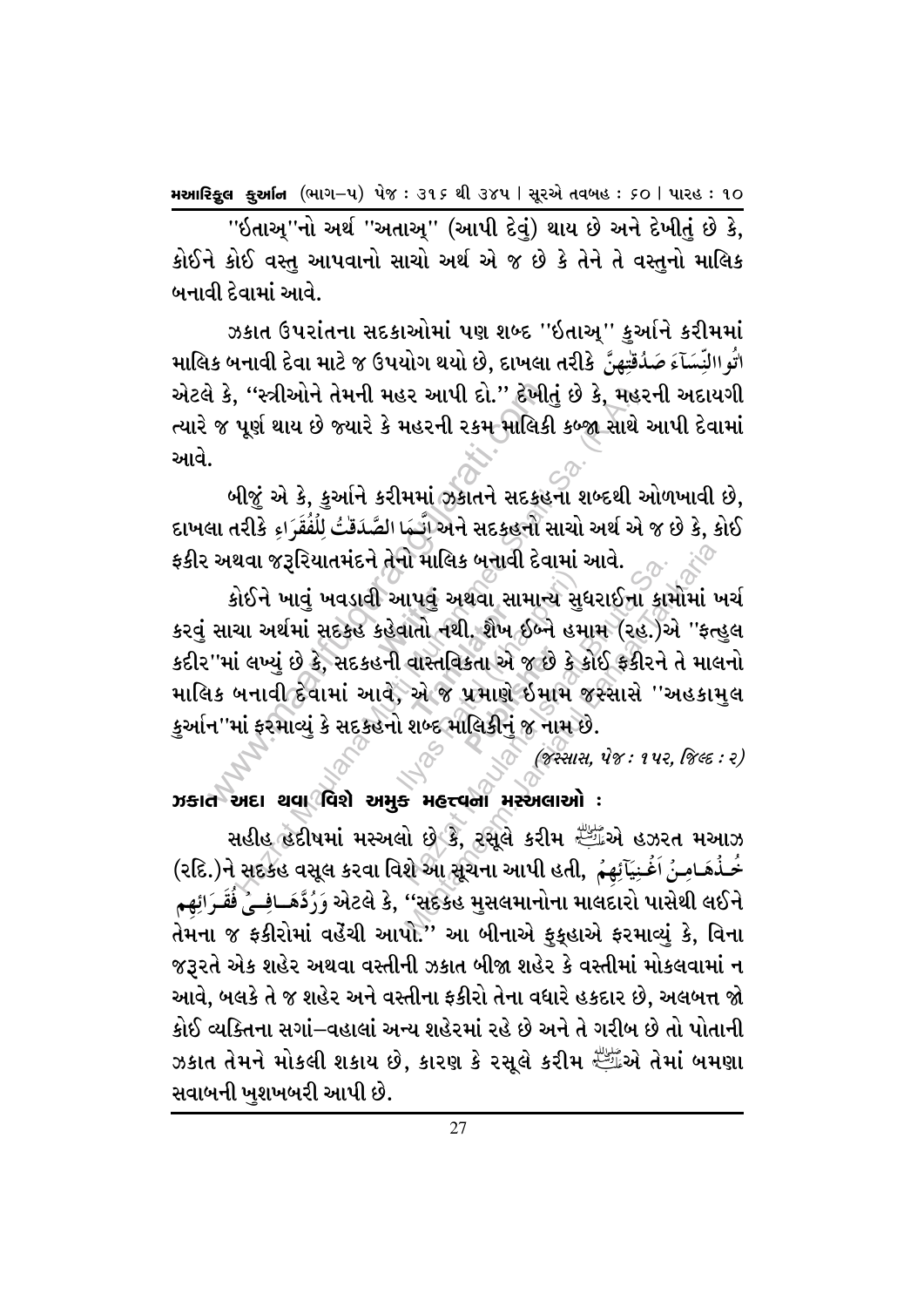એ જ પ્રમાણે જો કોઈ બીજી વસ્તીના લોકો ભૂખે મરી રહ્યા છે અને પોતાના શહેરના લોકો કરતા તેઓ વધારે જરૂરિયાતવાળા હોય તો ત્યાં પણ મોકલી શકાય છે, કારણ કે સદકહ આપવાનો હેત ફકીરોની જરૂરિયાતોને પૂરી કરવાનો છે, એ જ કારણે હઝરત મઆઝ (રદિ.) યમનના સદકહમાં મોટા ભાગે કપડાં લેતા હતા જેથી ગરીબ મહાજિરો માટે મદીના તચ્યિબહમાં મોકલાવી આપે. (કર્તબી બ હવાલએ દારકતની)

જો એક વ્યક્તિ પોતે એક શહેરમાં રહે છે અને તેનો માલ બીજા શહેરમાં છે તો જે શહેરમાં પોતે રહે છે તે ગણતરીમાં લેવાશે, કારણ કે ઝકાત અદા કરવા માટે આ જ ચોક્કસ વ્યક્તિ જવાબદાર છે.  $(sd0l)$ 

#### $\mu$ жн $\alpha$ і:

જે માલની ઝકાત વાજિબ છે તેની અદાયગી માટે એ પણ જાઇઝ છે કે, તે જ માલનો ચાલીસમો ભાગ કાઢીને હકદારોને આપવામાં આવે, જેમકે વેપારનું કાપડ, વાસણો, ફર્નિચર વગેરે અને એ પણ છે કે ઝકાતના પ્રમાણમાં માલની કિંમત કાઢીને તે હકદારોમાં વહેંચણી કરે. સહીહ હદીષોથી આવું કરવું સાબિત છે. (કુર્તુબી) અને અમુક ફુકુહા ઈમામોએ ફરમાવ્યું કે, આ યુગમાં રોકડ કિંમત જ આપવી ઉત્તમ છે, કારણ કે ગરીબોની જરૂરિયાતો વિવિધ પ્રકારની અને ભિન્ન–ભિન્ન છે, રોકડ રકમને કોઈપણ જરૂરત પૂરી કરવાના કામમાં લઈ શકાય  $6.7$ 

## મસ્સતો :

જે લ્યક્તિ પોતાને મૌખિક રીતે અથવા પોતાની પ્રવૃત્તિથી ઝકાતનો હકદાર અથવા જરૂરિયાતમંદ હોવાનું જાહેર કરે અને સદકહ વગેરેનો સવાલ કરે તો શું આપનાર માટે જરૂરી છે કે તેની વાસ્તવિક પરિસ્થિતિની તહકીક કરે અને આવી તહકીક વિના સદકહ ન આપે ? તે વિશે હદીષની રિવાયતો અને ફકુહાના નિવેદનો એ છે કે તેની જરૂરત નથી, બલકે તેની જાહેર પરિસ્થિતિ જોઈને જો એવી ધારણા મજબૂત રીતે બંધાઈ જાય કે આ વ્યક્તિ વાસ્તવમાં ગરીબ અને જરૂરિયાતમંદ છે તો તેને ઝકાત આપી શકાય છે, જેમકે હદીષમાં છે કે રસૂલે કરીમ ﷺની સેવામાં અમુક લોકો ખૂબ જ દયનીય પરિસ્થિતિમાં આવ્યા, આપ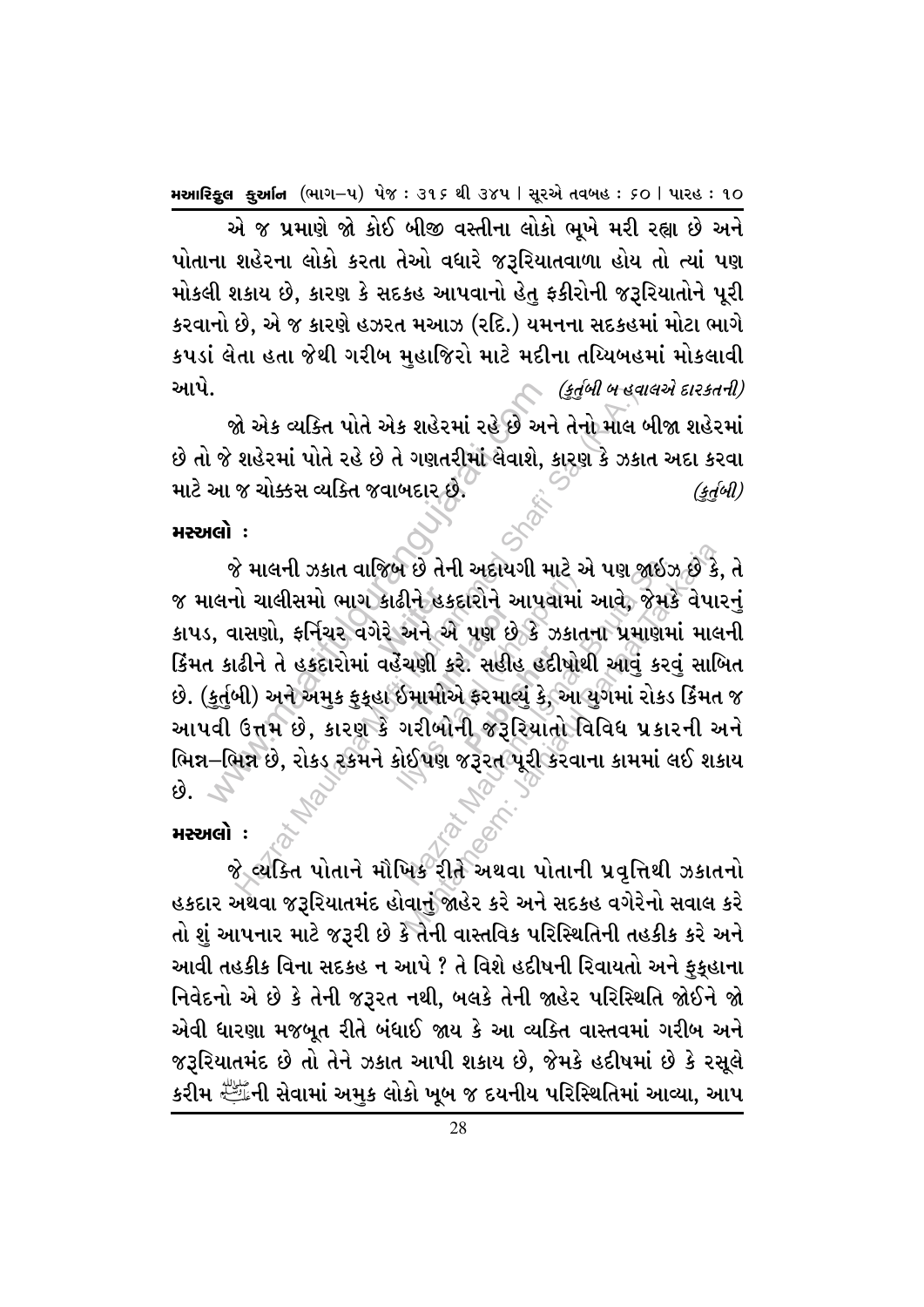تَنْتِيُّ لِلَّهَ لَهُ عَلَيْتِيًّا ﴾ [الله: 43] એ તેમના માટે લોકો પાસેથી સદકહ ભેગો કરવા માટે કહ્યું, જ્યારે પુરતા પ્રમાણમાં ભેગં થઈ ગયં તો તેમને આપવામાં આવ્યં. આપ ﷺ એની જરૂરત ન સમજી કે આ લોકોની વાસ્તવિક પરિસ્થિતિની તહકીક કરે.  $(\xi d0l)$ 

અલબત્ત, કુર્તુબીએ અહકામુલ કુર્આનમાં ફરમાવ્યું કે સદકહના હકદારોમાંથી એક કરજદાર પણ છે, જો કોઈ વ્યક્તિ એવું કહે કે મારા માથે આટલં કરજ છે તેને અદા કરવા માટે મને ઝકાતની રકમ આપવામાં આવે તો આ કરજની સાબિતી તેની પાસેથી માંગવી જોઈએ. (કુર્તુબી) અને દેખીતું એ છે કે, ''ગારિમ'', ''ફી સબીલિલ્લાહ'' અને ''ઇબ્ન સ્સબીલ' વગેરેમાં પણ આવી તહકીક કરી લેવી કોઈ મુશ્કેલ કામ નથી, આ હકદારોની યોગ્ય મોકા પ્રમાણે તહકીક કરી લેવી જોઈએ.

## મસ્સતો :

ઝકાતનો માલ પોતાના નજીકના સગાં–વહાલાંઓને આપવો વધારે સવાબનં કારણ છે પરંત પતિ–પત્ની અથવા માં–બાપ અને અવલાદ પરસ્પર એકબીજાને નથી આપી શકતા, કારણ એ છે કે તેમને આપવું એક સ્વરૂપે પોતાની પાસે રાખવા સમાન જ છે, કારણ કે આ લોકોના ખર્ચાઓ મોટે ભાગે સરખા હોય છે. પતિએ જો પત્નીને અથવા પત્નીએ જો પતિને ઝકાત આપી દીધી તો વાસ્તવમાં તે પોતાના માટે જ તેનો ઉપયોગ કરી રહ્યા છે, એ જ પ્રમાણે માં–બાપ અને અવલાદની બાબતમાં પણ આ જ હુકમ છે, અવલાદની અવલાદ એટલે કે દાદા–પરદાદા વિશે પણ આ જ હુકમ છે કે તેમને ઝકાત આપવી જાઇઝ નથી.

## મસ્અલો :

જો કોઈ વ્યક્તિએ કોઈ વ્યક્તિને પોતાની ધારણા પ્રમાણે ઝકાતનો હકદાર સમજીને ઝકાત આપી દીધી, પાછળથી ખબર પડી કે તે તેનો જ ગુલામ અથવા કાફિર હતો તો ઝકાત અદા થશે નહીં ફરીવાર આપવી પડશે, કારણ કે ગલામની મિલકત તો માલિકની જ મિલકત હોય છે, તે ઝકાતનો માલ તેની મિલકતમાંથી નીકળ્યો જ નથી એટલા માટે ઝકાત અદા થશે નહીં અને કાફ્ટિ તો ઝકાતનો હકદાર હોતો જ નથી.

આ ઉપરાંત જો પાછળથી એવું સાબિત થાય કે, જેને ઝકાત આપવામાં